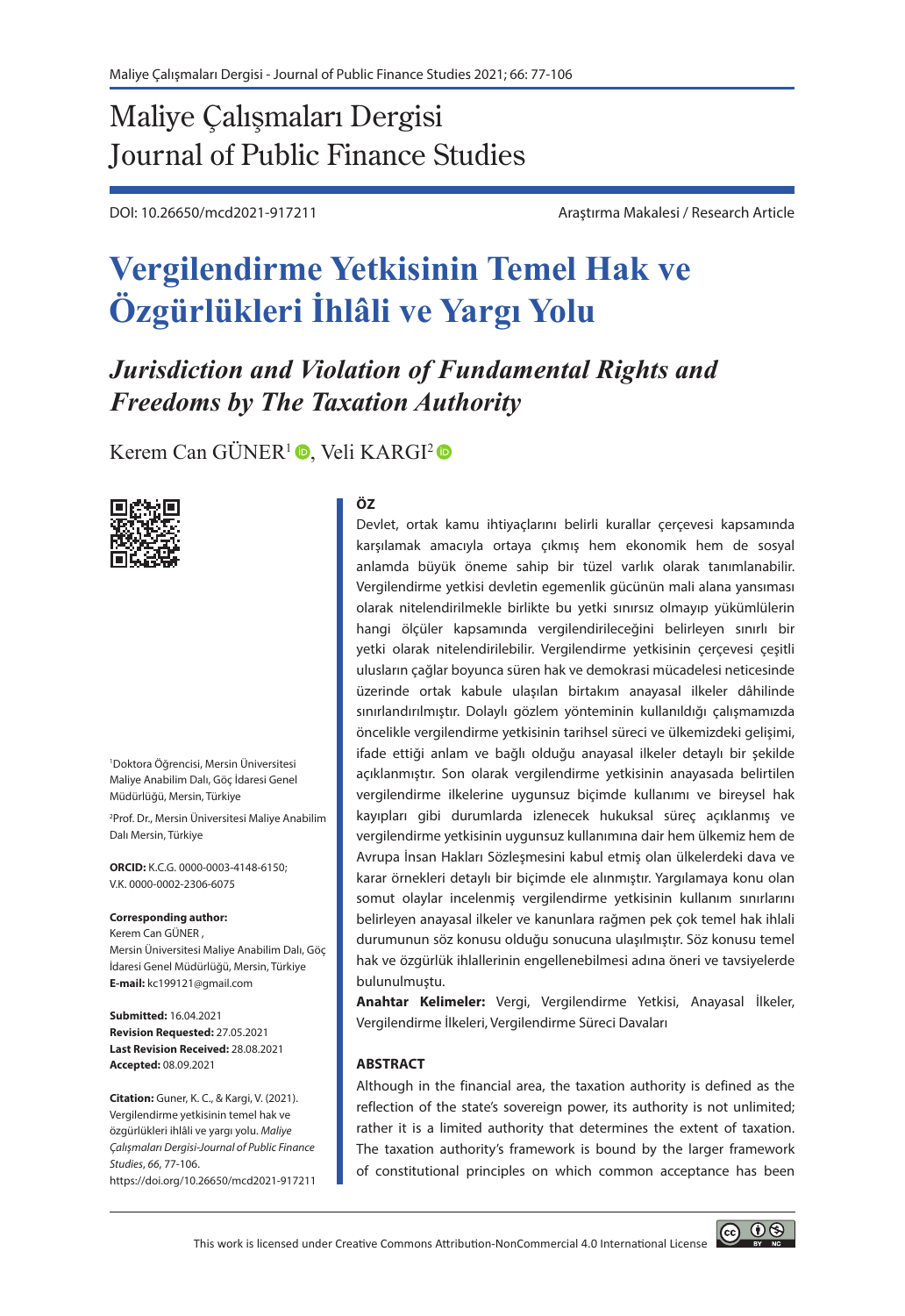reached as a result of various nations' long struggles for rights and democracy. First, the study explains in detail our country's historical process of taxation development and authority, its meaning, and its related constitutional principles. Next, the study details the legal process in such cases as improper use of the taxation authority, taxation principles specified in the constitution, and the loss of individual rights. Finally, the study discusses examples of cases and decisions regarding improper use of taxation authority, both in our country and in countries that have accepted the European Convention on Human Rights. Recommendations are made to prevent violations of rights. **Keywords:** Tax, Taxation Power, Constitutional Principles, Taxation Principles, Taxation Process Case

#### **EXTENDED ABSTRACT**

The state can be defined as an institution of great economic and social importance, having emerged to meet common public needs within certain rules. The concept of state and taxation authority has reached meanings now accepted after many historical processes, many of them especially painful. Almost all Western countries have experienced years of upheaval and conflict in order to limit the authority's taxation power. The Magna Carta Libertatum, adopted by England's King John in 1215, was the first step in formation of limits of the taxation authority adopted by almost all states, as a result of the 1689 "Bill of Rights" in Britain and in the American colonies' struggle against the British state. As a result, conditions under which citizens would be taxed were left to various public councils that could be considered the period's legislature, and thus the first taxation authority limits were established. In line with societies' democratic developments over time, the taxation authority has been subjected to a number of principles. First, the taxation authority is described as the reflection of the state's sovereign power in the financial area. However, this authority is not unlimited, but characterized as an authority within limits, i.e., a framework that determines dimensions of tax obligations. The taxation authority's framework is limited by a number of constitutional principles that have reached common acceptance due to various nations' centuries-long struggles for rights and democracy. In legal terms, then, an administration's arbitrary and excessive use of taxation authority is prevented through constitutional principles adopted by almost every country with the modern rule of law. Thanks to the constitutional principles, taxpayers are prevented from being harmed by use of taxation authority and from suffering loss of rights. Although the limits of taxation authority and the constitutional principles to which it adheres contain some differences, according to countries' financial structures and governance, they are similarly accepted among countries that also accept the European Convention on Human Rights, and they continue to exist in their constitutions absolutely.

Although the taxation authority's boundaries are very clearly drawn and specified within a constitutional framework, excessive or illegal use of taxation authority during implementation means interference with individuals' fundamental rights and freedoms, especially revealing situations in which principles of taxation under a constitution are violated. Sometimes such interference is due to legal misinterpretation, and sometimes the administration wants to act as a legislature. Preventing these violations and connecting violations to individuals is a basic condition of the rule of law. Ajudication of rights and freedom violations arise in three ways: individual applications to the constitutional court against taxation procedures, applications to the European Court of Human Rights, and appeals and cancellation cases filed before the constitutional court against legislative and executive proceedings on the taxation process. In particular, the right of individual application to the constitutional court, which came into play with the constitutional amendment of 2010, is at an important point for reducing the number of cases filed against our country in the European Court of Human Rights and to increase the likelihood of a solution to such disputes through domestic legal means.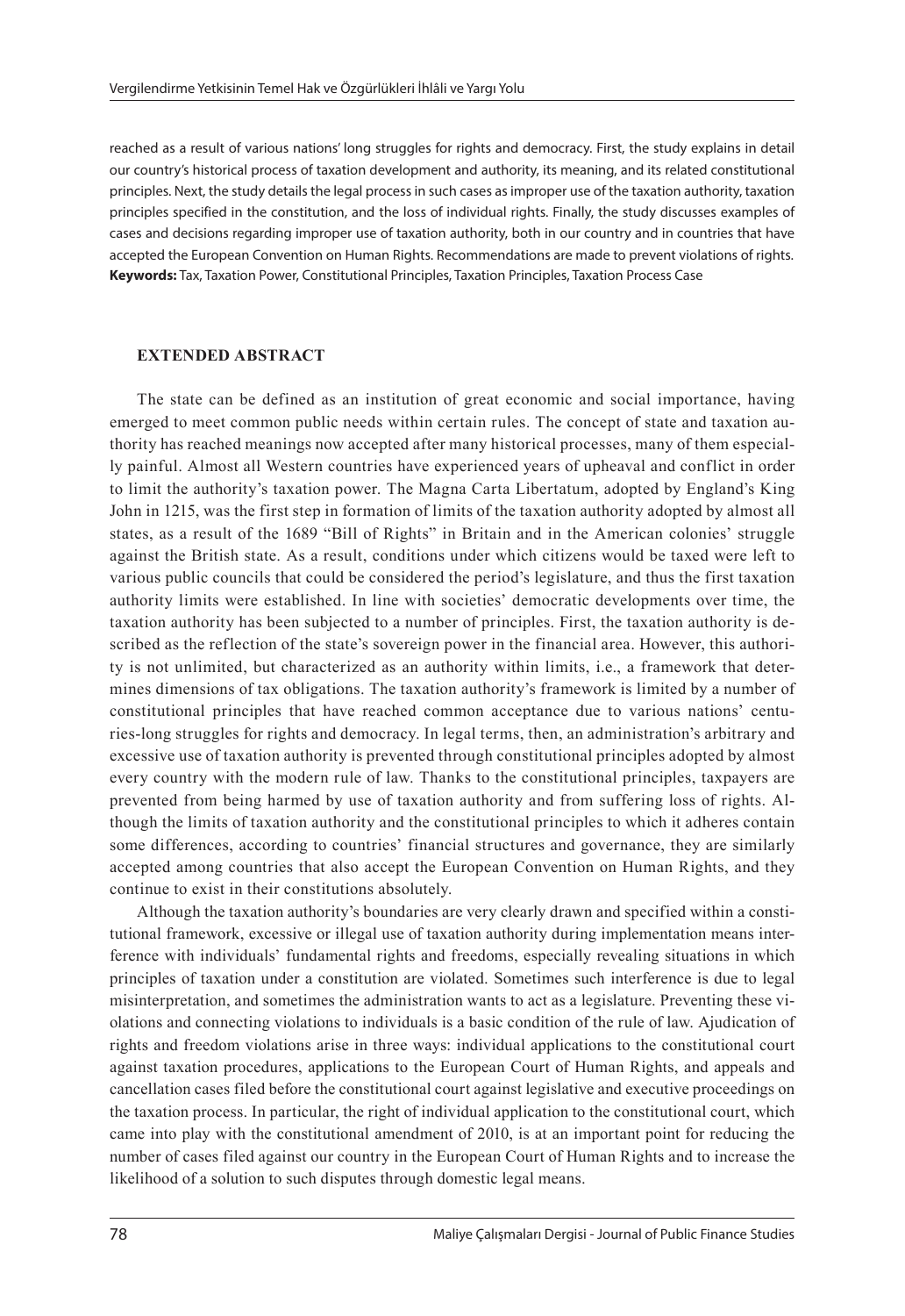First in our study, the historical process of the taxation authority's development, its meaning, and the constitutional principles to which it is connected are explained in detail. Next, the legal process to be followed in the taxation authority's improper use, taxation principles specified in the constitution, and loss of individual rights are explained. Then, examples of cases and decisions on improper use of taxation authority, both in our country and in countries accepting the European Convention on Human Rights, are discussed in detail. Finally, recommendations are made to prevent violations of rights.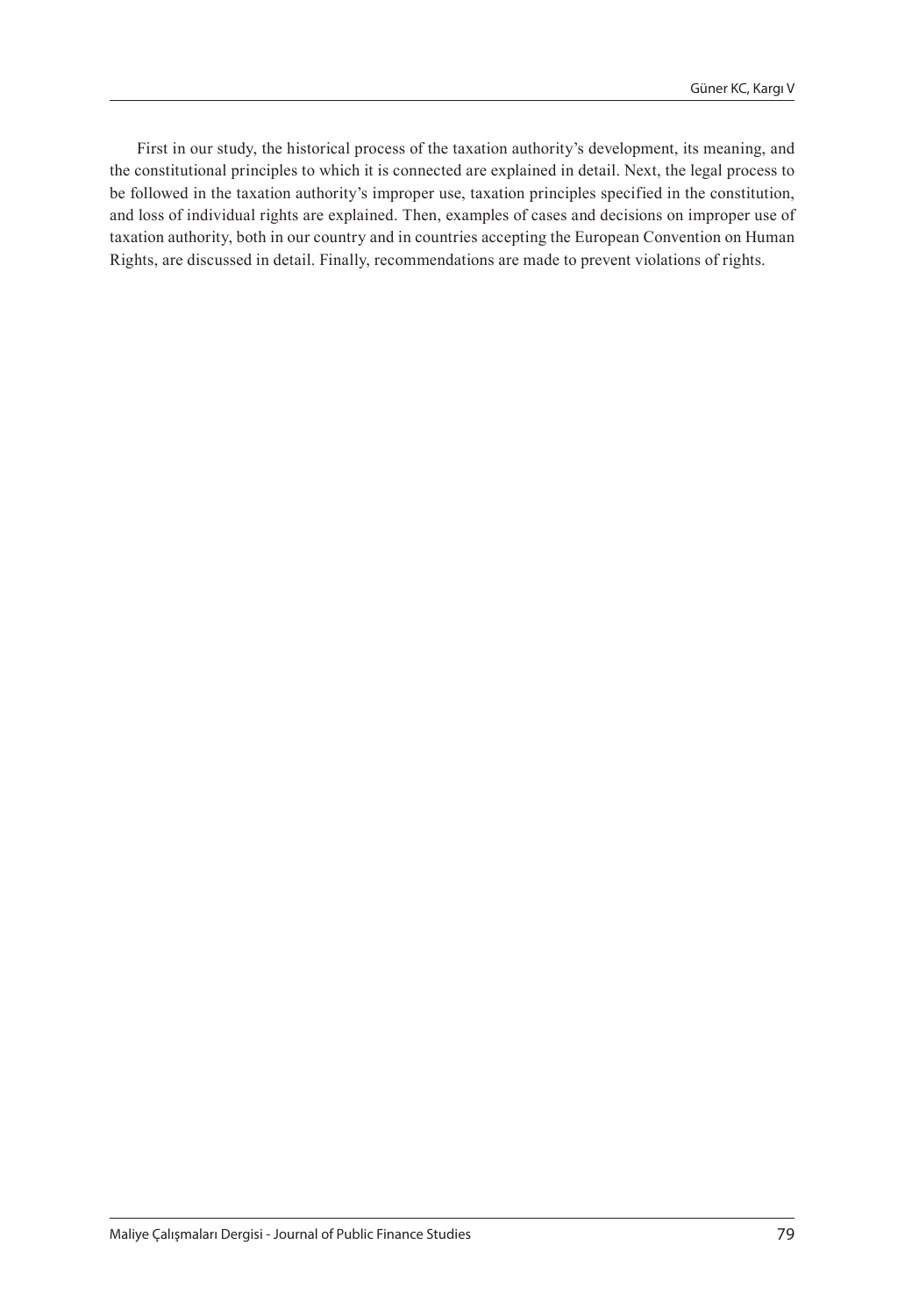# **1. Giriş**

Devlet, ortak kamu ihtiyaçlarını belirli kurallar çerçevesi kapsamında karşılamak amacıyla ortaya çıkmış hem ekonomik hem de sosyal anlamda büyük öneme sahip bir tüzel varlık olarak tanımlanabilir. Tarihsel süreç içerisinde devlet kavramı ve bu kavrama bakış açılarının değişmesi ile birlikte büyük öneme sahip vergilendirme yetkisi kavramı da bu değişimlerden etkilenerek toplumlar için çok önemli yere sahip bir kavram olarak günümüze ulaşmıştır. Ancak vergilendirme yetkisinin günümüzdeki anlamına erişmesi oldukça sancılı bir süreç olarak gerçekleşmiştir. Batı ülkelerin neredeyse tamamında otoritenin vergilendirme gücünün sınırlandırılması adına çağlar boyu devam eden ayaklanmalar ve çatışmalar yaşanmıştır. İngiliz kralı John'un 1215 yılında kabul ettiği Magna Carta Libertatum (Büyük Özgürlük Fermanı) yine İngiltere'de 1689 yılında yayınlanan "Bill of Rights" (Haklar Bildirgesi) ve Amerika'da bulunan kolonilerin İngiliz devletine karşı vermiş oldukları mücadele neticesinde yayınlanan bağımsızlık bildirgesi bugün varlığını neredeyse tüm devletlerin kabul ettiği vergilendirme yetkisinin sınırlarının oluşumundaki ilk adımlar olarak örnek verilebilir. Tüm bunların sonucunda vergilerin hangi şartlarda mükelleflerin üzerine salınacağı o dönemin yasama organı olarak kabul edilebilecek olan çeşitli halk meclislerine bırakılmıştır ve ilk vergilendirme yetkisi sınırları konulmaya başlanmıştır. Zaman içerisinde toplumlarda yaşanan demokratik gelişmeler doğrultusunda otoritenin sahip olduğu vergilendirme yetkisi bir takım prensiplere tabi tutulmuştur. Vergilendirme yetkisi devletin egemenlik gücünün mali alana yansıması olarak nitelendirilmekle birlikte bu yetki sınırsız olmayıp yükümlülerin hangi ölçüler çerçevesinde vergilendirileceğini belirleyen bir sınıra yani çerçeveye sahip bir yetki olarak da nitelendirilebilir. Çağan, vergilendirme yetkisinin doğrudan bireylerin temel hak ve özgürlüklerine yönelik bir yetki olduğunu ifade ederek bu yetkinin sınırlarının temel hak ve özgürlüklerin sınırına ve özüne denk düştüğünü belirtmiştir (Çağan, 1982, s. 140). Bu kapsamda vergilendirme yetkisinin çerçevesi çeşitli ulusların çağlar boyunca süren hak ve demokrasi mücadelesi neticesinde üzerinde ortak kabule ulaşılan birtakım anayasal ilkeler dahilinde sınırlandırılmıştır. Bu sayede idarenin vergilendirme yetkisini hukuk zemini dışında kullanmasının hukuksal anlamda önüne geçilmektedir. Bu anayasal ilkeler günümüzde çağdaş hukuk devleti olarak kabul edilebilecek hemen her ülke tarafından benimsenmektedir. Bu anayasal ilkeler sayesinde idarenin vergilendirme yetkisi belirli bir çerçeve içerisine alınmakta vergi mükelleflerinin bu yetkinin kullanımından zarar görmeleri ve hak kayıplarına uğramaları engellenmek istenmektedir. Vergilendirme yetkisinin sınırları ve bağlı olduğu anayasal ilkeler ülkelerin mali yapılarına ve yönetim biçimlerine göre bazı farklılıklar içermekle birlikte, Avrupa İnsan Hakları Sözleşmesini kabul eden ülkeler arasında daha benzer bir şekilde kabul edilmekte ve anayasalarında mutlak suretle yer alarak varlığını devam ettirmektedir.

Vergilendirme yetkisinin sınırlarının çok net bir şekilde çizilmiş ve anayasal bir çerçevede belirtilmiş olmasına rağmen uygulama esnasında vergilendirme yetkisinin pek çok şekilde ortaya çıkabilen hukuk dışı bir şekilde kullanılması bireylerin temel hak ve özgürlüklerine müdahale anlamına gelmekte ve özellikle anayasa kapsamında yer alan vergilendirme ilkelerinin ihlâl edildiği durumları ortaya çıkarmaktadır. Akdemir çalışmasında vergilendirme yetkisinin kullanım sürecinde temel hak ve özgürlükler bakımından ihlâllerin sıklıkla mülkiyet, adil yargılanma ve yerleşme ve seyahat özgürlüğü haklarının ihlâli şeklinde gerçekleşmekte olduğunu ifade etmiştir (Akdemir, 2014, s. 270-274). Bu tür vergilendirme yetkisinin aşılması ile oluşan bireylerin temel hak ve özgürlüklerine müdahale halleri bazen kanunların yanlış yorumlanmasından bazen de idarenin yasama organı gibi hareket etmek istemesinden kaynaklandığı söylenebilir. Ortaya çıkan bu hak ve özgürlük ihlallerinin önlenmesi ve yaşanan ihlallerin müeyyidelere bağlanması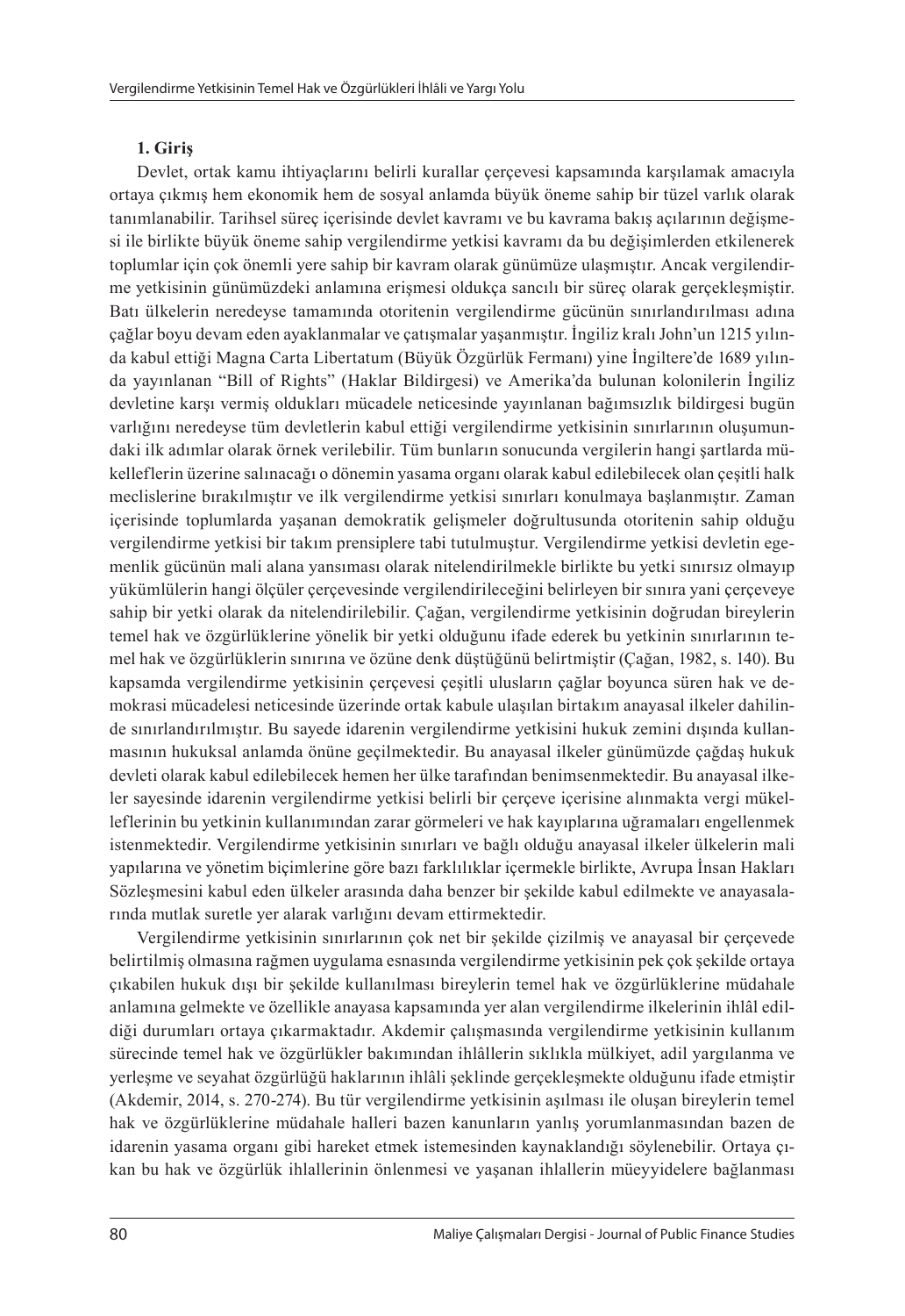hukuk devleti olmanın temel şartlarından biri olarak belirtilebilir. Hak ve özgürlük ihlâlleri vergilendirme işlemlerine karşı ülkemiz nezdinde Anayasa Mahkemesi'ne bireysel başvurular ile Avrupa İnsan Hakları Mahkemesine yapılan başvurular ve vergilendirme sürecine dair yasama ve yürütme işlemlerine karşı Anayasa Mahkemesi nezdinde başvurulan itiraz yolu ve iptal davaları olmak üzere üç şekilde ortaya çıkmaktadır. Özellikle ülkemiz aleyhinde Avrupa İnsan Hakları Mahkemesinde açılan davaların sayısını azaltmak ve bu tür uyuşmazlıklara iç hukuk yolları ile çözüm bulma ihtimalini artırmak adına 2010 yılı anayasa değişikliği ile devreye giren Anayasa Mahkemesi'ne bireysel başvuru hakkı önemli bir noktada yer almaktadır. Bahse konu bu durumlar yargı mercilerinde konu edilmekte çözüme kavuşturulmaktadır.

Günümüzde bireylerin sahip oldukları temel hak ve özgürlüklerinin çerçevesinin belirlenmesi ve korunması ile ilgili çalışmalar yürütülmektedir. Bu temel hak ve özgürlüklere yönelik ihlâllerin oluştuğu alanlardan biride kamu gücünün sahip olduğu vergilendirme yetkisi olarak ön plana çıkmaktadır. Bu sebepten kamu gücünün sahip olduğu vergilendirme yetkisinin sınırlarının çizilmesi bu sınırları oluşturan ilkelerin özümsenmesi vergilendirme yetkisinin sebep olduğu farklı türden temel hak ve özgürlük ihlâllerinin önlenmesi açısından önemlidir. Bu kapsamda daha önce yapılan çalışmalar arasında vergilendirme yetkisini ele alan çalışmalar mevcuttur. Ancak bu yetkinin kullanımı sürecinde oluşan temel hak ve özgürlük ihlâlleri ile anayasal vergilendirme ilkelerinden sapmalar ve buna ilişkin somut olayları içeren yargı kararlarının yer aldığı çalışmaların eksik olduğu düşünülmektedir. Çalışmada, genel anlamda vergilendirme yetkisinin kapsamı ifade edilmiş, bu yetkinin sınırlanması gerekliliği ve tabi olduğu anayasal ilkeler ile vergilendirme yetkisini kullanımı sürecinde anayasal ilkelerin sınırlarının aşılması neticesinde sebep olunan temel hak ve özgürlük ihlâlleri ile bu ihlâllere karşı başvurulabilecek farklı kanun yollarının toplu bir şekilde ifade edilmesi amaçlanmıştır. Ayrıca bu farklı kanun yollarına ilişkin karar içeriklerine yer verilerek yargı mercilerinin konuya bakış açısı ifade edilmeye çalışılmış ve hak ihlallerinin önlenmesi noktasında önerilerde bulunulmuştur.

#### **2. Vergilendirme Yetkisi**

Vergileme yetkisi kısaca devletin ülkesi üzerinde egemenlik hakkını kullanarak kamu harcamalarının finansmanını sağlamak amacıyla bireylere bir takım vergi ve ek mali yükümlülükler getirmesi olarak tanımlanabilir. Tanımlanan bu vergilendirme yetkisi devletin hem hukuki hem de fiili anlamda gücünü temsil etmektedir (Çağan, 1982, s. 3). Dar anlamda vergileme yetkisi yalnızca vergi koyma yetkisine karşılık gelirken, geniş anlamda ise vergi ve diğer ek mali yükümlülüklerin tamamını kapsamaktadır (Doğrusöz ve Kaplan, 2018, s. 42). Vergilendirme yetkisi devletin egemenlik yetkisinden kaynaklı bir yetki olmakla birlikte devlet bu egemenliği sürdürmek için düzenli gelir kaynaklarına gereksinim duymaktadır. Dolayısıyla devlet, anayasa ile kendisine verilen kamusal görevleri yerine getirmek için bu vergilendirme yetkisini kullanarak kaynak elde etmektedir (Çağan, 1982, s. 4).

Bu yetki çok eski zamanlara kadar uzanmakta olup gelişimini tam manasıyla anlayabilmek için oldukça geriye gitmek gerekir. Vergilendirme yetkisinin keyfi kullanımını önleyebilmek için sınırlandırılması hadisesi otoriteler ile yükümlüler arasındaki uzun zaman süren mücadeleler sonucunda gerçekleşebilmiştir. 1215 yılı İngiltere' sinde büyük özgürlük fermanının "Magna Carta Libertatum" yayımlanması ile birlikte kralın vergi koyma yetkisi din adamları ve soylular lehine sınırlandırılmıştır. Ardından yine İngiltere'de yayımlanan "Haklar Bildirgesi" ve Fransa ve Amerika' da yaşanan gelişmeler ile kanunsuz vergi olmaz ilkesi batı ülkelerinin anayasalarına iyiden iyiye yerleşmeye başlamıştır. Özellikle Fransız ihtilaline detaylı bakıldığında hukuki ve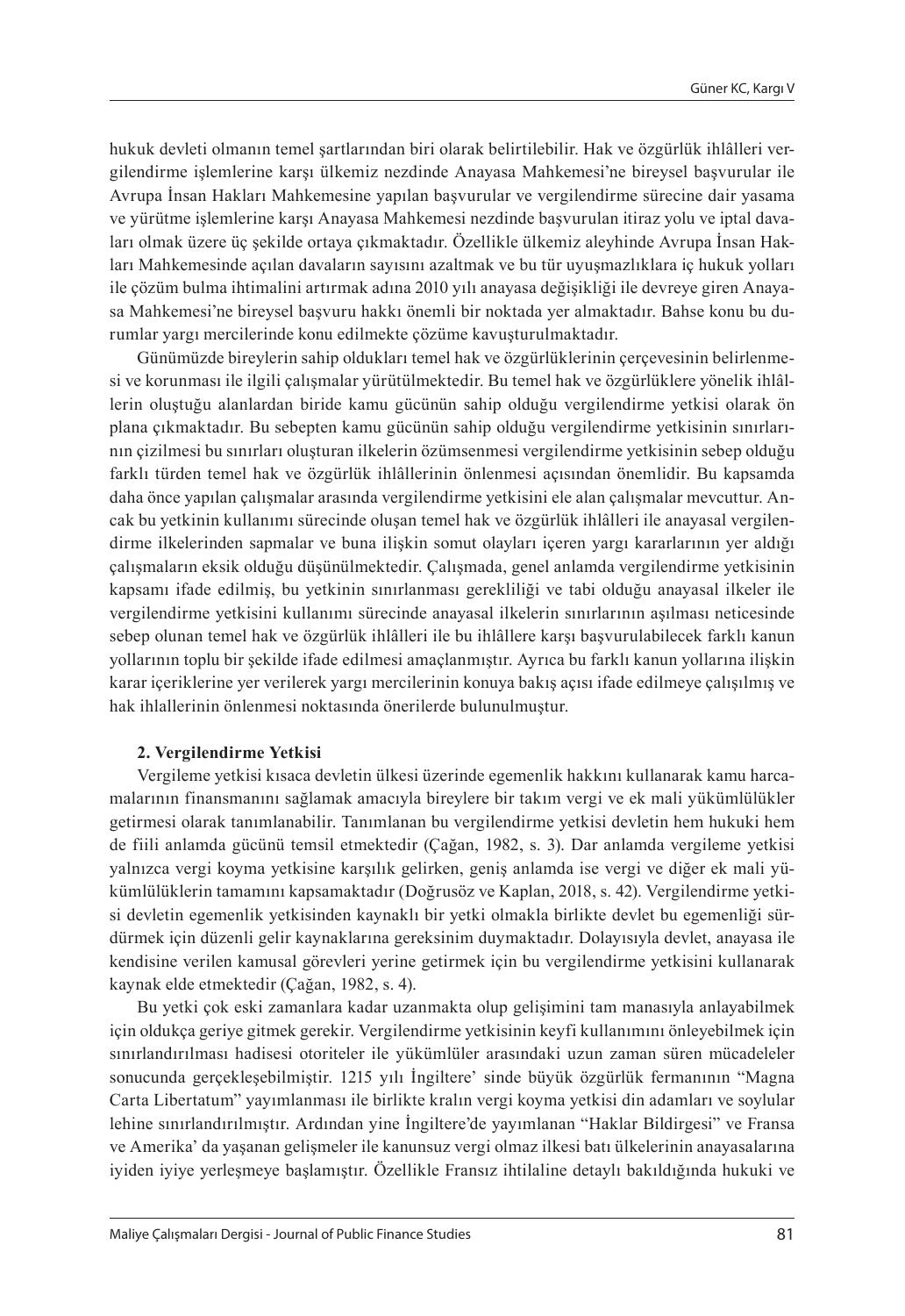ekonomik sıkıntılara ek olarak iktidarın adaletsiz vergilendirme politikalarının da arka planda yer alan sebeplerden biri olduğu görülebilir (Öncel, Çağan ve Kumrulu, 1992, s. 41-42). Bu doğrultuda ihtilâl sonrası imzalanan Fransız İnsan ve Yurttaş Hakları Bildirgesi'nde vergilendirme yetkisinin kullanımında adalet, kanunilik ve eşitlik ilkelerinin yer aldığı görülmektedir (Gerçek, Bakar, Mercimek, Çakır ve Asa, 2014, s. 86). Osmanlı Devleti'nde ise senedi ittifak ile padişahın vergileme yetkisi ayan sınıfı lehine sınırlandırılmıştır. Ardından Kanun-u Esasi ile kanuna dayanmaksızın vergi ve mali yükümlülük getirilmesi yasaklanmıştır (Kargı, 2017, s. 62).

# **2.1. Türkiye'de Vergilendirme Yetkisinin Gelişimi**

# **2.1.1. Cumhuriyet Öncesi Dönem**

Osmanlı Devleti'nde padişahın hanedanlıktan gelen yetkisinin yanında halifelik yetkisinin de bulunuyor olması ona vergilendirme ile ilgili çok geniş yetkiler sağlamıştır. Padişah dini temelli şer-i vergilerin yanı sıra örf-i vergiler koymakta, karşılaşılan olağanüstü durumlarda ise "Avarız-ı Divaniye" olarak isimlendirilen olağanüstü durum vergileri de bulunmaktaydı. Osmanlı Devleti'nde vergilerin bir bölümü tımar sistemi olarak isimlendirilen sistem ile toplanmaktaydı. Bu sistem gereği vergi yükümlüsü olan halk devlete ödemesi gereken vergileri tımar sahibi olarak isimlendirilen imtiyaz sahiplerine vermekte, tımar sahipleri ise bunun karşılığında kendilerine bırakılan vergi bölgesinin büyüklüğüne orantılı bir sayıda ordu için asker yetiştirmekteydi. Bunun dışındaki vergiler ise iltizam sistemi kapsamında mültezim denilen imtiyaz sahipleri eliyle toplanmaktaydı. Mültezimler ilk zamanlarda faydalı olsalar da zaman geçtikçe halktan verebileceğinden fazlasını istemeye başlamış ve vergilendirme görevlerini suistimal etmişlerdir. Bunun üzerine halkı mültezimlerin zulmünden koruma amacıyla, halkın içinden seçilen ayanlar vergi tahsiline aracılık etmeye başlamışlardır. Ancak zaman içerisinde merkezi otoritenin gücünü kaybetmesiyle tıpkı mültezimler gibi ayanlar da halka zulmetmeye başlamışlardır (Akyazan, 2009, s.  $3-4$ ).

Islahat Fermanı'na kadar Osmanlı Devleti vergi sisteminde yapılan en önemli değişiklik tımar ve iltizam sisteminin kaldırıldığı Gülhane Hatt-ı Hümayunu olmuştur. Vergilendirme ilkelerinin temelinin atıldığı bir başka önemli belge de Islahat Fermanıdır. Bu fermanla vergilendirmede eşitlik ilkesine vurgu yapılmıştır (Gerçek ve ark., 2014, s. 88). 1856 yılında Islahat Fermanı ile Müslüman ve gayrimüslim halk arasındaki vergilendirme ayrımına son verilmiştir. Gayrimüslim halktan toplanan Cizye vergisi kaldırılmış onun yerine askerlik yapmamalarının karşılığında alınan bir bedel getirilmiştir.

1876 yılında kabul edilen Kanun-ı Esasi ile birlikte Meclis-i Umumi adında bir meclis kurulmuş ve özellikle vergilendirme alanı ile ilgili önemli değişikliklere gidilmiştir. Bu değişikliklere göre vergiler halkın ödeme gücüne göre konulacak ve daha önceden kanunla öngörülmemiş herhangi bir vergi halktan istenmeyecektir. Bu noktada mali güce göre vergileme ve kanunilik ilkelerinin kabulü ve anayasa ile koruma altına alınmış olduğu söylenebilir (Mutlu, 2009, s. 144). Bu gelişmelerin ardından kısa bir süre sonra padişah meclisi kapatarak vergilendirme ile alakalı tüm yetkileri yine kendi elinde toplamıştır. 2. Meşrutiyetin ilanı ile anayasa yeniden yürürlüğe girerek vergilendirme ile ilgili belirlenen düzenlemeler yürürlüğe girebilmiştir. Ancak bu dönemler Osmanlı Devleti için iç ve dış borçların ödenemez bir noktaya geldiği dönemler olmuştur. Bu gelişmeler doğrultusunda devletin iflas etmesi ve borçlarını ödeyemez noktaya gelmesi ile birlikte devletin belirli gelir kaynakları doğrudan Galata Bankerlerine devredilmiştir. Daha sonrasında yayınlanan Muharrem Kararnamesi ile Duyun-u Umumi idaresi kurulmuş ve devletin vergi tahsilatı yetkisi bu idareye teslim edilmiştir. Vergilendirme yetkisi kaynağını doğrudan egemenlik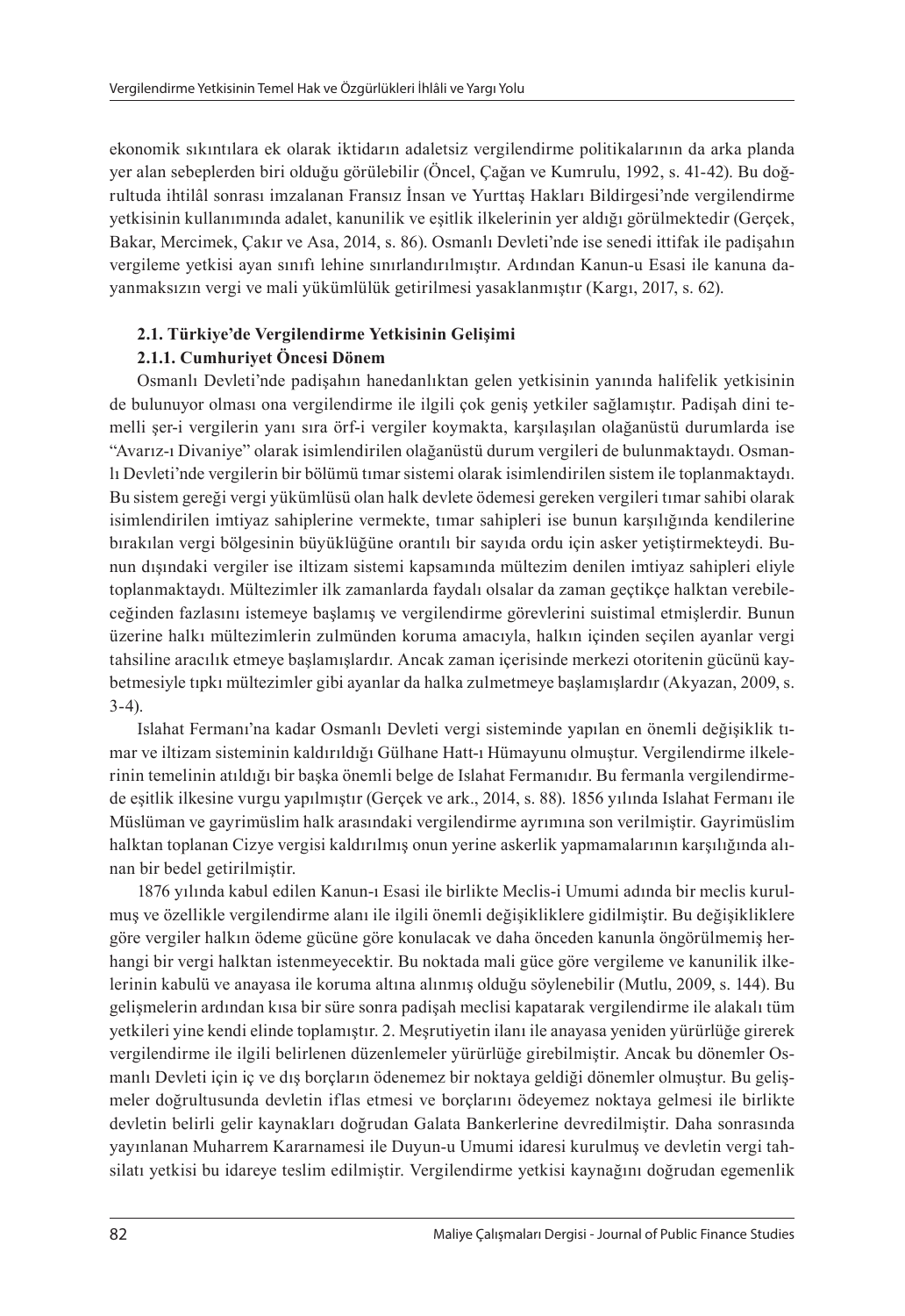kavramından aldığına göre bu gelişme Osmanlı Devleti'nin egemenliğini yitirdiğinin bir göstergesi olarak kabul edilebilir. 1. Dünya Savaşı ile devlet bütçesinin de kullanımı kazanan devletlerin kontrolüne geçmiş ve mali bağımsızlık tamamıyla elden çıkmıştır.

Dünya savaşı sonrası kurtuluş savaşı döneminde Mustafa Kemal Atatürk yabancı devletlerin bu haklarını tanımayıp, Türk milleti adına vergilendirme yetkisini fiilen kullanmaya başlamıştır. 1920 yılında Meclisin toplanması ile vergilendirme yetkisi Türk Milleti adına yeniden Meclise geçmiştir. İlan edilen anayasa da içerisinde bulunan zor koşullar sebebiyle vergilendirme yetkisi ile ilgili herhangi bir yer almamasına rağmen meclisin tam yetkili olduğu ibaresi yer almıştır. Bu dönemde Başkomutanlık Kanunu ile meclise verilen yetkiler yine savaş şartları sebebiyle Mustafa Kemal Atatürk' e devredilmiştir. O da bu kanunun verdiği yetkiye dayanarak Ulusal Yükümlülük Emirlerini yayınlamış ve halka bir takım yükümlülükler getirilmiştir (Akyazan, 2009, s. 5).

#### **2.1.2. Cumhuriyet Dönemi**

Ülkemizde vergilendirme yetkisi önemli bir müessese olarak 1924, 1961 ve 1982 Anayasalarının tamamında yer almıştır.

1924 Anayasasında vergi, halkın devlet giderleri için pay vermesi olarak tanımlanmıştır. 85. maddede vergiler ancak kanunla salınır ve alınır, ibaresiyle vergilendirme yetkisinin meclise tanındığı, meclisinde bu yetkisini kanun çıkararak kullanması gerektiği açıkça belirtilmiştir. Ancak 1924 Anayasası döneminde 85. maddeye açıkça ihlâl oluşturan bazı düzenlemeler yapılmıştır. Bunlardan ilki 1930 tarihli ve 1567 sayılı Türk Parasının Kıymetini Koruma Kanunu'dur. Bu kanunla bakanlar kuruluna ekonomik düzenlemeler ile ilgili çok geniş yetkiler tanınmıştır. 1940 tarihli ve 3780 sayılı Milli Koruma Kanunu' da yine 1567 sayılı kanun gibi ekonomi ile ilgili Bakanlar Kuruluna geniş yetkiler tanımıştır (Akyazan, 2009, s. 5-10).

1942 tarihli ve 4305 sayılı Varlık Vergisi Kanununda salınan varlık vergisinin oranı ve matrahın nasıl belirleneceği belirtilmemiş ve bu verginin miktarının saptanmasında yerel ölçekli kurulan komisyonlara oldukça geniş yetkiler verilmiştir. Bu durum yerel çapta keyfi uygulamalara neden olmuştur. Bu keyfi uygulamalar özellikle kanunun resmi gerekçesinin dışında uygulamada görülen din, dil ve ırk ayrımını içeren ve özellikle gayrimüslimlerin vergilendirilmesini esas alan bir takım gerekçeler barındırdığı ifade edilmektedir (Ökte, 1951, s. 48). Dahası bu verginin mükelleflerinin ödeyecekleri verginin miktarı ya da oranı kanunda belirtilmemiştir. Dolayısıyla Varlık vergisi 1924 Anayasası 85. madde de belirtilen kanunilik ilkesine açıkça ihlal oluşturmuştur. Bu gerekçe ile Varlık Vergisi 1944 yılında yürürlükten kaldırılmıştır (Kızılkaya, 2016, s. 91).

Varlık vergisinin aynı dönem içerisinde farklı ülkelerde örneklerine rastlanılabilecek vergilerden olduğu ifade edilebilir. Almanya, Amerika Birleşik Devletleri ve İngiltere gibi ülkeler servet sahiplerine varlık vergisi uygulayan ülkelere örnek olarak verilebilir (Kızılkaya, 2016, s. 91). Ülkemizde varlık vergisinin uygulanması noktasında kanunilik ilkesinden bazı sapmalar görülmüştür. Ayrıca savaş dönemi ve yaşanan ekonomik buhran nedeniyle sayılan bu kanunlar dışında hükümete idari işlemle bazı ekonomik düzenlemeleri yapma yetkisi verilmiş, kanunilik ilkesi göz önünde bulundurularak bu düzenlemelerden 3 ay sonra kanunlaştırılması şartı gibi yumuşatma uygulamaları görülmüştür (Akyazan, 2009, s. 5-10). Özellikle varlık vergisinin uygulama biçiminde özellikle ödenecek vergi miktarının, oranının belirsizliği ve mükelleflerin belirlenmesi hususunda din, dil, ırk ayrımının yapılması gibi nedenlerle kanunilik ve hukuki güvenlik ilkelerine aykırı olduğu belirtilmelidir. Yaşanan ekonomik buhranın ya da savaşın getirdiği ekonomik güçlükler uygulamada yaşanan hukuka aykırılıklar için meşru gerekçeler değildir.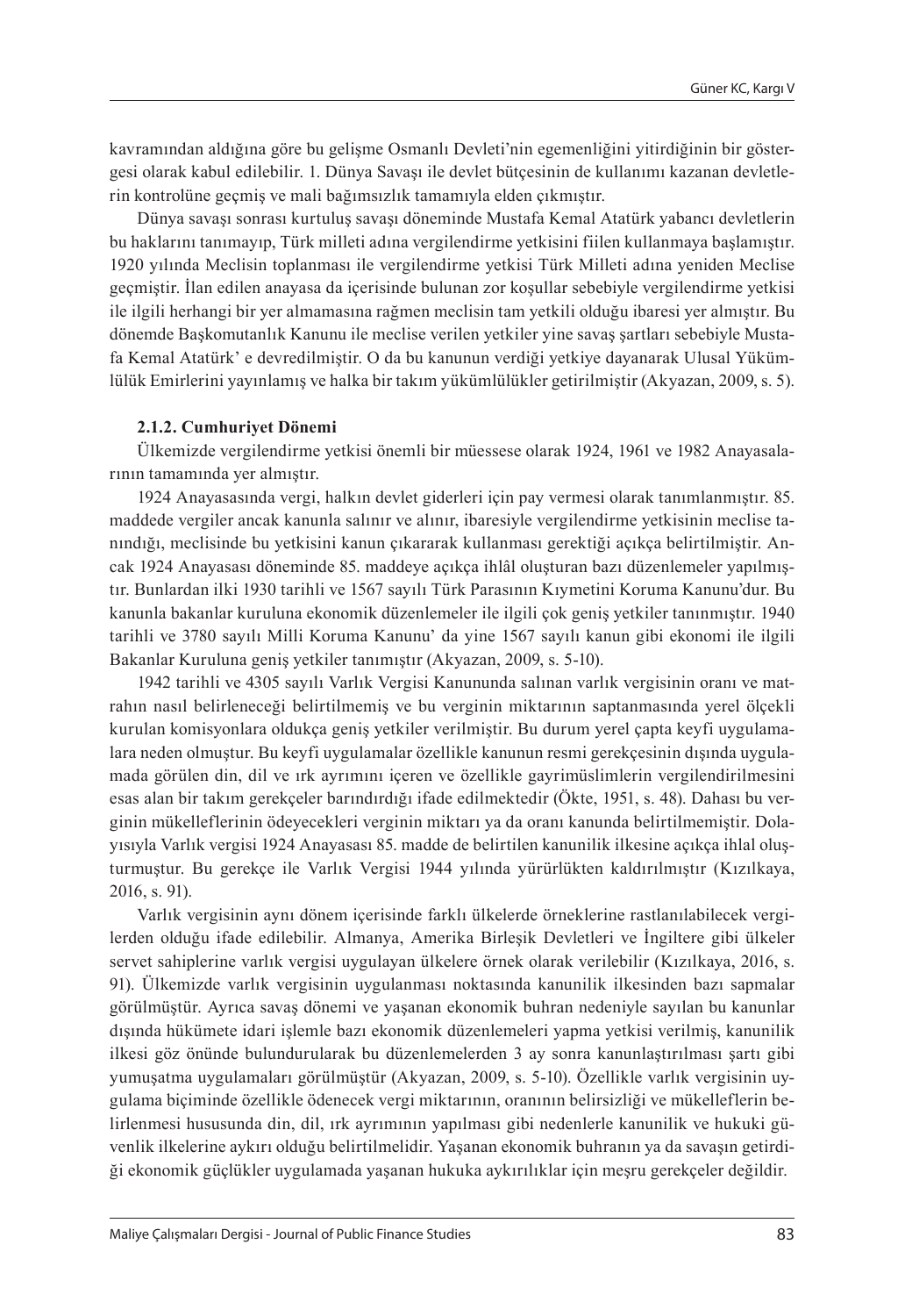1961 Anayasasında "Herkes, kamu giderlerini karşılamak üzere, malî gücüne göre, vergi ödemekle yükümlüdür. Vergi, resim ve harçlar ve benzeri malî yükümlülükler ancak kanunla konulur" hükmü yer almıştır. 20.09.1971/1488 tarih ve sayılı kanunla Anayasa'nın 61. maddesine şu fıkralar dahil edilmiştir: "Kanunun belli ettiği yukarı ve aşağı hadler içinde kalmak, ölçü ve esaslara uygun olmak şartıyla, vergi, resim ve harçların muafiyet ve istisnalarıyla nispet ve hadlerine ilişkin hükümlerde değişiklik yapmaya, Bakanlar Kurulu yetkili kılınabilir." Böylelikle 1. fıkrada vergilendirmede genellik ilkesi, 2. fıkrada kanunilik ve 3. fıkrada vergilendirme yetkisinin yürütme organı ile paylaşıldığı belirtilmiştir. Yetkinin yürütme organı ile paylaşılabileceğinin belirtilmesi üzerine pek çok düzenlemenin 1961 yılında kurulan Anayasa Mahkemesi'ne takılabilme olasılığının önüne geçilmiştir.

1961 Anayasası 61. maddesinin diğer bir önemli hususu mali güce göre vergilendirmedir. Bu fıkra uyarınca kişi ve kurumlardan ekonomik güçlerine göre vergi tahsil edilmesi gerekmektedir.

1982 Anayasasında verginin bir ödev olması görüşünden hareketle, "Vergi Ödevi" ile ilgili düzenleme, "Temel Haklar ve Ödevler" içerisindeki, "Siyasî Haklar ve Ödevler" başlıklı 4. bölümünün 73. maddesinde yer almaktadır.

"Herkes, kamu giderlerini karşılamak üzere, malî gücüne göre vergi ödemekle yükümlüdür. Vergi yükünün adaletli ve dengeli dağılımı maliye politikasının sosyal amacıdır. Vergi, resim, harç ve benzeri malî yükümlülükler kanunla konulur, değiştirilir veya kaldırılır. Vergi, resim, harç ve benzeri malî yükümlülüklerin muaflık, istisnalar ve indirimleriyle, oranlarına ilişkin hükümlerinde, kanunun belirttiği yukarı ve aşağı sınırlar içinde değişiklik yapmak yetkisi Bakanlar Kuruluna (Cumhurbaşkanı) verilebilir."<sup>1</sup>

1982 Anayasasının da açıklanan verginin 1961 Anayasasına göre farklılık içerdiği noktalar şunlardır:

- Vergi adaletli ve dengeli şekilde dağıtılmalıdır, bu gereklilik maliye politikasının sosyal amacından kaynaklanmaktadır.
- Vergi, resim ve harçlar nasıl kanunla salınıyorsa bunların değiştirilmesi ve kaldırılması da aynı usule tabidir.
- Daha önce 1961 Anayasasında Bakanlar Kuruluna (Cumhurbaşkanı) verilen yetkiler resim, harç ve diğer mali yükümlülükleri de kapsayacaktır.

Ayrıca 1982 Anayasasının 160. maddesinin ikinci fıkrasında yer alan; "Vergi, benzeri malî yükümlülükler ve ödevler hakkında Danıştay ile Sayıştay kararları arasındaki uyuşmazlıklarda Danıştay kararları esas alınır" düzenlemesi ile vergi ve benzeri malî yükümlülükler ve ödevler alanında farklı hüküm ve uyuşmazlıklar önlenmek istenmiştir.

1982 Anayasası ile vergilendirme yetkisi düzenlemelerinin en geniş haline ulaşılmış ve genel çerçeve çizilmiştir. Bu yetkinin kullanımını kanuna uygun olup olmadığını denetlemek üzere 1961 Anayasası ile kurulan Anayasa Mahkemesi kapsamındaki Anayasal Yargı müessesesi devam ettirilmektedir.

#### **2.1.3. Türkiye'de Vergi Düzenlemeleri ve Güncel Anayasal Durum**

Bilindiği gibi ülkemizde 24 Haziran 2018 tarihinde yapılan Cumhurbaşkanlığı seçimi ile birlikte hükümet sistemi değişmiş ve Cumhurbaşkanlığı hükümet sistemine geçilmiştir. Bu sisteme

<sup>1</sup> Ülkemizde 16 Nisan 2017 tarihli referandum ile gerçekleştirilen Anayasa değişikliğinin ardından yapılan 24 Haziran 2018 seçimleri sonucunda hükümet sistemi Cumhurbaşkanlığı Hükümet Sistemi olarak değiştirilmiştir. Bu sistem kapsamında yürütme erki yeniden düzenlenmiş ve Bakanlar Kurulu ibaresi kaldırılarak yetkileri Cumhurbaşkanına devredilmiştir.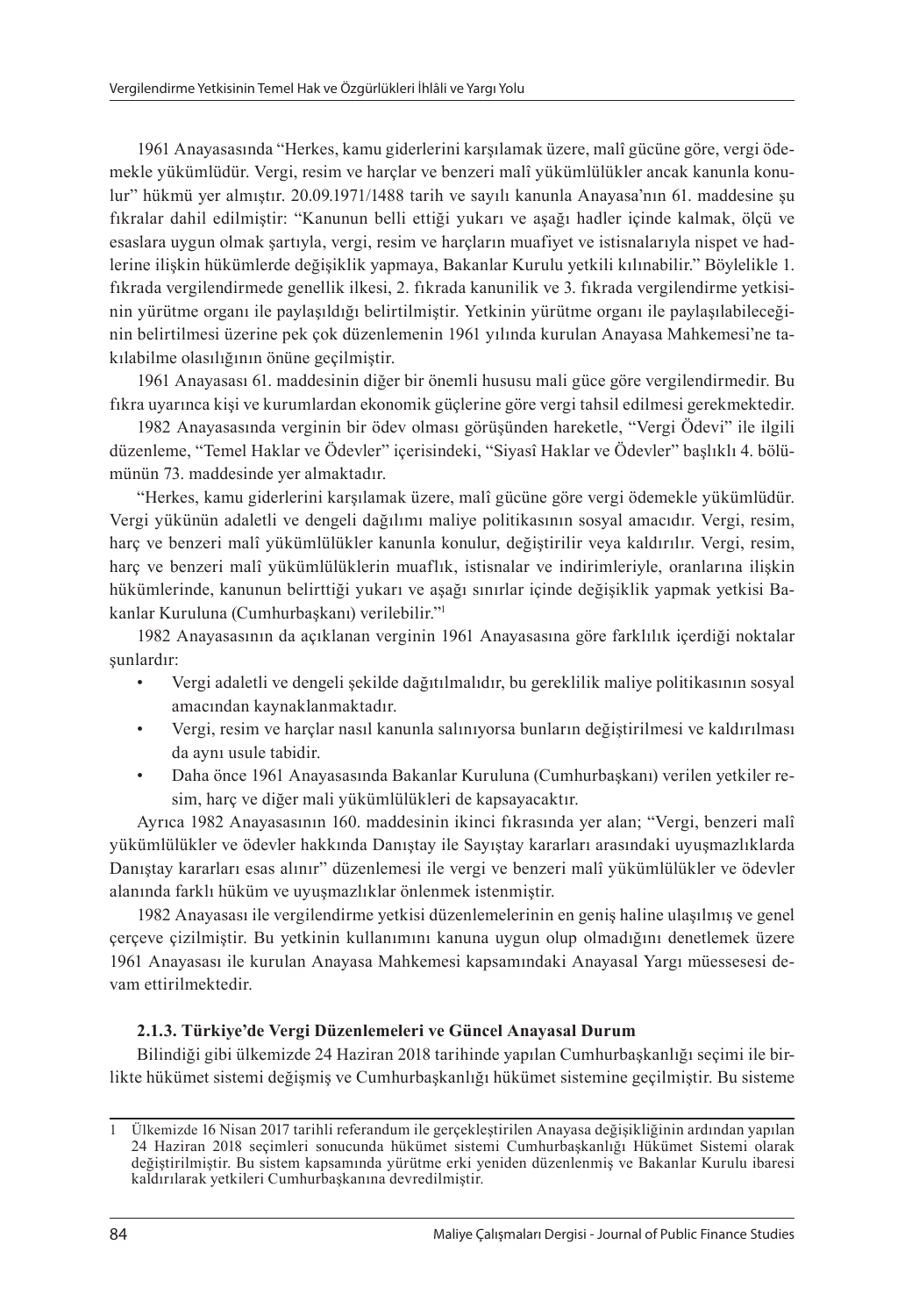geçiş ile birlikte Bakanlar Kurulu müessesesi lağvedilmiş ona ait tüm yetkiler Cumhurbaşkanlığı makamında toplanmıştır. Bu kurumun lağvedilmesi ile birlikte en önemli yetkiler olarak ön plana çıkan tüzük çıkarma, kanun hükmünde kararname çıkarma ve Bakanlar Kurulu kararları da artık Cumhurbaşkanlığı makamına geçmiştir. Böylelikle Cumhurbaşkanı'na ülkemizde vergi ile ilgili düzenlemeler yapma yetkisi de geçiş yapmıştır (Şahan, 2019, s. 697).

Bu kapsamda Cumhurbaşkanlığı makamının Vergileme alanı ile ilgili düzenleme yapma yetkisini kullandığı araçları (yöntemleri) yönetmelik, Cumhurbaşkanlığı kararları ve olağanüstü hallerde yayınlanan Cumhurbaşkanlığı kararnameleri olarak sıralayabiliriz.

Anayasamızın 104. maddesi kapsamında eskiden Bakanlar Kurulu'na ait olan Kanun Hükmünde Kararname ve tüzük kaldırılmış, bunun yerine Cumhurbaşkanı yürütme yetkisi dair hususlarda Cumhurbaşkanlığı Kararnamesi çıkarabilmekle ve yürütme yetkisini tek başına kullanabilmekle yetkilendirilmiştir.

Oluşan bu yeni durumda Cumhurbaşkanlığı Kararnamesi ile düzenleyici idari işlem yetkileri Cumhurbaşkanına geçmiştir. Cumhurbaşkanlığı makamına Anayasa'da düzenleme yetkisi verilmiş, kanuni bir dayanak ya da parlamento yetkisi olmaksızın ilk elden ve asli bir şekilde düzenleme yapma yetkisi verilmiştir. Ancak Cumhurbaşkanlığı Kararnameleri sınırsız şekilde yetkili değildir. Yetkiyi veren Anayasa aynı zamanda bir takım sınırlandırmalar öngörmüştür. Bu sınırlandırmaları şu şekilde sayabiliriz (Şahan, 2019, s. 697):

- Anayasa'da yer alan temel haklar, kişi hak ve ödevleri ve siyasi hak ve ödevler Cumhurbaşkanlığı kararnamesi ile düzenlenemez.
- Anayasa'da kanunla düzenlenmesi ön görülen hususlarda Cumhurbaşkanlığı Kararnamesi çıkarılamaz.
- Kanunda açıkça öngörülen konularda Cumhurbaşkanlığı Kararnamesi çıkarılamaz.
- Cumhurbaşkanlığı kararnamesi ile kanunlarda farklı hükümler bulunması halinde, kanun hükümleri uygulanır.
- TBMM'nin aynı konuda kanun çıkarması durumunda, Cumhurbaşkanlığı kararnamesi hükümsüz hale gelir

Yukarıda ifade edilen maddelere göre bir idari işlem olan Cumhurbaşkanlığı Kararnamesi ile vergilere dair düzenleme yapılamayacağı net bir şekilde ifade edilmiştir. Çünkü vergi ödevi anayasamızın siyasi hak ve ödevler kısmında ele alınmıştır. Aynı zamanda anayasamızın 104. maddesi de siyasi hak ve ödevlerin Cumhurbaşkanlığı Kararnamesi ile düzenlenemeyeceğini belirtmektedir. Bu sebeple vergilere ilişkin Cumhurbaşkanlığı Kararnamesi ile düzenleme yapılamayacağı söylenebilir. Öte yandan vergilerin ancak kanunla konulup, kaldırılacağı ya da değiştirileceğini belirten 73. madde ile kanunla düzenlenmesi gereken alanlarda Cumhurbaşkanlığı Kararnamesi çıkarılmasını yasaklayan 104. madde de vergilere ilişkin düzenlemelerin Cumhurbaşkanlığı Kararnamesi ile yapılmasına engeldir.

Bu noktada Cumhurbaşkanı vergisel alanla ilgili düzenlemeleri yaparken Anayasa'nın 73. maddesine dayanmaktadır. Bu maddede "Vergi, resim, harç ve benzeri mali yükümlülüklerin muaflık, istisnalar ve indirimleriyle oranlarına ilişkin hükümlerinde kanunun belirttiği yukarı ve aşağı sınırlar içinde değişiklik yapmak yetkisi Cumhurbaşkanına verilebilir" şeklinde bir ibare yer almaktadır. Bu madde ile vergisel alanda kanun dışı bir idari işlemle düzenleme yapılmakta açıkça hukuk düzeninin ve vergi ahlakının baş ilkesi olan "Kanuni Vergi İlkesi" ne bir istisna bir gedik açılmaktadır.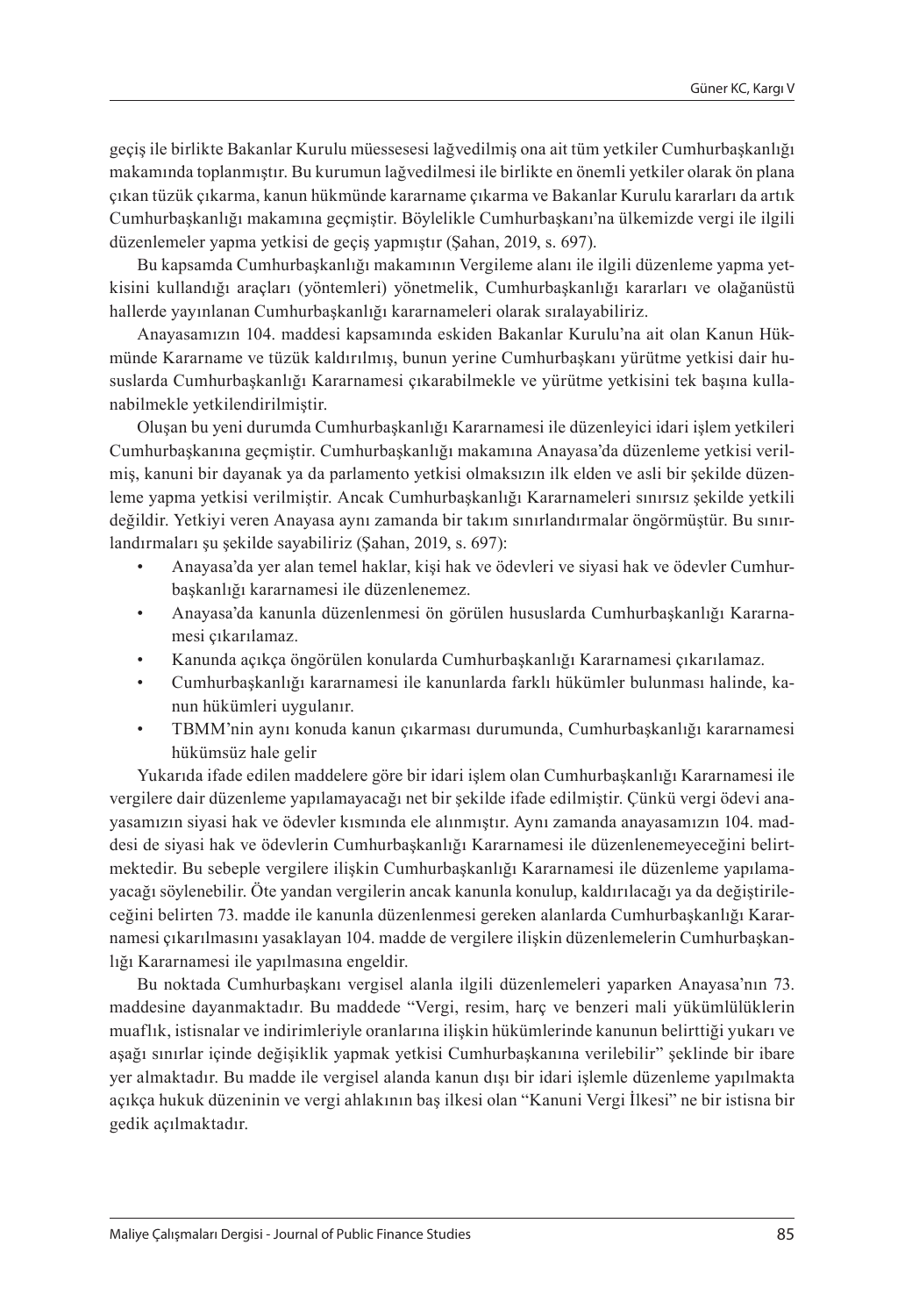# **2.2. Türkiye'de Vergilendirme Yetkisine Egemen Olan Anayasal İlkeler 2.2.1. Hukuk Devleti İlkesi**

Hukuk devleti, tüm devlet organlarının yaptıkları iş ve işlemlerinin hukuk kurallarına bağlı olarak yürütülmesi ve bireylerin temel hak ve hürriyetlerinin hukuk ile güvence altına alınmış olmasını ifade eder. Hukuk devletinde hem devlet hem de vatandaşlar kurallara uymak zorundadır. Vergilendirme yetkisi de hukuk devleti ilkesi gereği bireylerin temel hak ve hürriyetlerine saygılı ve kanunlar çerçevesinde kullanılan bir yetki olmalıdır (Doğrusöz ve Kaplan, 2018, s. 43).

# **2.2.2. Sosyal Devlet İlkesi**

Sosyal devlet kavramı demokratik hayatımıza ilk kez 1961 anayasası ile dahil olmuştur. Bu ilke kapsamında kapsamın da sosyal devlet hem ekonomik bakımdan muhtaç durumda olanları korumalı hem de topyekûn bir ekonomik kalkınmayı tahsis etmelidir (Doğrusöz ve Kaplan, 2018, s. 44).

Sosyal devlet, bir toplum içinde sosyal adalet, sosyal refah ve sosyal güvenliğin sağlanmasını temel amaç olarak benimseyen devlete verilen isimdir. Bu şekilde vatandaşların sosyal hakları sağlanabilecektir. Bu amaçlar doğrultusunda sosyal devlet ekonomiye doğrudan müdahale eder ve gelir adaletini tesis etmeye çalışır, planlı bir kalkınmayı hedefler. Vatandaşlarda sosyal devlet ilkesinin gereği kazandıkları bazı sosyal hakların karşılığında bir takım ödevleri yerine getirmek ve kanunlarla bildirilen yükümlülüklere katlanmak zorundadırlar. Vergi ödevi de bu tür bir yükümlülüktür (Erkin, 2012, s. 1121-1122). Ayrıca vergilendirmede adalet temelini sosyal devlet ilkesinden almaktadır. Bu ilke doğrultusunda kamu otoritesi vergi yükünün yurttaşlar üzerinde adaletli bir şekilde yayılmasını sağlayarak ekonomik şartlar bakımından zayıf durumda olanları güçlülere karşı korumakta gelirin dengeli bir şekilde dağılımına katkı sağlamaktadır (Yaltı Soydan, 1998, s. 99).

# **2.2.3. Verginin Kanuniliği İlkesi**

Verginin kanuniliği ilkesi, kanunsuz vergi olmaz cümlesinde karşılık bulmaktadır. Bu kapsamda birey hukuk devleti ve kanun dışı bir takım uygulamalardan korunmakta aynı zamanda devlet de vergi toplama yetkisini elde etmektedir. Bu vergi kanunları genel, soyut, kişiye özel olmayan ve mali yükümlülüğe ilişkin unsurları içermelidir. Verginin kanuniliği ilkesi gereği kanunların meclis tarafından yapılma zorunluluğu gereği yürütme organının vergilendirme alanı ile ilgili keyfiyetini ve takdir yetkisini sınırlandırdığı söylenebilir (Akyazan, 2008, s. 16-17).

Keyfi ve sınırsız biçimde bir vergi uygulamasını engelleme amacı taşıyan verginin kanuniliği ilkesi, öncelikle ifade edildiği gibi vergi ve benzeri mali yükümlülüklerin kanunlar vasıtasıyla salınması gerekliliğini ifade eder. Ayrıca bu vergi kanunların meclis marifetiyle yürürlüğe girmesi gerekmektedir. Öte yandan vergi kanunlarında salınacak vergiye dair oran, mükellefiyet gibi temel hususların açık bir şekilde ifade edilmiş olması gerekmektedir. Verginin kanuniliği ilkesi devlet bakımından ise vergilerin tahsil edilmesi zorunluluğunu ortaya koymaktadır. Çünkü vergi kanunları bireylere mali yükümlülük getirdiği gibi devlete de tahsil yükümlülüğü getirmektedir (Güneş, 1992, s. 19-20).

Vergi kanunlarının meclisten kanun yapılma usulü takip edilerek kanunlaşması hususu vergilerin kanuniliği ilkesinin bir alt ilkesi olarak nitelendirebileceğimiz temsilsiz vergi olmaz ilkesi ile doğrudan ilişkilidir. Vergi kanunlarının muhatabı olan vergi mükellefleri mecliste seçmiş oldukları milletvekilleri vasıtasıyla temsil edilmekte ve tüm kanunlar gibi mali yükümlülük doğuran vergi kanunları da mecliste tartışılarak kanunlaşmaktadır. Bu doğrultuda halkın kendisine getirilecek olan mali yükümlülüklere yine kendisinin karar verdiği söylenebilir (Güneş, 1992, s.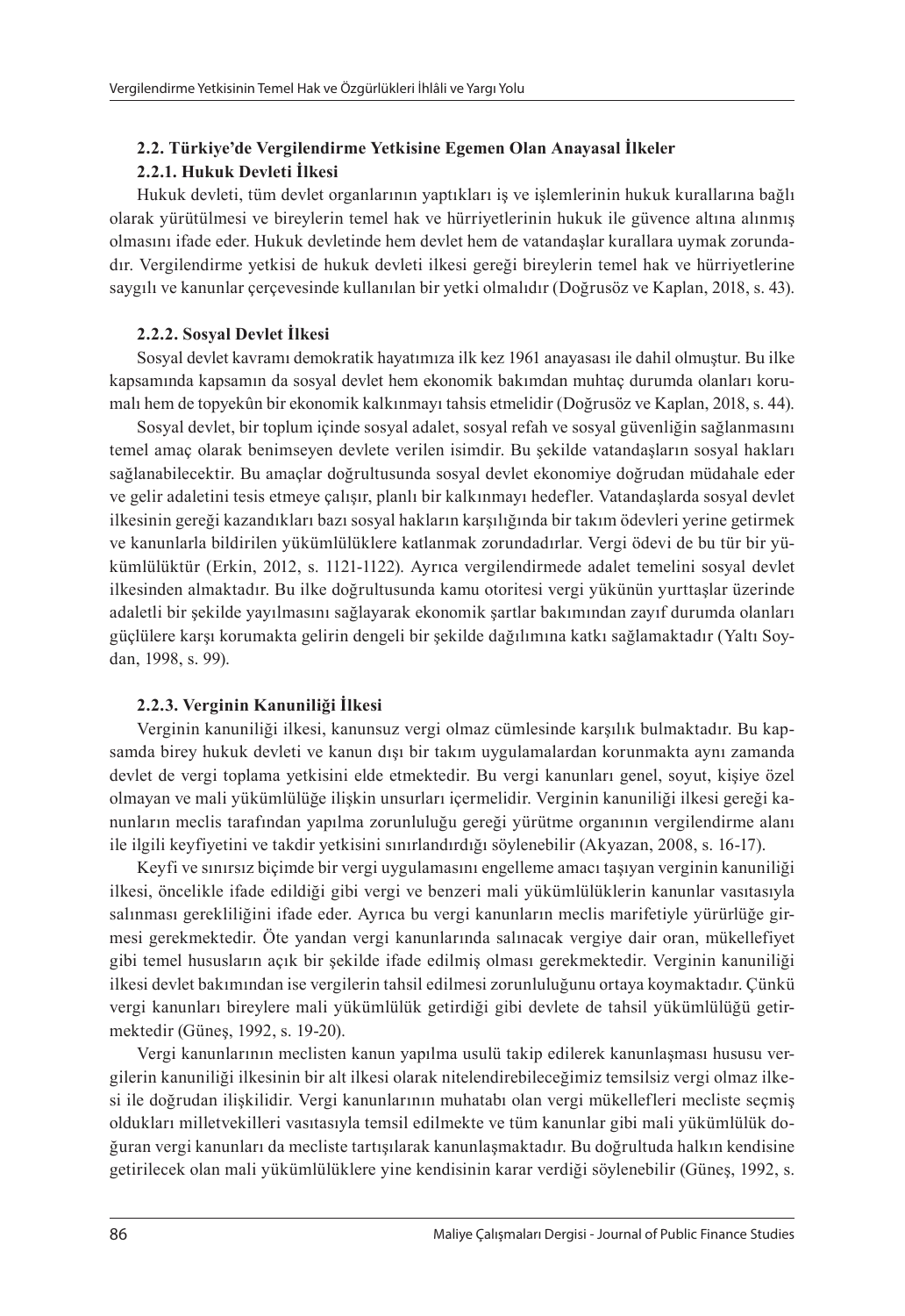21). Öte yandan verginin kanuniliği ilkesi vergilendirme sürecinin öngörülebilir olması gerekliliğini ortaya koyar. Bu kapsamda vergilendirme süreci ile ilgili olarak verginin konusu, oranı, tahsil zamanı gibi hususlar mükellef tarafında kuşkuya sebep olmayacak şekilde açık olmalıdır.

#### **2.2.4. Hukuki Güvenlik İlkesi ve Belirlilik İlkesi**

Hukuki güvenlik ilkesi, bireylerin tabi oldukları hukuk normlarından önceden haberdar olmaları, davranışlarını buna göre belirleyebilme imkânına sahip olmaları gerekliliğini ifade eder. Bu kapsamda bireyler kendileri hakkında uygulanacak olan vergisel hükümleri bilmeli ve ileriye dönük olarak vergi doğuracak davranışlarını buna göre planlayabilme özgürlüğüne sahip olmalıdırlar. Bu husus bireylere hukuki bir güvenlik sağlamakta çağdaş devletler tarafından kabul edilen bir yaklaşım olarak kabul görmektedir (Uluatam ve Methibay, 2000, s. 52).

Belirlilik ilkesi gereği vergiyi doğuran olayın ne olduğu vergi kanunlarında mükellef tarafında hiçbir şüphe bırakmayacak kadar açık ve net olmalıdır. Vergileme ile ilgili keyfiyetin önlenmesi adına mükellef hak ve yükümlülüklerini net bir şekilde bilmelidir. İlke bu bakımdan hukuk devleti ilkesi ile de yakından ilişkilidir (Doğrusöz ve Kaplan, 2018, s. 45-46).

#### **2.2.5. Kıyas Yasağı İlkesi**

Vergilendirme sürecinin işleyişine bakıldığında eşit taraflar arasında işleyen bir süreç olmadığı görülebilir ve bu ilişkide vergi yükümlülüklerini belirleme yetkisinin, egemenliği kullanan organlardan sadece yasama organına özgülenmiş olması, "verginin kanuniliği" ilkesinin ortaya çıkışına sebep olmuştur. Bu ilkenin doğal bir neticesi olarak, kanun koyucu meclis haricinde egemenliği kullanımına ortak olan diğer hiçbir organın yeni vergi koyma ya da var olan vergiyi değiştirme ve kaldırma yetkilerine sahip olabilmesi kabul edilemez.

Aksi halde idare ve yargı organlarının bu yoldan yeni bir vergi doğuran olay oluşturması veya vergi yükünü artırması ihtimali doğabilir, bu ihtimal de hukuki güvenliği ve toplumsal barışı zedeler. Yasalarda yer verilmemiş bir olaya yasalarda yer alan hükümlerin uygulanması anlamına gelen kıyas hiçbir şartta hukuka uygun değildir (Şenyüz, 2005, s. 30). Bu bakımdan kıyas, bir bakıma vergi hukukunda yorumun sınırını meydana getirmektedir. Vergi hukuku uygulamasında bulunan kanun boşlukları kıyas dışı yorum yöntemleri ile giderilemiyorsa, bu boşlukların mutlak suretle yasama süreci içinde kanun yapıcı meclis tarafından doldurulması gerekmektedir (Erkin, 2013, s. 1124).

#### **2.2.6. Geriye Yürümezlik İlkesi**

Geriye doğru vergilendirme, kısaca vergi kanunlarının yürürlüğe girmesinden önce gerçekleşen vergiyi doğuran olaylara uygulanması olarak açıklanabilir. Vergi yasalarının geriye doğru yürümesi hukuk güvenliği ilkesi ile çelişmektedir. Mükellefler vergi yasalarının içeriği ve ne zaman uygulanacakları ile ilgili tam bilgiye sahip olmalıdır. Özetle demokratik bir hukuk devletinde kanun sürprizlerine yer olmamalıdır. Aksi halde, geriye yürüyen kanunlar nedeniyle ortaya çıkan zamansal belirsizlik, hukuk devletinin bireydeki yansıması olan hukuka güvenin zedelenmesi söz konusu olacaktır (Çağan, 1982, s. 179). Bu durum hukuk devletine olan inancı tehdit edecek, ekonomik ve ticari hayatın bozulmasına sebep olacaktır (Erkin, 2013, s. 1123). Genel olarak kanunlar yürürlüğe girdikten sonra gerçekleşen hadiselere uygulanır. Yalnızca mükelleflerin lehine olan kanunların geriye doğru uygulanma imkânları vardır. Nitekim Anayasa Mahkemesi 1989 yılında 1989/42 karar numaralı içtihadı birleştirme kararında hukuk devleti ilkesi gereği, normal kanunlar gibi vergi kanunlarının da geriye yürümezlik ilkesine tabi olduğunu ve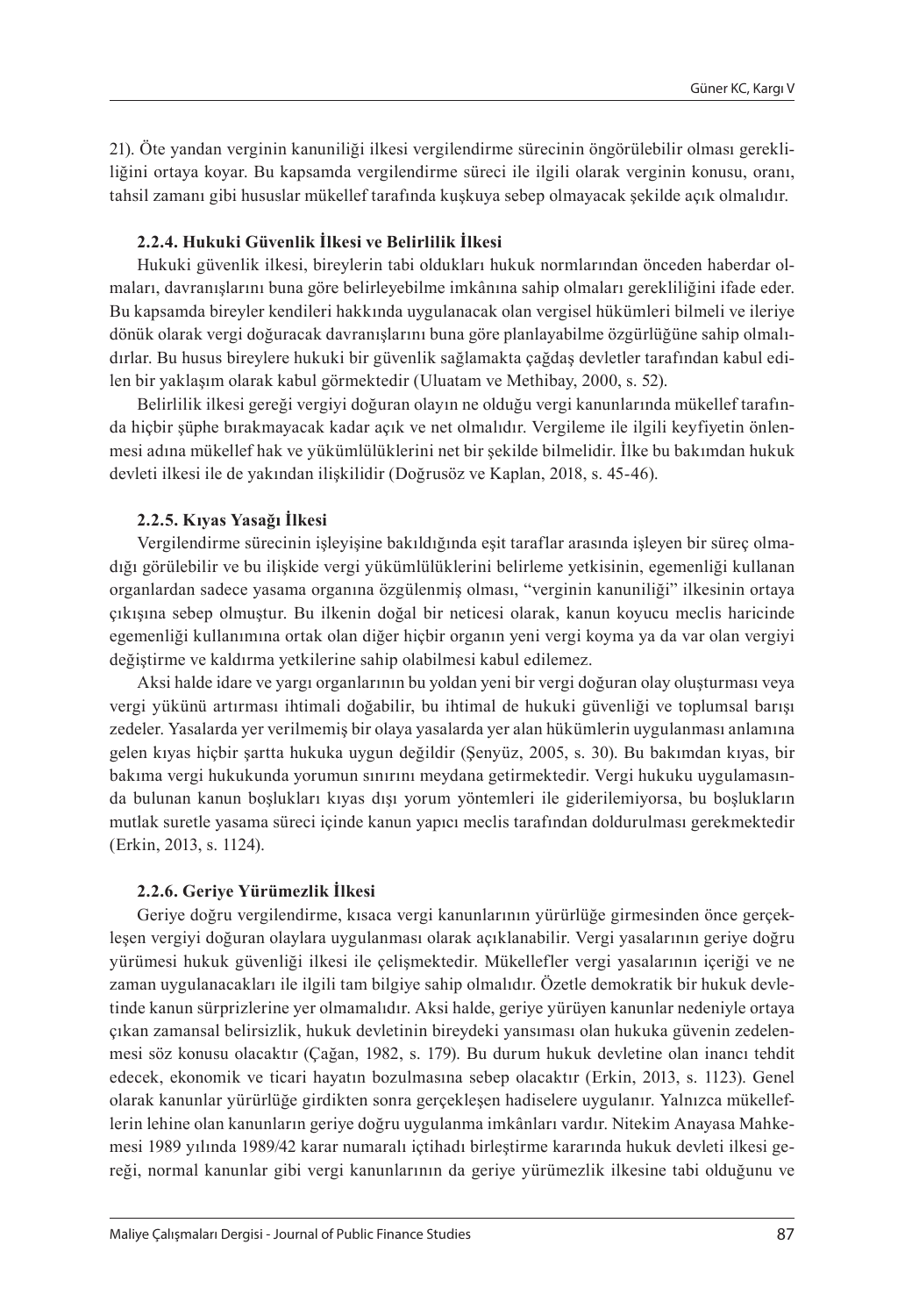vergilendirme işlemleri esnasında kanunların geriye yönelik olarak uygulanması durumunun yargısal denetime tabi olacağı ve iptal edilebileceğinden bahsetmiştir.

#### **2.2.7. Ölçülülük İlkesi**

Ölçülülük ilkesi genel anlamda vergilendirme işleminin orantısız kullanımını ve mükelleflerin ödeme güçlerinden fazlasının istenmesini önlemek maksadıyla ortaya çıkmıştır. Ölçülülük ilkesi, bireylerin temel hak ve özgürlüklerinin sınırlanması durumunda kullanılacak olan araçların temel hak ve özgürlüğün sınırlandırılma amacını gerçekleştirmede gerekli, elverişli ve orantılı olması anlamına gelmektedir. Bu kapsamda vergilendirme işleminin bireylerin öncelikli olarak mülkiyet haklarına doğrudan bir müdahale aracı olduğu düşünüldüğünde bu aracın kullanımı noktasında özellikle orantılı olma kavramı dikkat çekmektedir. Vergilendirme işlemi esnasında orantılı olma durumunu mali güce göre vergilendirme ile ilişkilendirebilir (Gerçek ve ark., 2014, s. 100). Mali güç ise mükellefin vergi ödeme gücünü ortaya koyan ekonomik değer olarak ifade edilebilir. Mali güç kavramı aynı zamanda mali gücü fazla olandan fazla, düşük olandan ise daha düşük miktarda vergi alınması gereğini belirtir. Mali gücün tespit edilip buna göre vergilendirme yapıldığında aynı zamanda eşitlik ilkesine katkı sağlanmaktadır (Tekbaş, 2009, s. 231). Eşitlik ilkesi bu bakımdan mutlak değil nispi eşitlik olarak ele alınmalıdır. Dolayısıyla Anayasa Mahkemesinin de 2006 tarihli 2006/112 numaralı kararında belirttiği gibi kimi yurttaşların belirli haklı gerekçelerle farklı kurallara ve durumlara tabi tutulmaları eşitlik ilkesine aykırılık değil nispi eşitlik ilkesinin gereğidir. Dolayısıyla buradan Anayasa'da belirtilen eşitlik ilkesinin kanun önünde eşitlik kavramını ifade ettiği, tüm yönleriyle aynı hukuki durumda bulunanlar arasında eşitlikten söz edilebileceği bundan dolayı farklı hukuki durumda olanlara farklı hukuksal normlar uygulanabileceği ifade edilebilir.

Mali güce göre vergilendirmede, vergi türleri bakımından mali gücün tespiti ayrı ayrı yapılmaktadır. Gelir üzerinden alınan vergilerde asgari geçim indirimi, ücret gelirleri ile sermaye gelirlerinin farklı oran üzerinden vergilendirilmesi, servet vergilerinde lüks unsurların temel ihtiyacı karşılayacak olanlara oranla daha fazla vergilendirilmesi, harcama üzerinden alınan vergilerde lüks harcamaların temel ihtiyaç harcamalarına oranla daha yüksek oranda vergilendirilmesi, çeşitli muafiyet ve istisnalar vergi yükünün adaletli bir şekilde dağılması ve mali güce göre vergilendirme yapılmasına örnek olarak gösterilebilir (Akyazan, 2008, s. 13).

Mali gücün tespit edilip vergide adaletin sağlanması için uygulanan yöntemler; asgari geçim indirimi, ayırma kuramı ve artan oranlı vergilendirme olarak belirtilebilir (Karakoç, 2014, s. 1286-1287).

Asgari geçim indirimi, kişinin mali gücünün tespitinde kendisi ve bakmakla yükümlü olduğu eş ve çocuklarının asgari düzeyde geçimini sağlaması için gerekli olan gelirin vergi dışı tutulması manasına gelmektedir. Türkiye' de bu esas yalnızca ücret geliri elde eden vatandaşlar için uygulanmaktadır.<sup>2</sup> Oysa yalnızca ücret geliri elde eden kişiler değil her bireyin kendisi ve bakmakla yükümlü olduğu eş ve çocuklarına dair gerekli asgari geçim miktarı vergi dışı bırakılıp toplumun tamamında bir adalet sağlanmalıdır.

Ayırma kuramı; Yukarıda belirtildiği gibi gelirin niteliği bakımından bir ayrıma gidilip emek gelirlerinin sermaye gelirlerine nazaran daha az vergilendirilmesi esasına dayanır.

<sup>2</sup> Asgari geçim indirimi uygulaması Gelir Vergisi Kanunu 32. maddesinde düzenlenmekte, bu kapsamda ülkemizde ücret gelirlerinin gerçek usulde vergilendirilmesi aşamasında uygulanmaktadır. Asgari geçim indirimi, asgari ücretin yıllık brüt tutarının mükellefin kendisi için %50'si, çalışmayan ve düzenli geliri olmayan eşi için %10'u, ayrı ayrı hesap edilmek üzere ilk iki çocuk için %7.5'i ve diğer çocuklar için %5'i olarak hesaplanır. Hesaplanan bu tutarın vergi tarifesinde birinci dilime denk düşen oranla çarpılarak elde edilen tutar hesaplanan vergiden mahsup edilir.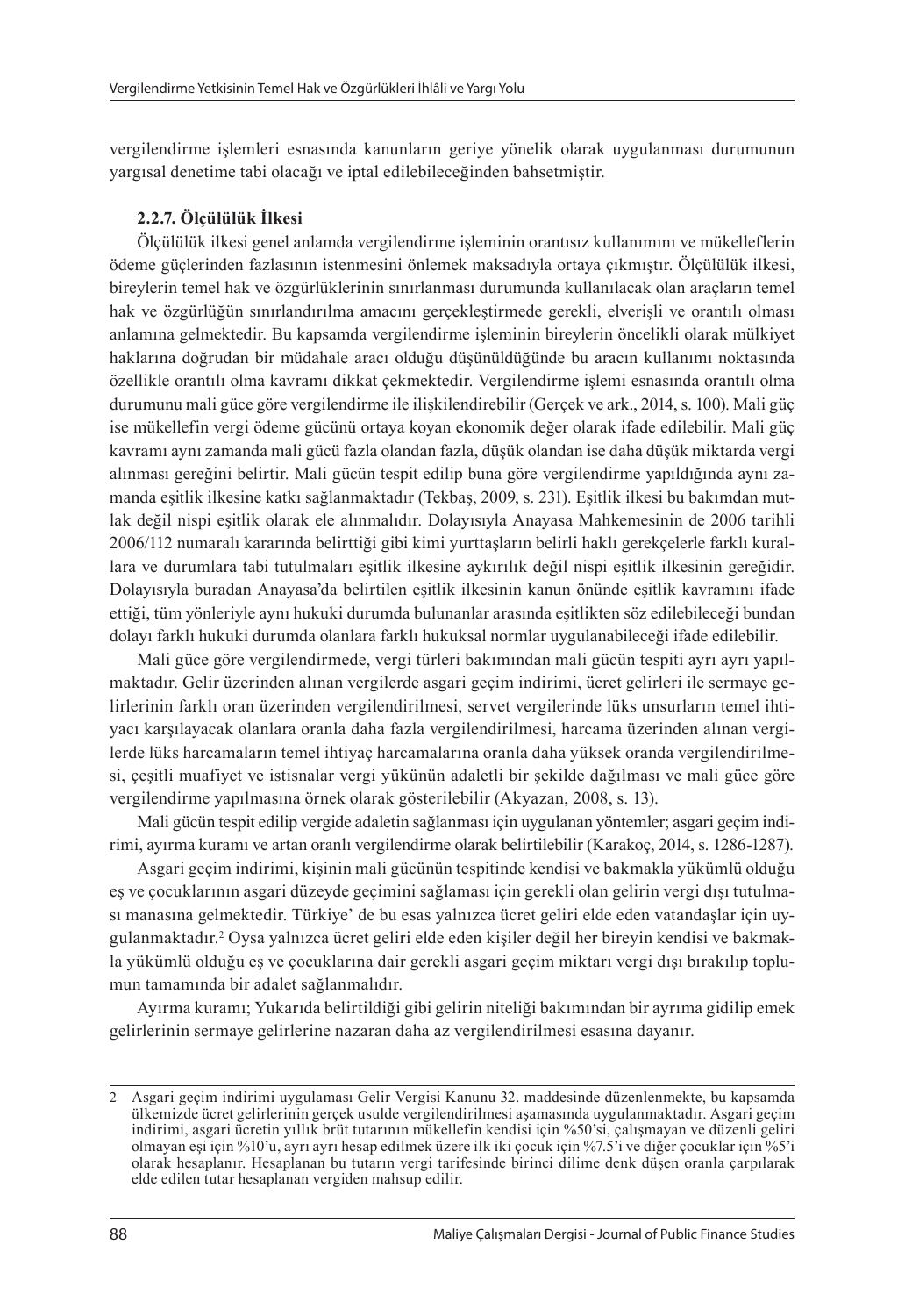Artan oranlı vergilendirme; Elde edilen gelir arttıkça bu gelire uygulanacak olan vergi oranlarının da artırılması esasına dayanmaktadır. Özetle çok kazanandan çok az kazanandan az vergi alınması hedeflenmektedir.

Resim, harç ve benzeri yükümlülüklerde ise öğretideki genel görüş, masrafın karşılanması ve faydalanma ilkelerinin geçerli olması sebebiyle, vergiler gibi kamu giderlerinin karşılığı olması ve mali gücün esas alınması değil hizmetten yararlanma karşılığı olarak tahsil edildiği şeklindedir. Ancak Anayasa Mahkemesinin 2008/83 ve 2013/124 sayılı kararlarında sırasıyla vergi ve benzeri mali yükümlülük olarak nitelenen fon payı ve idare payı tutarlarına ilişkin mali güce göre vergilendirme kapsamında Anayasa'ya uygunluk denetimi yaptığı görülmektedir. Dolayısıyla vergi benzeri mali yükümlülüklerin getirilmesi aşamasında da mali güce göre vergilendirme yapılarak makul ölçülerin uygulanması gerektiği kabul edilebilir (Yiğit ve Öztürk, 2017, s. 631-634).

1988 tarihli ve 3505 sayılı Gelir Vergisi Kanunu'na sonradan dahil edilen geçici 32.madde de hayat standardı yenilenmiştir. Daha önceden hayat standardı esasını vergi gelirlerinin sigortası yerine geçen bir önlem olarak tanımlayan Anayasa Mahkemesi bu defa oluşan hayat standardını mali güç yönünden Anayasa'ya aykırı olduğu gerekçesiyle iptal etmiştir. Kararın gerekçesi ise şöyle belirtilmiştir;

"Mali güce göre ödeme esası dikkate alınmamış, varsayım yöntemi kullanılmak suretiyle gerçek gelir, gerçek vergi amacının dışına çıkılmıştır. Hayat standardı yöntemi bu haliyle Anayasa'nın 73. maddesi 1. fıkrasında belirtilen mali güce göre vergi ödeme ilkesine aykırılık teşkil etmektedir"

Yine 1990 tarihli ve 3689 sayılı kanunla Gelir Vergisi Kanunu'na dahil edilen geçici 35. madde ile hayat standardı uygulamasına açıklama hakkına kısmen yer verilmiştir. Anayasa Mahkemesi bu düzenlemeyi de hayat standardı uygulamasını güvenilmeyen bir uygulamaya dönüştürdüğü ve gerçek gelire ulaşma imkânını ortadan kaldırdığı bir haksızlık aracı haline getirdiği gerekçesiyle iptal etmiştir. Anayasa Mahkemesi vermiş olduğu bu kararın gerekçesini şu şekilde ifade etmiştir:

"Açıklama ve kanıtlama hakkına tam manasıyla yer vermeyen bu uygulama mali güce dayanarak vergi ödeme ilkesi ile bağdaşmamaktadır. Bu düzenleme ile Anayasa'nın 73. maddesinde ki mali güce göre vergilendirme amacına ulaşmak mümkün değildir."

197 sayılı Motorlu Taşıtlar Vergisi Kanunu'nda 200 tarihli ve 4605 sayılı Kanunla yapılan düzenlemede Bakanlar Kuruluna vergi miktarını 20 kata kadar artırma yetkisi veren düzenleme Anayasa Mahkemesi tarafından yasama yetkisinin devri sayılmış ve bu sebepten iptal edilmiştir.

Burada eşitlik ilkesinden de ayrıca bahsedilmesi gerekir. Vergilendirme de eşitlik ilkesi vergi yükümlülerinin vergi ödeme güçleri dikkate alınarak vergilendirme yapılması gerektiğini öngörür. Bu çerçevede mali gücü aynı olandan aynı oranda vergi (yatay eşitlik), mali gücü farklı olanlardan farklı oranda vergi (dikey eşitlik) alınması dağıtıcı adalet kavramının bir yansıması olarak öngörülür (Kargı, 2017, s. 67).

#### **2.2.8. Genellik İlkesi**

Anayasamız da yer alan "hukuk devleti" ve "eşitlik" ilkesi gibi ilkelerin bir neticesi olan genellik ilkesi, özellikle hakların verilmesi ve yükümlülüklerin getirilmesinde tabi olunması zorunlu olan genel bir ilkedir. Bu kapsamda, vergi kanunları gibi yükümlülük doğuran kanunların da, bu sebeple, genellik ilkesine uygun olarak düzenlenmesi gerekir. Dolayısıyla yasama organı şekli bir kanunla kimliği belli bireylere mali yükümlülükler yükleyemez. Bu ilke gereği din, dil, ırk, sosyal sınıflarına bakılmaksızın herkesin elde ettiği gelir servet ya da yaptığı harcama üze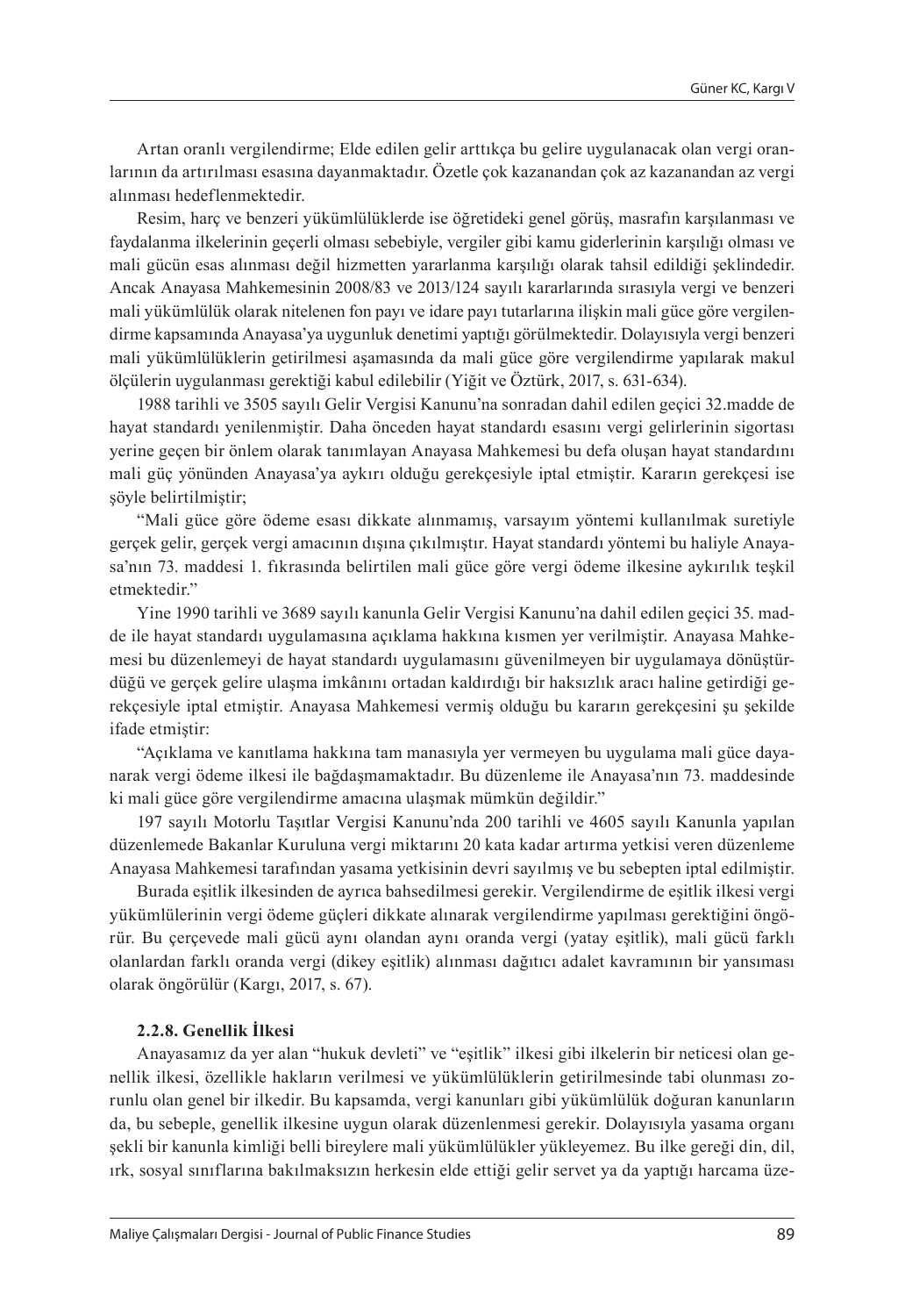rinden vergi ödemesini amaçlamaktadır. Anayasanın 73. maddesinde herkesin mali gücüne göre vergi ödemesi öngörülmüş olup genellik ve eşitlik ilkelerinin kabul edilmiş olduğu anlaşılmaktadır (Akyazan, 2008, s. 11-12). Ancak bu maddede yer alan "herkes" kavramını "mali güç" kavramı ile bütünleşik bir şekilde ele almak gerekmektedir (Aliefendioğlu, 1981, s. 71).

### **2.2.9. Kamu Giderlerinin Karşılanması İlkesi**

Vergilendirmede temel amaç yapılan kamu harcamalarının finanse edilmesidir. 1982 Anayasası'nın 73. maddesinde vergi salınmasının temel amacının kamu giderlerinin finansmanı olduğunu açıkça belirtmiştir. Bu ifadeden aynı zamanda kamu harcamaları gerekmediği sürece halktan vergi alınmaması gerektiği ve toplanan vergilerin kamu harcamaları dışında başka bir kaleme harcanmaması gerektiği anlamı da çıkarılabilir.

## **3. Vergilendirme Yetkisinin Sınırları**

## **3.1. Ulusal Sınırlandırma**

Devletin egemenlik gücünden kaynağını alan vergilendirme yetkisi vatandaşların temel hak ve özgürlüklerine müdahale anlamına geleceğinden sınırsız bir vergilendirme yetkisinden bahsedilemez. Hukuk devleti ilkesinin geçerli olduğu bir devlette vergilendirme yetkisinin başta anayasa olmak üzere ve kanunlarla sınırlı olması gerekmektedir. Dolayısıyla Anayasada vergilendirme ile ilgili hükümler pozitif hukukun vergilendirme yetkisini sınırlayan temel unsurlardır. Çünkü hukuk devleti ilkesinin geçerli olduğu bir devlet vatandaşlarına mutlak suretle hukuk güvenliği sağlayan devlet anlamına gelmektedir. Bu güvenliğin sağlanabilmesi temel hak ve özgürlüklerin korunması, idarenin iş ve işlemlerinin hukukla bağlılığı, mahkemelerin bağımsızlığı gibi temel unsurlara bağlıdır. Bu noktada vergilendirme yetkisi kullanılırken yapılan tüm iş ve işlemlerin Anayasa'ya uygun olması bir zorunluluktur (Erkin, 2012, s. 240). Hukuk devleti ilkesinin yanı sıra sosyal devlet ilkesinin varlığı da vergilendirme yetkisini sınırlayan sebeplerden biridir. Sosyal devlet ilkesi gereği vergilendirme sadece mali amaçla yapılan bir işlem değildir. Yani kamu giderlerini karşılamak, vergilendirme işleminin tek amacı olamaz. Vergilendirme işlemi sosyal ve ekonomik amaçlara da sahiptir. Bu ilke gereği devlet vergilendirme işlemleri sayesinde sosyal refah, gelir dağılımında adalet ve sosyal güvenliğin sağlanmasını amaçlamaktadır. Ayrıca ülkenin vergi potansiyeli de bir sınırlandırma unsuru olarak karşımıza çıkmaktadır. Çünkü bir ülkede vergilendirmede ekonomik sınırın üzerine çıkılması halinde hem üretim hem de gelir dağılımında adaleti mutlak suretle etkileyecektir. Sınırın aşılması hem ekonomik hem sosyal bir takım sonuçlar doğuracağından bazı siyasi sonuçları da beraberinde getirebilir (Kargı, 2017, s. 65).

#### **3.2. Uluslararası Sınırlandırma**

Değişen ve gelişen dünyada küreselleşmenin etkisiyle birlikte vergilendirme alanında devletlerarası bazı yetki çatışmaları ortaya çıkmaktadır. Her bağımsız devlet kendi egemenlik hakkından kaynaklanan vergilendirme yetkisini bağımsız bir şekilde kullanmak istemekte bu yönde gayret sarf etmektedir. Bu yetkinin açık ya da örtülü bir şekilde sınırlandırılması devletin mali egemenliğine vurulan bir darbe olarak nitelendirilebilir. Ancak bu yetki her ne kadar mutlak bir yetki olsa da Uluslararası Hukuk kapsamında devletlerarası etkileşimin bir gereği olarak bu yetki bazen uluslararası vergi antlaşmaları bazen de tek taraflı yasalarla ülke menfaati gereği sınırlandırılmaktadır (Gümüş, 2005, s. 126-127).

Uluslararası antlaşmalar yöntemi devletlerarası vergilendirme yetkisi çatışmalarını ortadan kaldırmak ve çifte vergilendirmeyi önlemek amacıyla kullanılan etkili yöntemlerden biridir.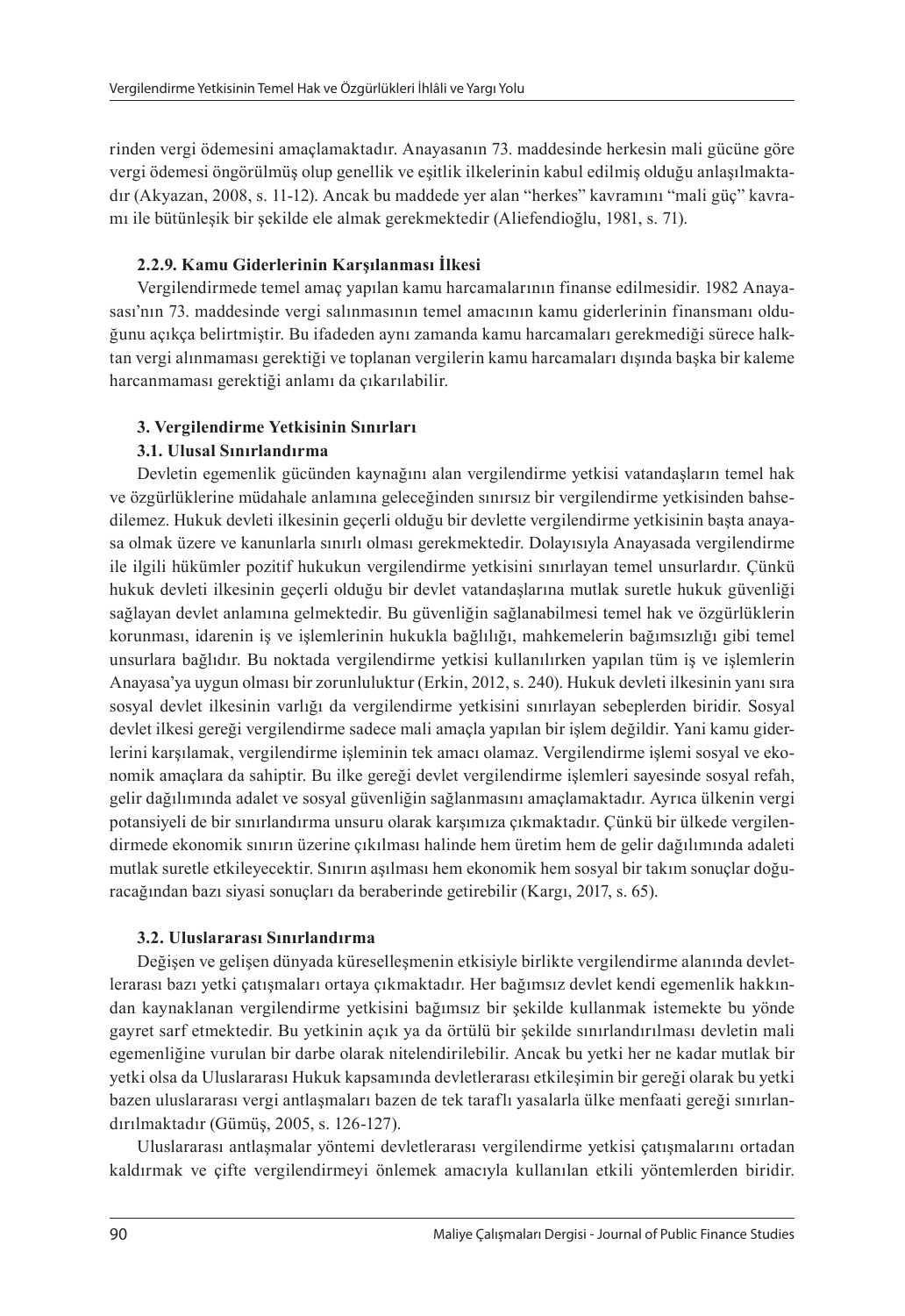Devletler kendi aralarında yaptıkları antlaşmalar kapsamında vergilendirme yetkilerini karşılıklı olarak sınırlandırmaktadır. Bu antlaşmalar genellikle gelir, servet ve veraset ve intikal vergilerinde göze çarpmaktadır. Bu antlaşmalar hem çifte vergilendirmeyi önlemek hem de ülkelerin mali idareleri arasındaki iş birliğini kuvvetlendirip vergi kaçakçılığını önleme noktasında önemli bir konuma sahiptir (Kargı, 2017, s. 66).

Bir diğer sınırlandırma yöntemi uluslararası ekonomik birliklerde göze çarpmaktadır. Ekonomik birliklere dahil olan üye ülkeler karşılıklı olarak vergilendirme yetkilerini sınırlandırarak serbest ticareti canlandırmak istemektedir. Burada bazen karşılıklı olarak vergilendirme yetkisi sınırlandırılmakta bazen de yetki birliğe devredilmektedir (Kargı, 2017, s. 66).

Vergilendirme yetkisi devletlerin egemenlik haklarıyla alakalı olduğundan, devletler bu yetkiyi istedikleri kadar geniş tutabilirler. Ancak vergilendirme yetkisi ulusal bir yetki olduğu için uluslararası hukuk kurallarına göre bir devletin vergi kanunlarının başka bir ülke içerisinde uygulama alanı bulması olanaksızdır. Bu sebepten vergilendirme yetkisini kullanan devlet ile vergi yükümlüsü kişi arasında bir bağlantı olması gerekir (Budak ve Yakar, 2007, s. 136).

Devletler vergilendirme yetkilerini kullanırken ülke içinde yerleşik kişi ya da kurumların ülke dışındaki faaliyetlerini de kısmen kapsayacak şekilde davranabilirler. Bu noktada vergilendirme yetkisini kullanacak olan devlet uluslararası vergileme yetkisi sınırlandırma ilkelerinden bir tanesini belirleyip temel olarak uygulaması gerekmektedir.

Birden fazla devletin vergilendirme yetkisinin tek bir yükümlü üzerinde ya da aynı vergi konusunda ortaya çıkması halinde uluslararası çifte vergilendirme durumu ortaya çıkmaktadır. Bu durum çoğu zaman bir ülkenin kaynak ilkesini diğerinin ise ikamet ya da uyrukluk ilkesini benimsemesi durumlarında ortaya çıkmaktadır.

Bu noktada uluslararası hukuk kurallarının bağlayıcılığı öne çıkmaktadır. Ülkemiz hukukunda da usulüne uygun bir şekilde yürürlüğe giren uluslararası antlaşmalar kanunların üzerinde kabul edilmekte ve şayet ülke kanunları ile uluslararası anlaşmaların farklı hükümler içermesi halinde uluslararası antlaşmalarla kabul edilen hükümler geçerli kabul edilmektedir.

Devletler, egemenlik haklarına dayanarak vergilendirme yetkilerini kullanırken 3 temel uluslararası kabul görmüş vergilendirme ilkesinden birini benimseyerek vergilendirme yetkilerini sınırlandırmaktadırlar. Bunlardan ilki, ülke içerisinde yerleşik herkesin tüm dünya ülkelerinde kazandığı gelirleri toplayıp beyan etmesi gereken ikametgâh ilkesi, ikincisi yalnızca ülke sınırları içerisinde elde edilen gelirlerin beyan edildiği kaynak ilkesi, üçüncüsü ise ülkeye vatandaşlık bağı ile bağlı olan herkesin hem kendi ülkesinde hem de tüm dünya ülkelerinde elde ettiği gelirleri toplayıp beyan etmesi gereken uyrukluk ilkesidir.

Dünya ülkelerinin neredeyse tamamı ikametgâh ilkesini benimseyerek vergi sistemlerini bu ilkeye göre kurguladıkları için birey ve kurumların yurtdışında elde ettiklerinin gelirleri hem kaynak devlette mukim devlette vergilendirilmesi, yani çifte vergilendirme sorunu ortaya çıkmaktadır. Bu tarz çifte vergilendirme sorunları genellikle ülkeler arasında imzalanan çifte vergilendirmeyi önleme antlaşmaları sayesinde çözülmektedir (Budak ve Yakar, 2007, s. 137-139). Vergilendirmeyi sınırlandıran uluslararası ilkeler şu şekilde ifade edilebilir:

*İkametgâh İlkesi:* İlk sınırlandırma ilkesi farklı ülkelerdeki vergi fiilleri sebebiyle yükümlü olan kişilerin, ikamet ettikleri ülke tarafından vergilendirilmesi gerekir. Bu ilkeye göre belirli bir kişinin dünya çapında elde ettiği gelir toplanarak ikamet ülkesi tarafından vergilendirilir. Bu durumun sebebi, bir kişi ya da kurumun vergiye tabi tutulması yetkisinin sadece ikamet ettiği ülke devletine tanınmış olmasıdır. Bu şekilde vergi yükümlüsü kişi ya da kurum yalnızca bir devletin vergi kanunları gereğince bir kez vergi ödemiş olur (Budak ve Yakar, 2007, s. 137).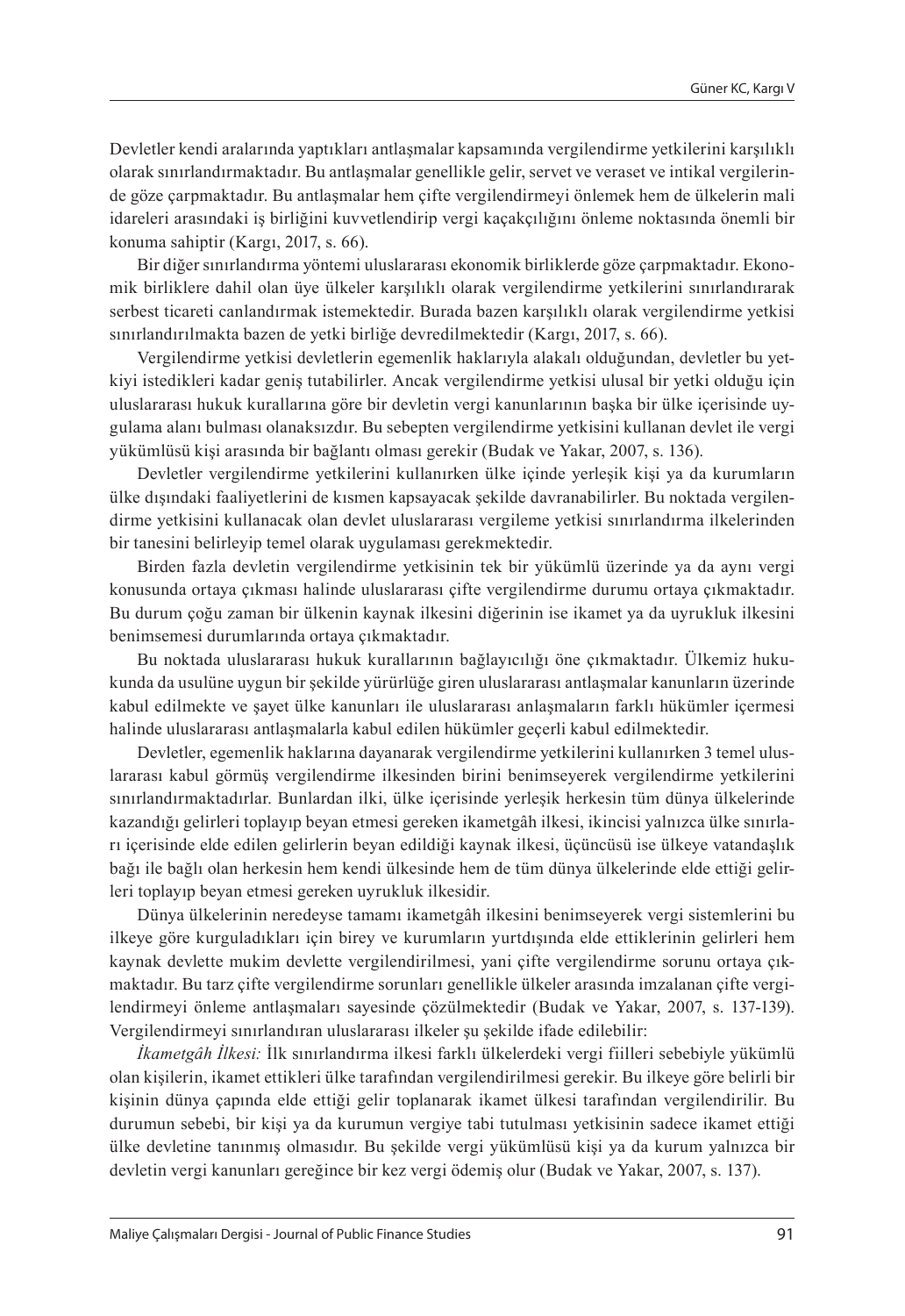Bu ilkeye göre vergilendirmede dayanak noktası olarak ikametgâh alınmıştır. İkametgâh bir kişinin yerleşmek maksadıyla oturduğu yeri ifade etmektedir. Bir yerin ikamet sayılabilmesi için 2 unsurun birlikte gerçekleşmesi şarttır. Bu unsurlardan ilki kişinin yerleşmek maksadının niyetinin bulunmasıdır. İkincisi ise fiilen orada oturuyor olmasıdır. Bu oturma durumu hem uzun süreli olmalı hem de süreklilik arz etmelidir.

İkamet ilkesine göre vergilendirme yükümlüyü vergilendiren ülke ile hukuki bağına göre vergilendirilmesi esasına dayanır. Bu ilke ülkesel egemenliği altında ikamet eden bireylerin kazandıkları tüm gelirlerin ayrım olmaksızın vergilendirilmesidir. Kişilerin tüm dünyada elde ettikleri gelirlerinin ikamet ettiği ülkede vergiye tabi tutulması esasına tabidir. Vergilendirme de esas alınan unsurun kişinin ikametgâhı olması ülkesellik kavramının genişleyip kişiselleşmesi olarak tarif edilebilir. İkametgâh ilkesine tabi vergilendirme hem yurtiçi hem de yurtdışı gelirler vergilendirildiği için sistemlerinde mükellefin vergi yükümlülüğü kapsamı oldukça genişlemektedir. Vergi mükellefinin yükümlülüğünün genişlemesi vergi yükünü artırdığı için özellikle gelişmekte olan ülkeler yabancı yatırımları ülkeye çekebilmek için ikametgâh ilkesini uygulamayı çok da tercih etmemektedirler.

İkamet ilkesinde bahsedilen ikamet kavramı vergi hukuku özelinde mali ikametgâh manasına gelmektedir. Mali ikametgâh ise gerçek kişiler için ev ya da iş yeri, tüzel kişiler için ise şirketin yönetildiği merkez olarak ifade edilebilir. Daha açık bir ifadeyle bu ilkenin uygulanmasında kişinin bulunduğu ülkede bir takvim yılı içinde belirli bir süreden çok (sıklıkla 6 ay ya da 183 gün) oturması söz konusu yıl bakımından o kişinin vergilendirilmesinde ölçüt olarak kabul görmektedir. Kurumlar vergisi mükellefleri için bu yer kanuni merkez ya da yönetim merkezi olmaktadır. Burada ifade edilen ikametgahtan kasıt vergi hukukunun kendisine özgü kavramlarından biri olan mali ikametgahtır (Öz, 2005, s. 22). Vergilendirme esnasında devletler bu yeri dikkate alırlar. Kişi veya kurumun mali ikameti nerede yer alıyorsa, bu kişinin kazandığı tüm gelirler mali ikametinin bulunduğu ülkenin vergilendirme yetkisi altında kabul edilir.

Bu ilkenin uygulaması ülkelere bazı zorlukları beraberinde getirebilir. Kişi ve kurumların dünyanın diğer ülkelerindeki faaliyetlerini ve gelirlerini izlemek bunları tespit edebilmek oldukça güçtür ve bunun için çok etkin ve sistemli bir vergi idaresine ihtiyaç bulunmaktadır.

*Kaynak İlkesi:* Kaynak ilkesine göre vergiyi doğuran olayı gerçekleştiren kişinin o ülke vatandaşı olup olmaması mühim değildir. Kaynak ilkesine göre gelir nerede elde edilmiş ise kaynak o ülkedir ve o ülkenin egemenliğine dayalı vergilendirme hakkı bulunmaktadır. Gelir nerede elde ediliyorsa ekonomik yapısı olarak oraya bağlı kabul edilir (Budak ve Yakar, 2007, s. 138). Daha genel bir anlatımla vergiyi doğuran olay hangi ülke sınırları kapsamında vuku bulmuşsa o ülkenin vergi yasalarına göre vergilendirilmesi gerektiği belirtilmektedir (Erginay, 1953, s. 54).

Bu ilkenin uygulanmasında da bir takım zorluklar yaşanmaktadır. Gelirin elde edildiği ülkeyi tespit etmek önemli bir zorluk olarak kendisini göstermektedir. Ayrıca bu tespit yapıldıktan sonra ülkeler arasında verginin nasıl paylaşılacağı da ayrı bir zorluk olarak ortaya çıkmaktadır. Bu ilke genellikle dolaylı vergilerin alınmasında uygulanmaktadır.

*Uyrukluk İlkesi:* Bu ilke gereği bir ülkenin vatandaşı hem o ülke hem de ülke dışında elde ettiği tüm gelirlerinden kendi ülkesinin vergilendirme sınırları içerisinde sayılır ve buna göre vergilendirilir. Kişi ya da kurumun elde ettiği gelirlerin vergilendirilmesinde uyrukluk ilkesi tek başına uygulanmamakta genellikle ikametgâh ilkesinin öngördüğü yurt dışı gelirlerin vergilendirilmesi esnasında esneklik sağlayan bir ilke olarak görülmektedir. Az sayıda ülkenin uygulamakta olduğu yardımcı bir ilke olduğu söylenebilir.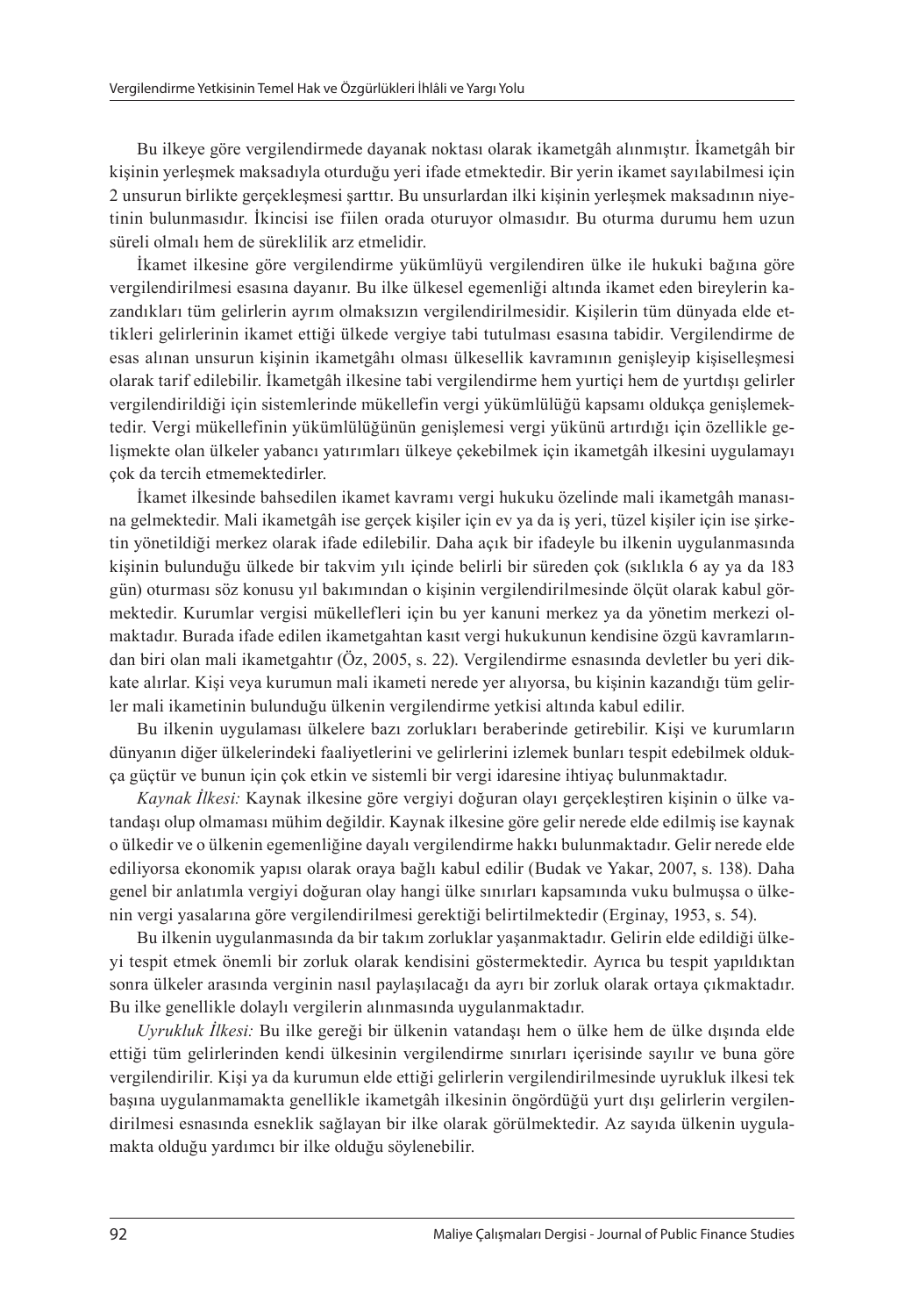#### **3.3. Uluslararası Örgütlerin Vergilendirme Yetkisi**

Günümüzde devletler sosyal, ekonomik, siyasi ve askeri hedeflerini gerçekleştirmek maksadıyla diğer ülkelerinde katılımıyla ortak birlikler kurarlar. Dünya Sağlık Örgütü, Birleşmiş Milletler vb. kuruluşlar bu tür birliklere örnek olarak gösterilebilir. Bu birliklerin faaliyetlerini gerçekleştirmek için ihtiyaç duydukları kaynak ise üye ülkelerin ödeme güçlerine orantılı olarak ödedikleri katılma payları sayesinde sağlanır. İşte bu katılma payları uluslararası örgütlerin geniş anlamda bir vergilendirme yetkisine sahip olduklarını bize göstermektedir (Kargı, 2017, s. 66).

#### **3.4. Türkiye-Avrupa Birliği Vergilendirme Yetkisi İlişkileri**

Avrupa Birliği'ne bakıldığında pek çok alanda ortak politikalar belirlendiği görülmektedir. Tarım, dış ticaret, sanayi gibi alanlar bunlara örnek olarak verilebilir. Bununla birlikte ortak bir vergi politikasından söz edilemez. Çünkü vergilendirme ile alakalı hususlar her ülkenin kendi yapısal özellikleri ile ilgili olup kendi egemenlik sınırları kapsamında yer almaktadır. Ancak bu noktada birliğe üye olan ülkelerin vergilendirme ile ilgili almış olduğu kararlar birliğe üye diğer ülkeleri de doğrudan etkilediği için, üye ülkelerin vergi politikalarına bizzat çerçeve çizilemese de yönlendirmeler yapmak ve düzenlemek amaçlanmaktadır. Bunun sebebi Avrupa Birliği sınırları kapsamında dış ticaretin serbest olması ve farklı vergi düzenlemelerinin bu serbest ticarete engel olabilme olasılığıdır (Saraçoğlu, 2003, s. 180).

Avrupa Birliği'nin vergilendirme ile ilgili kabul ettiği ilkeler Roma Antlaşmasında yer almaktadır. Bu antlaşma sayesinde birlik üyesi devletlerin vergilendirme politikaları belirli ölçülerle yönlendirilmekte ve sınırlandırılmakta, ayrıca birlik kurumlarına tüzük, vergi direktifleri ve kararları çıkarma yetkisi tanımaktadır (Öncel, Kumrulu ve Çağan, 1997, s. 60). Ayrıca birlik hukukunun koymuş olduğu kurallar uluslararası hukuk kuralları sayıldığından üye ülkelerin iç kanunlarıyla alakalı herhangi bir tezatlık halinde öncelikli olarak uygulama alanı bulmaktadır. Bu kapsamda en önemli düzenlemelerden biri olarak Roma antlaşması ile birlik içerisinde ithalat ve ihracat malları ile ilgili gümrük vergisi ve benzeri bütün mali yükümlülükler kaldırılmıştır. Öte yandan Avrupa Birliği vergilendirme ile alakalı birçok alanda reformlar yapılmasını ve birlik mevzuatına uyum sağlanmasını beklemektedir. Üye ülkelerin birlik içerisinde vergilendirme yetkilerini sınırlandırmalarını bunlardan vazgeçmelerini ve bunları birlik kurumlarına devretmelerini beklemektedir. Bu ise devletlerin egemenlikten kaynaklı vergilendirme yetkilerinin ellerinden alınması anlamına gelmektedir.

#### **3.5. Vergilendirme Yetkisinin Yasama, Yürütme ve Yargı Organları Arasında Bölüşümü**

Demokrasi ve millet egemenliği kavramlarının gereği olarak vergilendirme yetkisi, anayasa tarafından yasama organına verilmiştir. Yürütme ve yargı organlarının verginin konulması sürecinde herhangi bir faktörü bulunmamaktadır. Yürütme organının yetki ve görevi ise vergilendirmenin tekniği alanında kendini göstermektedir. Yani vergilendirme ile alakalı ana omurga yasama organına tahsis edilmişken tarh, tahakkuk tahsil gibi vergilendirme tekniği ile alakalı kısımlar yürütme organı tarafından icra edilmektedir. Ancak günümüz müdahaleci devlet anlayışı sebebiyle vergilendirme yetkisinden sayılan muafiyet istisna oranları ile ilgili düzenlemeler gibi bazı önemli noktalar ve vergi reformları yürütme organlarınca düzenlenmeye başlamıştır. Ancak bu düzenleme yetkisinin hem dayanağı hem de sınırını Anayasa oluşturmaktadır.

Bu duruma ilişkin olarak ülkemizde 1982 Anayasasının 73. maddesinde "Vergi, resim. Harç ve benzeri mali yükümlülüklerin muafiyet, istisna ve indirimleriyle oranlarına ilişkin hükümlerin kanunun belirttiği yukarı ve aşağı sınırlar içerisinde değişiklik yapma yetkisi Cumhurbaşka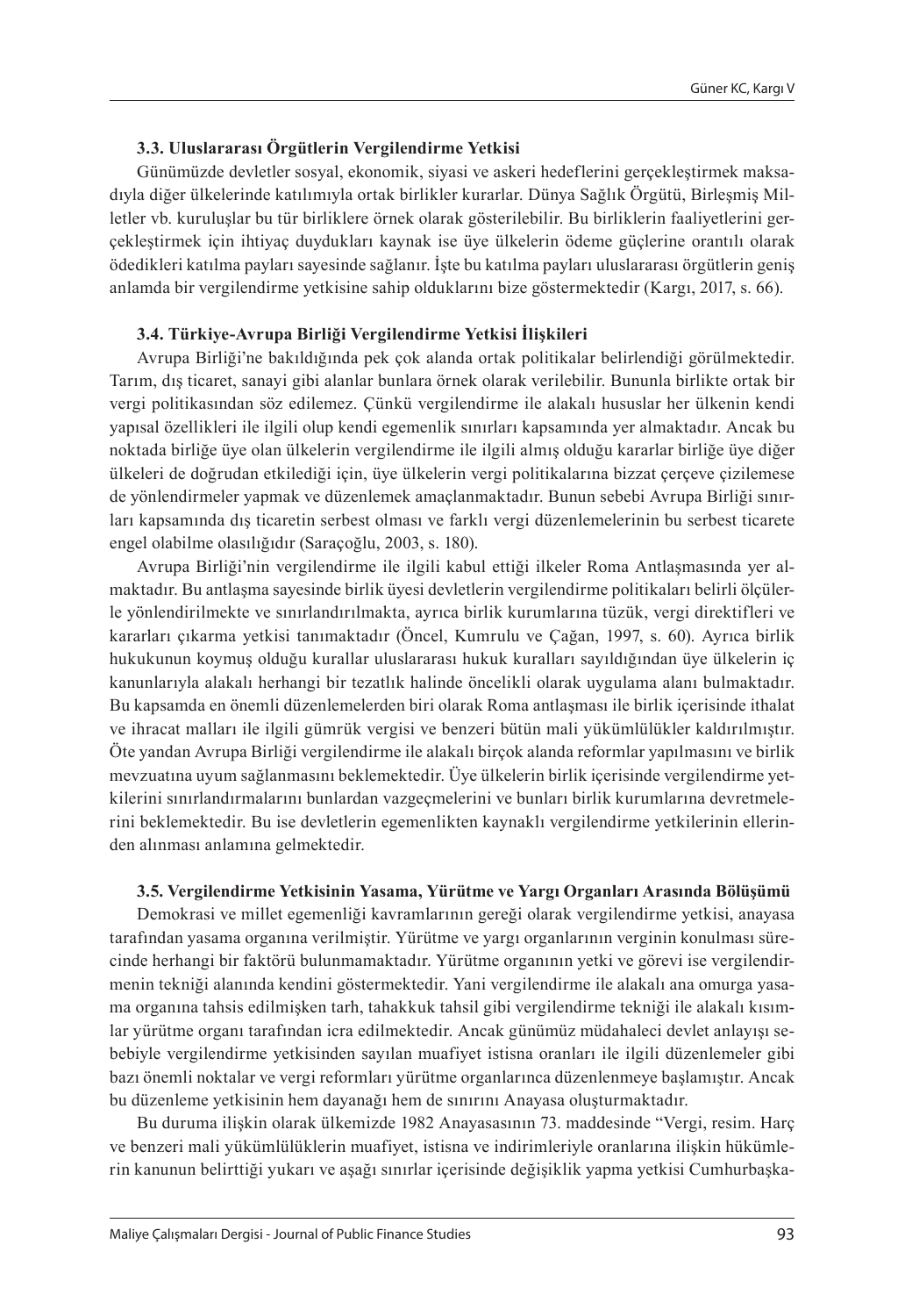nına verilebilir" denilerek yürütme organına verilecek olan yetkinin belirli bir çerçevede kullanılabileceği belirtilmiştir.

#### **3.6. Yerel Yönetimlerin Vergilendirme Yetkisi**

Vergilendirme işleminin alacaklısı konumunda bulunan devlet tüzel kişiliği, bu yetkiyi hukuka uygun bir çerçeve kapsamında yerel yönetimlere devredebilir. Bu noktada yerel yönetimlerin mali özerkliklerinden bahsedecek olursak bu mali özerklik, merkezi yönetimin kendilerine tanıdığı vergilendirme yetkisinin sınırları çerçevesinde ortaya çıkmaktadır. Dünyada ki örneklerine bakıldığında İngiltere ve Fransa gibi ülkeler daha sınırlı mali özerklik, İtalya Belçika ve Hollanda gibi ülkeler ise daha geniş yerel mali özerklik anlayışını benimsemişlerdir. Bu gibi üniter devlet yapısına sahip olan ülkelerde ister sınırlı ister geniş mali özerklik olsun merkezi yönetim daima yerel yönetimlere bıraktığı vergilendirme yetkisini denetler. Ancak federal devlet yapısına sahip olan ülkelerde ise kural olarak federe devletler kendi vergilendirme yetkisini kendisi belirler.

Yerel yönetimlerin halka daha verimli bir şekilde hizmet verebilmesi gün geçtikçe artan kaynak ihtiyacının daha geniş bir mali özerklik kapsamında karşılanmasına bağlıdır. Bu kapsamda ülkemizde 1980 yılından sonra yapılan değişikliklerle emlak vergisinin tahsilatının belediyelere verilmiş olması, onlara önemli imkânlar sağlamıştır.

Vergilendirme yetkisi merkezi yönetim ile yerel yönetimler arasında farklı şekillerde paylaşılabilir. Bu yetkinin paylaşımı her ülkenin yapısal tarihsel ve siyasal özellikleri bağlamında farklılaşmaktadır.

#### **3.6.1. Geniş Mali Özerklik**

Yerel yönetimlerin verginin konusunu, oranını, matrahını ve yükümlülerini merkezi yönetimle herhangi bir paylaşım olmadan kendi başına belirleyebildiği yaklaşım geniş mali özerklik olarak adlandırılmaktadır. Burada önemli nokta yerel yönetimlerin belirleyecekleri bu kıstaslar sonucunda ülke sathında vergilerin bölgesel uyumsuzluklara sebep olmamasıdır. Ayrıca çifte vergilendirme sorunu da bir başka olası problem olarak dikkat çekmektedir. Türkiye' de emlak vergisinin yükümlülerinin belirlenmesi ve kalan aşamaların gerçekleştirilmesi bu yaklaşım gereği yerel yönetimlere bırakılmıştır.

#### **3.6.2. Sınırlı Mali Özerklik**

Burada merkezi yönetim vergi koyma yetkisini devretmemekte, bazı vergilerin tarh tahakkuk ve tahsil aşamalarını yerel yönetimlere bırakmaktadır. Diğer bazı vergiler de ise vergi matrahlarına uygulanacak olan oranları merkezi yönetimin belirlediği sınırlar çerçevesinde belirleyebilirler.

#### **3.6.3. Merkezi Devlete Bağlılık**

Bu yaklaşımda vergilendirme yetkisi ile alakalı herhangi bir alan yerel yönetimlere bırakılmamaktadır. Ülke çapında tüm vergilerin tarh tahakkuk tahsil aşamaları merkezi yönetim tarafından gerçekleştirilmekte, sonrasında ihtiyaç doğrultusunda kanunlarla belirlenen oranlar kapsamında yerel yönetimler toplanan bu vergi gelirlerinden pay almaktadırlar.

# **4. Vergilendirme Yetkisinin Kullanımının Oluşturduğu Anayasa ve Hak İhlalleri ve Yargı Yolları**

Temel hak ve özgürlüklerin, günümüzde çağdaş olarak kabul edilebilecek neredeyse tüm devletlerin kabul ettiği ilkeler olarak ön plana çıkan sosyal hukuk devleti ve adalet ilkeleri ile zıt bir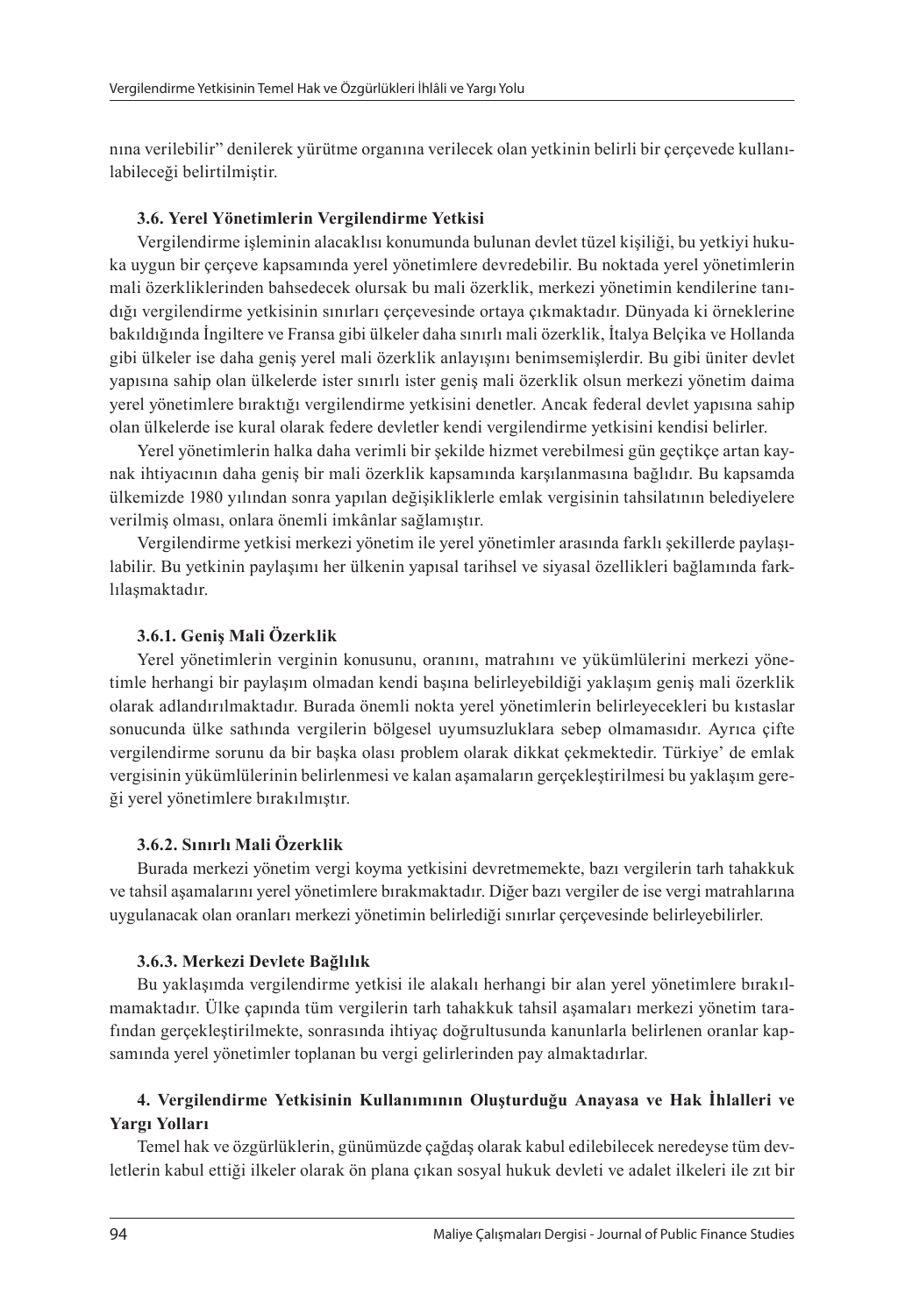biçimde sınırlanmasına neden olan bir takım sosyal, siyasi ve ekonomik engelleri bertaraf etmek devletlerin temel vazifelerinden biri olarak kabul görmektedir (Gümüş, 2013, s. 1).

Vergilendirme işlemi itibariyle ihlâl edilebilecek temel hak ve özgürlüklerden bahsedilirken öncelikle mülkiyet hakkı ele alınmalıdır. Gerçekten de vergilendirme işlemi yapısı ve sonuçları göz önüne alındığında mükelleflerin harcanabilir gelirlerinde ve malvarlıklarında azalmaya sebep olan bu yönüyle bireyin mülkiyet hakkına yapılan doğrudan bir müdahale olarak ifade edilebilir. Bu sebepten vergilendirme işlemi esnasında kamu yararı doğrultusunda getirilen vergilerin bireysel yarar la arasında makul bir denge kurulmalı vergilendirme yetkisinin sınırını oluşturan evrensel ilkelere bağlı kalınarak bu yetkinin meşru alanın dışına taşması engellenmelidir (Erdem, 2012, s. 13).

Öte yandan vergilendirme işlemleri neticesinde ihlâl edilebilecek bir başka hak adil yargılanma hakkı olarak karşımıza çıkmaktadır. Avrupa İnsan Hakları Sözleşmesi'nin 6. maddesinde yer alan bu hak kapsamında hukukun üstünlüğü ilkesinden hareketle bireylere hukuksal garantiler vererek adalet standardının sağlanması bakımından önem arz etmektedir. Vergilendirme işlemleri özelinde bakıldığında adil yargılanma hakkı bir yandan kamusal faydanın gerçekleşmesi adına devlet hazinesinin uğrayacağı bir vergi kaybını önlemek diğer yanda ise bireylerin hak ve özgürlüklerinin ihlâl edilmesinin engellenmesi ve kamu düzenin korunması ihtiyaçlarını kapsamaktadır.

Avrupa İnsan Hakları Sözleşmesi kapsamında yer alan ve vergilendirme yetkisinin kullanımı esnasında ihlâl edilebilecek diğer bir hak Sözleşme'nin ek 4. protokolünde yer alan Serbest Dolaşım Özgürlüğü olarak ifade edilebilir. Bu özgürlük kapsamında "Her birey kendi ülkesi de dahil olmak üzere herhangi bir ülkeyi terk etmekte özgürdür" denilerek seyahat etme özgürlüğü net bir şekilde belirtilmiştir. Bu kapsamda Bulgaristan'da bulunan vergi borcuna istinaden bireye yurtdışı yasağı uygulanması durumu Avrupa İnsan Hakları Mahkemesi tarafından 2006 tarihli ve 46343/99 numaralı kararı ile Avrupa İnsan Hakları Sözleşmesi'ne aykırı bulunmuştur. Bu kararda Bulgaristan makamlarının vermiş oldukları yurtdışı çıkış yasağı kararının başvuran kişiye getirilen yurtdışı çıkış yasağının süresinin belirli olmaması ve kişisel koşullarının göz ardı edilmesi gibi sebeplerle ölçüsüz nitelikte olduğunu ifade etmiştir. Ayrıca süresi belli olmayan bir yurtdışı çıkış yasağının devlete olan vergi borcunun ödenmesi için orantılı bir tedbir olmadığı belirtilmiştir.

Bahse konu bu özgürlüklerin kamu gücünü haiz idare tarafından ihlalinin önlenmesi ve yaşanan ihlallerin cezai müeyyidelere bağlanması hukuk devleti olmanın temel şartlarından biri olarak belirtilebilir. Hak ihlâlleri vergilendirme işlemlerine karşı bireysel başvuru yolu Anayasa Mahkemesi'ne bireysel başvurular ile Avrupa İnsan Hakları Mahkemesine yapılan başvurular olmak üzere ikili bir ayrıma tabi tutulacak ardından vergilendirme sürecine dair yasama ve yürütme işlemlerine karşı Anayasa Mahkemesi nezdinde başvurulan itiraz yolu ve iptal davaları olmak üzere yargı kararlarına dair örnekler verilecektir.

İnsan hakları kavramı, kişilerin başka sebeplere gerek duyulmaksızın sadece insan olmalarından kaynaklanan ve herkese özgülenen haklar olarak kabul edilmekte ve bu kavram gereği tüm insanların eşit olduğu ve bu hakları haiz olduğu kabul edilmektedir. Bu hakları kabul eden devletler sahip oldukları anayasalar ile birlikte insan haklarının korunması adına Anayasa Mahkemesi'ne bireysel başvuru hakkını da kabul ederek hem bireysel adaleti hem de anayasal adaleti gerçekleştirmiş olmaktadır (Akdemir, 2014, s. 256).

Ülkemizde 2010 yılında yapılan Anayasa değişikliği ile birlikte 148. madde kapsamı genişletilerek "Anayasa Mahkemesi'ne Bireysel Başvuru" kurumu hayata geçirilmiştir. Bu değişiklik kapsamında Bütün bireyler Anayasada güvence altına alınmış olan temel hak ve özgürlüklerinden Avrupa İnsan Hakları Sözleşmesi kapsamında olan herhangi bir tanesinin kamu gücü ile ihlal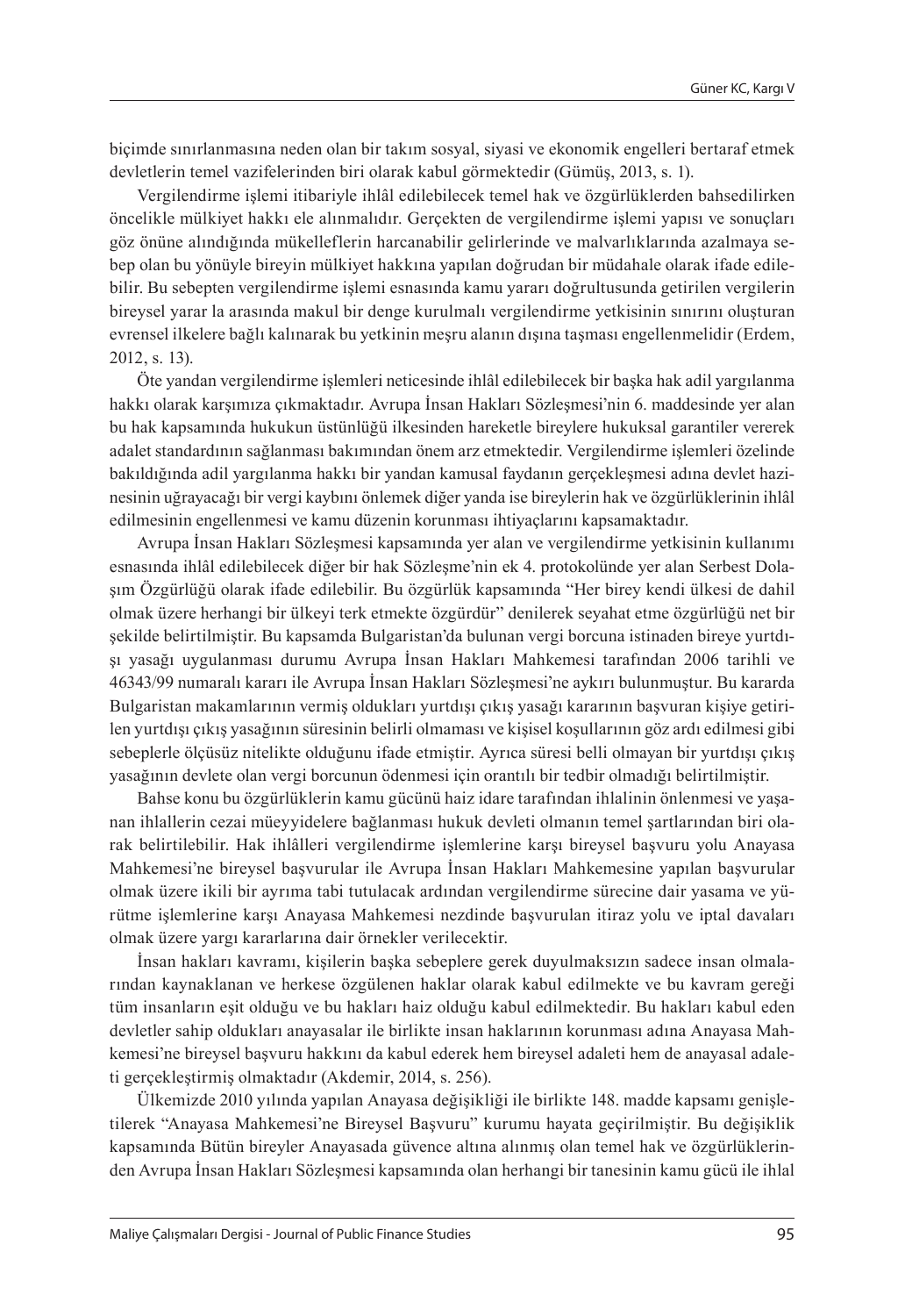edildiği iddiasıyla Anayasa Mahkemesi'ne başvuruda bulunabilme hakkına kavuşmuştur. Bu değişikliğin meydana gelme sebebinin Avrupa İnsan Hakları Mahkemesi'nde Türkiye aleyhine açılmış olan davaların ulaştığı büyüklük olduğu söylenebilir. Gerçekten de ülkemiz bu anayasa değişikliği ile bireysel hak ihlallerinin öncelikle ülke içerisinde iç hukuk yolları ile çözümünü amaçlamıştır.

Anayasa Mahkemesi'ne bireysel başvurunun özellikleri şu şekilde ifade edilebilir (Erdinç, 2015, s. 104):

- Bireysel başvuru, temel hak ve özgürlükleri kamu otoritesi tarafından ihlâl edilen kişilerin normal kanun yollarının tüketilmesi sonrasında başvurabilecekleri ikincil statülü bir yargı yolu olması sebebiyle olağanüstü kanun yolu olarak kabul edilmektedir (Turabi, 2013, s. 14).
- Temel hak ve özgürlük ihlallerinin ortadan kaldırılmasını amaçlar.
- Bu başvuruda kanun yolunda gözetilmesi esas olan hususlarla ilgili inceleme yapılamaz.
- Bireysel başvuruya ilişkin usul ve esaslar kanunlarla düzenlenir.

Öte yandan bireysel başvurunun Anayasanın 148. maddesi ve 6216 sayılı Anayasa Mahkemesinin Kuruluşu ve Yargılama Usulleri Hakkındaki Kanun'a göre maddi ve şekli şartları bulunmaktadır. Bunlardan maddi şartlar şu şekilde ifade edilebilir (Gözler, 2010, s. 430):

- Başvuran kişinin bireysel ve mevcut bir hakkının ihlali söz konusu olmalıdır.
- Olağan kanun yolları tamamen tüketilmiş olmak zorundadır. Yani başvuran kişi hakkını öncelikli olarak mevcut yargı organlarına götürmüş ancak bir netice elde edememiş olmalıdır. Şayet olağan kanun yolları kullanılmaksızın doğrudan Anayasa Mahkemesi'ne başvuru yapılırsa bu başvuru kabul edilemez bulunarak reddedilecektir.
- Söz konusu ihlâl bir kişi tarafından değil kamu otoritesi tarafından gerçekleştirilmiş olmalıdır.
- Başvuran kişinin Anayasa ya da Avrupa İnsan Hakları Sözleşmesinde sayılmış bir hakkının ihlali söz konusu olmalıdır.

Şekli şartlar ise şu şekilde ifade edilebilir (Kocaer, 2014, s. 37):

- Anayasa Mahkemesi iç tüzüğünün 64. maddesi gereği bireysel başvuru süresi, başvuru yollarının tüketildiği tarihten, şayet başvuru yolu öngörülmemiş ise ihlâlin öğrenildiği tarihten itibaren 30 gün olarak ifade edilmiştir.
- Bireysel başvurular ilgili kanun ve iç tüzükte belirtilen bilgileri içermek şartıyla mahkemenin sitesinde yer alan form ya da başvurucunun bizzat imzalayacağı dilekçe vasıtasıyla doğrudan Anayasa Mahkemesi'ne veya diğer mahkemeler ve yurtdışı temsilcilikler aracılığı ile yapılabilmektedir.

# **4.1. Vergilendirme Yetkisi ile İlgili Bireysel Başvuru Uygulamasının Değerlendirilmesi**

Kamu ihtiyaçlarının karşılanması adına devlet egemenlik yetkisini kullanmak suretiyle bireylerden vergi toplama yetkisine sahiptir. Bahse konu egemenlik ise kaynağını Anayasa'dan almaktadır. 1982 Anayasa'sının 73. maddesi vergi ödevini düzenlemektedir. Ancak bu yetkinin kullanımı esnasında bazı ilkelere uyulması gerekli olup kanunilik, eşitlik, mali güce göre vergilendirme gibi ilkelere örnek olarak gösterilebilir. Devletin vergilendirme yetkisini kullanırken uyacağı sınır bir anlamda bireylerin temel hak ve özgürlüklerinin başladığı sınır olarak kabul edilmekte böylece vergilendirme yetkisinin keyfiyete bağlı bir şekilde kullanımı temel hak ve özgürlüklere müdahale manasına gelmektedir. Ülkemizin de taraf olduğu Avrupa İnsan Hakları Sözleşmesinden kaynaklı Avrupa İnsan Hakları Hukuku'nda bir takım vergilendirme ilkelerine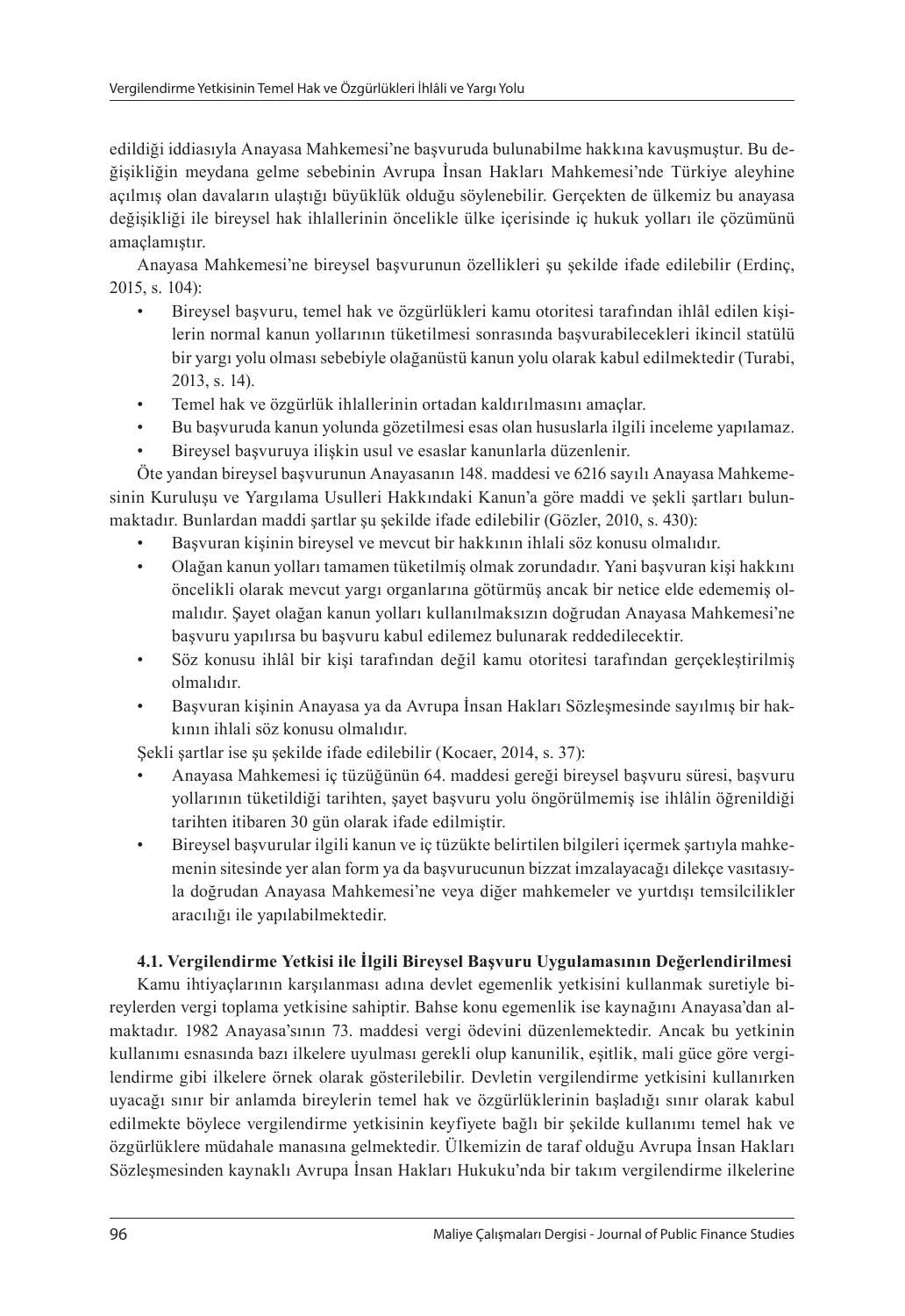yer vermiştir. Bu ilkeler yasallık ilkesi, ölçülülük ilkesi, hukuki güvenlik ilkesi, ve kamu yararı ilkesi olarak ortaya konulmuştur (Şengöz, 2014, s. 308).

Zorunluluk esasına dayalı vergilendirme işlemi esnasında kişinin Anayasa ve Avrupa İnsan Hakları Sözleşmesince güvenceye alınmış olan haklarının ihlali söz konusu olabilir. Burada önemli olan husus, vergi idaresi tarafından bireye yüklenen vergiler ya da vergi cezalarının hukuka aykırılığından kaynaklı davalardan sonuç elde edilememesi durumunda bu sebeple bireysel başvuruda bulunma imkânının olmamasıdır. Bireysel başvurunun en temel şartı bireyin temel hak ve özgürlüklerinin ihlâlidir (Uygun ve Gerçek, 2017, s. 174).

## **4.1.1. Anayasa Mahkemesinde Bireysel Başvuruya Konu Olan Vergilendirme İşlemleri ve Hak İhlâlleri**

20/12/2017 tarihinde Anayasa Mahkemesi'ne yapılan 2017/39787 numaralı bireysel başvuruda başvurucunun mahkemeye sunduğu olgular şu şekilde yer almıştır;

Davacı dava tarihinden itibaren geriye yönelik 10 yıl boyunca elektrik faturasına eklenen kayıp kaçak bedeli, sayaç okuma bedeli, perakende satış hizmet bedeli, belediye tüketim vergisi bedeli, enerji fonu bedeli, katma değer vergisi bedeli gibi bedellerin tamamının iade edilmesi talebiyle ENERJİSA A.Ş. aleyhine Tüketici mahkemesinde dava açmıştır. Açılan bu dava neticesinde Tüketici Mahkemesi davayı kabul ederek belirlenen kesinti tutarının davacı kişiye ödenmesine hükmetmiştir. Bunun üzerine taraflardan ENERJİSA A.Ş. kararı temyiz makamına taşımış ve Tüketici Mahkemesinin bu kararı temyiz makamı tarafından bozulmuştur. Kararın gerekçesinde, 14/3/2013 tarihli ve 6446 sayılı Elektrik Piyasası Kanunu'nun 17. geçici, 19. ve 20. maddelerinin dava konusu yapılan kesinti bedeller ile ilgili olarak açılan ve hâlen sürmekte olan davalarda da geçmişe etkili olacak biçimde uygulanması gereken hükümler ihtiva ettiği belirtilmiştir.

Öz olarak ifade edilirse mahkeme Yargıtay'ın bozma kararına uyarak, iadesi istenen bedellere ilişkin talebin reddine karar vermiştir. Mahkeme bu kararının gerekçesinde, dava sahibinin davayı açtığı tarihteki duruma göre davayı açmakta haklı olmasına rağmen, dava tarihinden sonra yürürlük kazanan 6719 sayılı Kanun ile 6446 sayılı Kanun'a eklenen geçici 17. maddesi sebebiyle başvuru konusu edilen kesintilerin yasal dayanak kazandığı belirtilmiştir.

Bu doğrultuda dava sahibi iadesini talep ettiği kesintilerin hukuka aykırılığının yargı kararları ile sabit olduğu halde, yargılama devam ederken yapılan kanun değişikliği neticesinde bu iade talebinin reddedilmesinin eşitlik adil yargılama ve mülkiyet haklarını ihlâl ettiğini ileri sürmüştür.

Görüldüğü gibi Tüketici mahkemesinin ret kararının gerekçesi dikkat çekicidir. Mahkeme kararın gerekçesinde başvuruda bulunan kişinin davayı açtığı tarihte içtihada göre haklı olmakla birlikte dava tarihinden sonra yürürlüğe giren 6719 ve 6446 sayılı Kanunlarda yapılan bir takım değişikliklerle yasal hale getirilen kanunsuz bir takım vergi ve eklentilerin yasal bir durum kazandığını belirtmiştir.

Anayasa Mahkemesi bu başvuruyu, bireysel haklara yönelik açık bir ihlalin söz konusu olmadığı gerekçesiyle kabul edilemez olarak sonuçlandırmıştır. Ancak yargı mercilerince görülmekte olan dava esnasında uyuşmazlıkla ilgili kanun değişikliğini hukuki ve yasal olarak nitelendirmek öncelikle bireylerin sahip oldukları hukuki güvenlik ilkesi ile ne derece bağdaştığı tartışma konusudur. Ayrıca Kanun değişikliğine kadar olan süre zarfında pek çok yerel yargı merci tarafından çeşitli davalarda verilen iade kararları ile sabit olan bu vergi ve eklentilerin hukuksuzluğu adeta tescillenmiş, bu bedeller tüm tüketiciler ve başvuru sahibinden de tahsil edilmiş olması mülkiyet hakkı ihlâli ile alakalı soru işaretleri doğurmaktadır.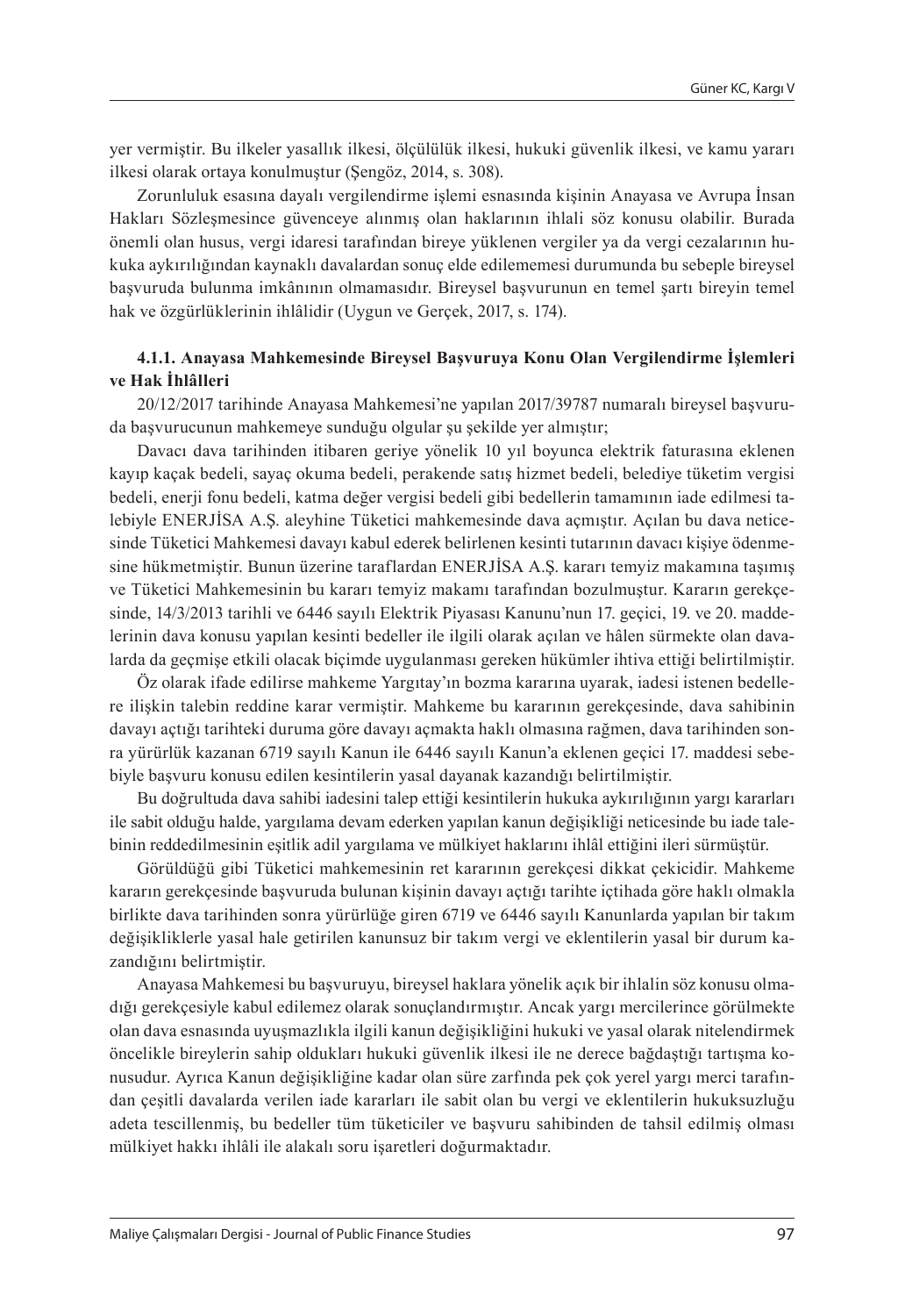25/08/2017 tarihli bir başka bireysel başvuru KDV Kanunu gereği istisna kapsamında olan bir faaliyet sebebiyle başvurucuya KDV tarhiyatı yapılması ile ilgilidir. Başvurucu olguyu öncelikli olarak Ankara 1. Vergi Mahkemesine taşımış ve dava dilekçesinde yapmış olduğu faaliyetin KDV istisnalarından birine karşılık geldiğini, idarenin tesis ettiği işlemin kanuni bir dayanağının bulunmadığını ve bu durumun yargı kararlarıyla birçok kez tespit edildiğini belirtmiştir. Ancak mahkeme vermiş olduğu kararda mükellefin beyannamesinde ihtirazi kayıt bulunmadığı gerekçesiyle katma değer vergisi tarhiyatını haklı bulmuş sonrasında verilen ihtirazi kayıt içeren düzeltme beyanını kabul etmemiştir.

Bunun üzerine Anayasa Mahkemesi'ne yapılan bireysel başvuru sonucunda mahkeme ödenecek vergi nedeniyle başvuran kişinin içinde bulunduğu kişisel koşullara göre kendisine büyük miktarda zarar verdiği ve kendisi için ne kadar önemli olduğu hususunda herhangi bir açıklamasının bulunmadığı da gözetildiğinden önemli bir zarar olduğu kanaatine ulaşılamadığını belirterek yapılan başvuruyu kabul edilemez olarak sonuçlandırmıştır. Bunun sonucunda birey kanunlarla istisna kapsamında tutulan faaliyetinden dolayı idare tarafından bir vergi tarhiyat işlemine maruz bırakılarak vergi ödemek zorunda kalmıştır.

Bir diğer başvuru konusu ise 2018/20884 başvuru numaralı ve 7/4/2021 karar tarihli İskenderun Demir Çelik A. Ş.'nin başvurusudur. Bu başvuruda İskenderun Demir Çelik A. Ş. İşletme faaliyetleri esnasında taş kömürünün kok kömürüne dönüştürülmesi sürecinde elde etmekte olduğu kok gazını, yine kendi işletme faaliyetleri esnasında ihtiyaç duyduğu elektrik ve gaz üretimi için kullanmakta olduğunu, dolayısıyla işletme faaliyetleri tükettiği elektrik ve gazın kendi bünyesinde üretildiğini beyan etmiş ve buna ilişkin bilgi ve belgeleri Anayasa Mahkemesi'ne sunmuştur. Buna istinaden şirketin üretim tesislerinin yer aldığı Payas Belediyesi işletmede elektrik ve havagazı tüketildiği gerekçesiyle 2464 sayılı Belediye Gelirleri Kanunun 34 ve 39. maddelerine istinaden elektrik ve havagazı tüketim vergisine ilişkin işletmenin ihtirazi kayıtla vermiş olduğu beyannemeler üzerinden ortaya çıkan vergilere ilişkin tahakkuk ve tahsil işlemlerini neticelendirmiştir.

Bunun üzerine İskenderun Demir Çelik A. Ş. Öncelikle Hatay 1.Vergi Mahkemesinde ödenen vergilerin terkini ve iadesi istemiyle dava açmış ancak açılan dava mahkeme tarafından özetle ilgili kanunda işletmelerin tükettikleri elektrik ve havagazını kendileri üretmeleri halinde vergiden muaf tutulacağına dair bir düzenleme olmaması sebebiyle belediye tarafından neticelendirilen tarh, tahakkuk ve tahsil işlemlerinde herhangi bir hukuksuzluğun bulunmadığını belirterek davayı reddetmiştir. Verilen karar şirketin başvurusu üzerine Danıştay tarafından incelenmiş ve kesinleşmiştir.

Bunun üzerine İskenderun Demir Çelik A. Ş. Anayasa Mahkemesi'ne bireysel başvuru yoluna gitmiş ve başvuru dilekçesinde işletme bünyesinde üretilen elektrik enerjisi ve hava gazının tüketilmesinin verginin konusuna girmediği, ayrıca 2464 sayılı Belediye Gelirleri Kanunu'nda bu verginin oranı, matrahı ve ödenmesi gibi vergiye dair ana hususların bulunmadığı ve bir belirsizlik durumunun hakim olduğunu, son olarak üretim sürecinde kendiliğinden ortaya çıkan elektrik enerjisi üretiminin kamusal bir fayda oluşturduğu bunun vergilendirilmesinin gereksiz ve mülkiyet hakkına ölçü dışı bir müdahale olduğunu iddia ederek mülkiyet hakkının ihlali iddiasında bulunmuştur. Başvuranın bir diğer iddiası ise bireysel başvuru öncesinde mahkemelerin vermiş oldukları kararların temel iddialarına karşılık gelecek düzeyde yeterli ve makul gerekçelerle gerekçelendirilmemesi üzerine mahkemelerin takdir yetkisini hatalı kullandıklarını ifade etmiş hukuki güvenlik bakımından adil yargılanma hakkının ihlâl edildiği iddiasında bulunmuştur.

Anayasa Mahkemesi kararında İskenderun Demir Çelik A.Ş.'nin başvurusunun özünde mülkiyet hakkı ihlâli bulunduğu gerekçesiyle mülkiyet hakkı doğrultusunda incelenmesine geçilmiştir.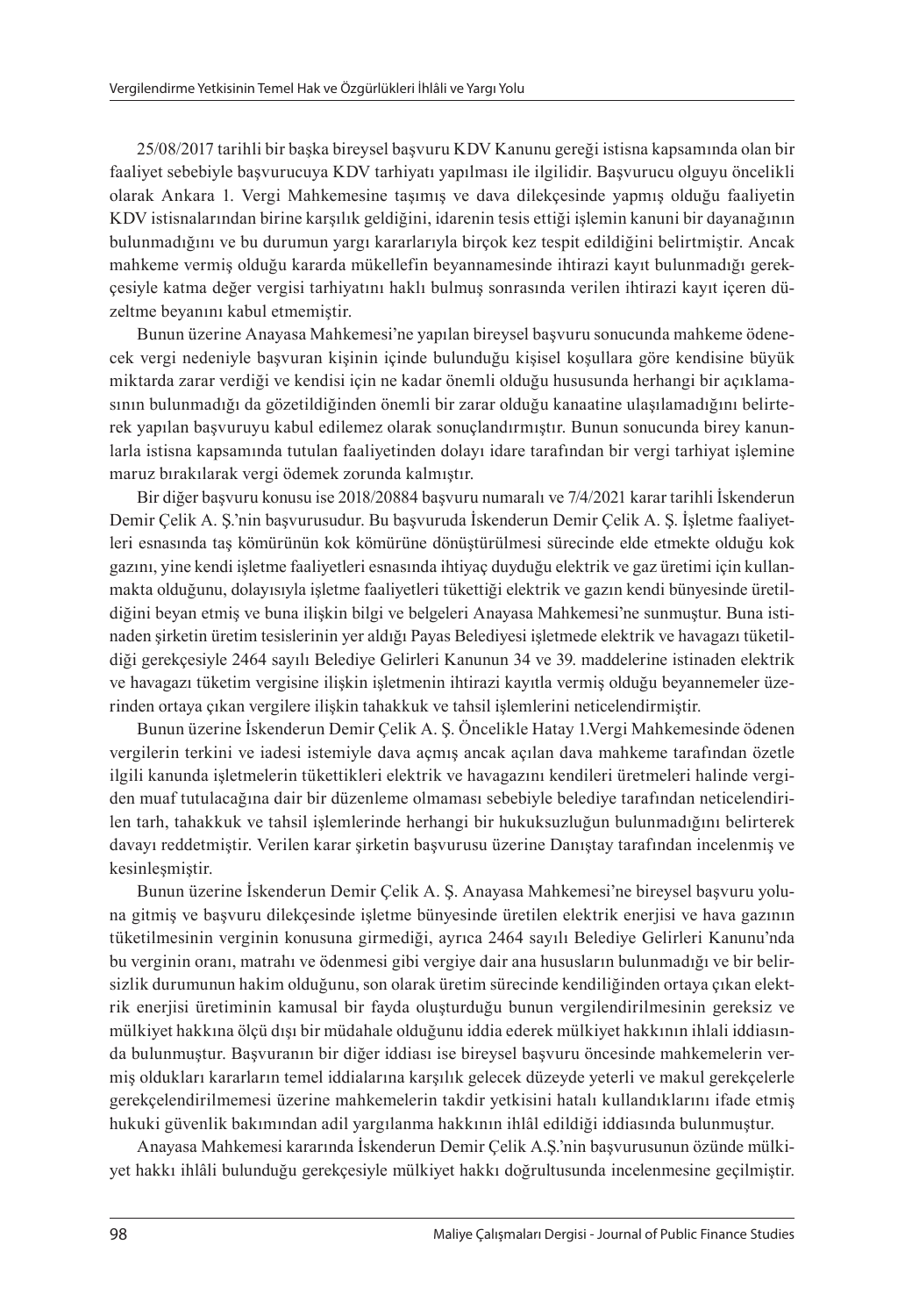Bu kapsamda başvuranın iddiasında belirttiği gibi söz konusu kanunda elektrik ve hava gazı vergisinin tarh ve tahsil edilmesine ilişkin daha önce ifade edilen vergilendirmeye dair temel unsurların eksik olduğu ve bunun belirsizliğe sebep olduğu belirtilerek Anayasa'nın 13., 35. ve 73. maddelerine atıfta bulunulmuş ve verginin kanuniliği ilkesinin ihlâl edildiği ifade edilmiştir. Dolayısıyla bahse konu verginin kanunla belirli ve mükellefler tarafından öngörülebilir bir biçimde düzenlenmemiş olması sebebiyle mülkiyet hakkına yönelik bir ihlâlin varlığına karar verilmiştir.

Anayasa Mahkemesi'ne yapılan bir başka bireysel başvuru ise vergi cezalarına ilişkin bir başvuru olarak karşımıza çıkmaktadır. 2018/18194 başvuru ve 2021 karar tarihli bu başvuruda başvuranın iddiası yapılan vergi incelemesi neticesinde vergi ziyaı cezalı geçici vergi ve gelir vergisinin haksız bir şekilde tarh edilmesi ve bu sebeple kendisinin adil yargılanma ve mülkiyet haklarının ihlâl edildiği yönündedir.

Başvuran kişiye yönelik bir ihbar neticesinde yetkili birimler tarafından yapılan vergi incelemesinde, başvuranın işletmesinin esas faaliyet alanının inşaat malzemelerinin ticareti olarak kayıtlı olduğu ancak bu kişinin inşaat malzemelerinin ticareti dışında çok fazla sayıda gayrimenkul alım satım işleminin tarafı olduğu, bu alım satımlar ile ilgili olarak beyanname vermediği, yine bu gayrimenkul alım satım işlemleri ile ilgili banka hesaplarını vergi ödememe amacıyla kullanmadığı tespit edilmiştir. Bu kapsamda kendisine vergi ziyaı cezalı gelir stopajı, banka ve sigorta muamele vergisi, damga vergisi tarhiyatı işlemleri tesis edilmiştir. Başvuran bu idari işlemlere ilişkin vergi mahkemeleri nezdinde dört farklı dava açmış bu davalardan ikisinin lehine diğer ikisinin ise aleyhine neticelenmesi sebebiyle Anayasa Mahkemesi 'ne yapmış olduğu başvurunun dilekçesinde vergi mahkemeleri tarafından verilen kararların çelişkiler içerdiğini tesis edilen bu idari işlemler ile alakalı muhatap olduğu ceza davalarından beraat ettiğini, iddia edilen gayrimenkul alım satımı ile ilgili tapu kayıtlarının kendi lehine olduğunu ancak bu ceza davalarından alınan beraat kararı ve tapu kayıtlarının mahkemelerce dikkate alınmadığı kendisi hakkında haksız vergi cezası işlemleri uygulanması neticesinde adil yargılanma ve mülkiyet haklarının ihlâl edildiğini iddia etmiştir.

Anayasa Mahkemesi bu olayda birçok farklı olgudan kaynaklı dava ve cezai işlemlere muhatap olan başvuranın derece mahkemelerinde sunmuş olduğu esaslı nitelikte olan iddia ve itirazlarının mahkemelerce yeterli bir gerekçeyle karşılanmaması sebebiyle başvuranın iddia ettiği adil yargılanma ve mülkiyet hakkı ihlâli iddialarının kabul edilmesini kararlaştırmıştır.

## **4.1.2. Avrupa İnsan Hakları Mahkemesine Konu Edilmiş Vergilendirme İşlemleri ve Hak İhlâlleri**

Avrupa İnsan Hakları Mahkemesi 1959 yılında, bazı temel hak ve hürriyetlerin korunması amacıyla kurulmuş bir uluslararası yargı kuruluşudur. Mahkemenin yargı yetkisi Avrupa İnsan Hakları Sözleşmesi'nde sayılan hak ve özgürlükler çerçevesinde gerçekleşmektedir. Mahkemeye başvuru yapabilmek için öncelikle ihlâlin gerçekleştiği ülkede bulunan iç hukuk yollarının tamamıyla tüketilmiş olması gerekmektedir. Mahkemenin vereceği kararlar ulusal mahkeme kararlarını bozma niteliğinde olamaz. Dolayısıyla AİHM'nin (Avrupa İnsan Hakları Mahkemesi) bir temyiz merci olduğu düşünülmemelidir. Başvuran lehine sonuçlandırılan davalarda AİHM'nin davalı devlete kararın uygulanması ile ilgili zorlayıcı bir yaptırım yetkisi bulunmamakla birlikte AİHS'nin taraf devletleri kendi anayasalarında AİHM kararlarının yerine getirilmesi zorunluluğunu kabul etmektedirler. Ülkemiz Avrupa İnsan Hakları Sözleşmesine 1954 yılında taraf olmuş 1990 yılında ise AİHM'nin zorunlu yargılama yetkisini kabul etmiştir (Ekinci ve Sağlam, 2012, s. 10-11). Bu kısımda çeşitli ülkelerde vergilendirme işlemleri ile bireysel hak ve özgürlükler nezdinde sebep olunan ihlâller ve yaptırımları ile ilgili örnekler verilecektir.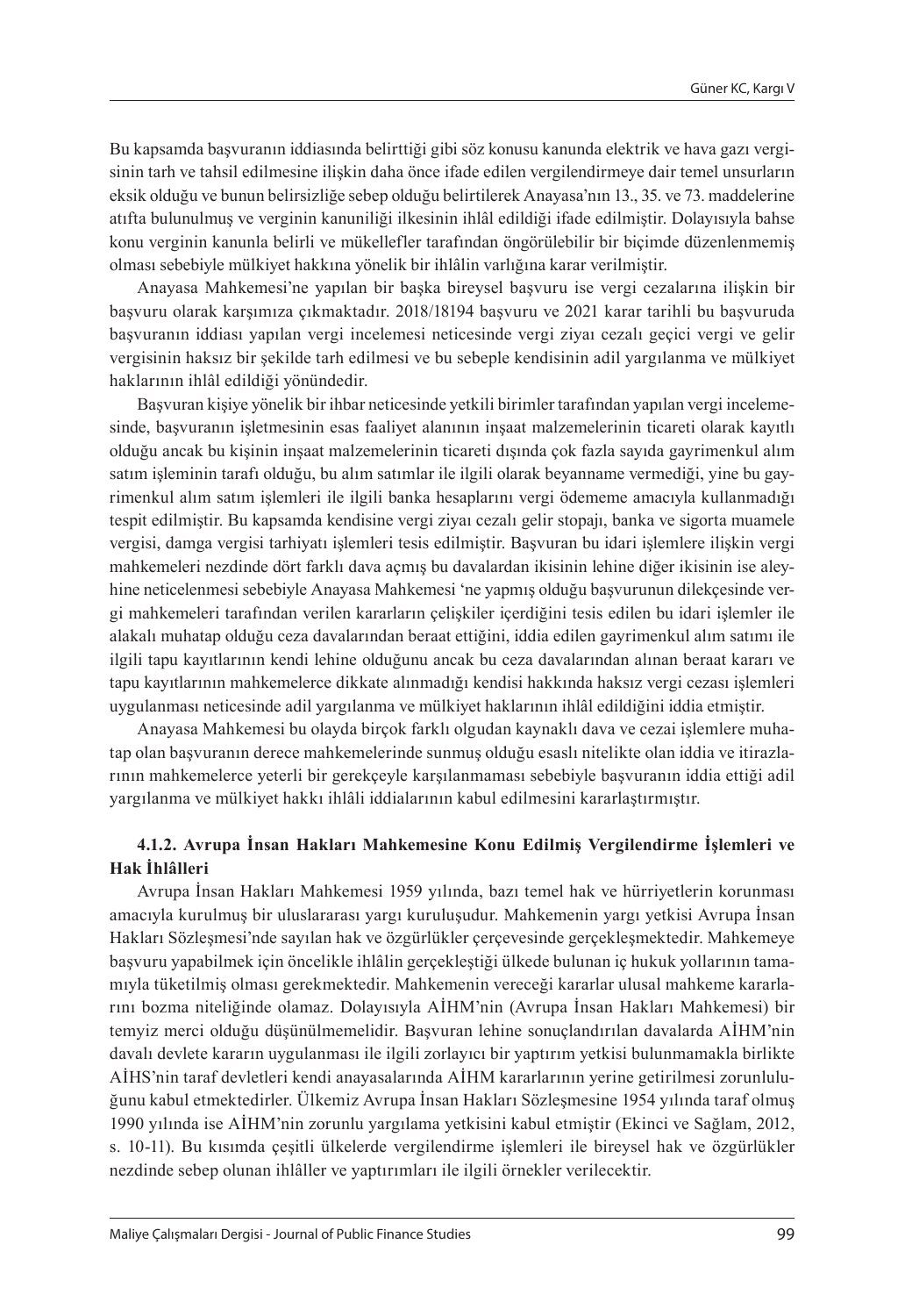Fransa' da yaşanan olguya göre Bendenoun isimli şahıs, mücevherat ticareti yapmakta olan ve merkezi Strasbourg'da bulunan bir limited şirketin sahibidir. Yürüttüğü faaliyetler ile ilgili kendisine vergi idaresi tarafından bir adet gümrük, bir adet vergi ve bir de vergi cezası davası açılmıştır. Bu davalar neticesinde vergi idaresine yüklü miktarlarda vergi ödemek durumunda kalmıştır. Bendenoun AİHM'ye yaptığı 12547/86 numaralı başvurusunda sözleşmenin de 6. maddesinde yer alan, ceza ve idare mahkemelerinde adil yargılanma hakkına atıfta bulunarak, vergi makamlarınca mahkemeye kendisi aleyhinde birtakım deliller gönderilmesine rağmen gümrük dosyası ile ilgili iddiaların tamamını görme imkânından yoksun bırakıldığını ileri sürerek şikâyetçi olmuştur. Mahkeme 1992 yılında vermiş olduğu kararda, adil yargılanma hakkının ihlâl edildiğine hükmederek, dosyayı yeniden mahkemeye havale etmiştir.

Görüldüğü gibi vergilendirme yetkisinin kullanımı ile alakalı olarak söz konusu olguda bir hukuk devletinin koruması gereken en önemli haklardan biri olan adil yargılanma hakkı ihlâli gerçekleşmiş ve bireysel hak ihlâli başvurusu neticesinde AİHM yeniden yargılama yapılması gerektiğine hükmedilmiştir. AİHM ayrıca bu somut olayda bireyin görmek istediği belgelerin temin edilmemesinin savunma hakkı ve silahların eşitliği ilkelerinin ihlâline sebebiyet verdiğini belirtmiştir.

İsviçre' de gerçekleşen bir başka olguya göre ölümden sonra mirasçılara yüklenilen vergi cezaları ile ilgilidir. 19958/92 numaralı başvuruya göre ölen şahsın eşi ve oğulları, mirası süresi içerisinde reddetmemeleri sebebiyle vefat eden şahsın vergi borçları ve ölümden önce kesilmiş olan vergi cezalarının ödenmesi ile ilgili vergi idaresinin açtığı davaya muhatap olmuşlardır.

AİHM başvuranların, vefat eden şahsın devletten kaçırdığı iddia edilen vergiler nedeniyle ceza yaptırımı ile karşı karşıya kaldıklarını belirtmiştir. Ceza hukukunun en önemli kurallarından biri olan suç ve cezanın şahsiliği ilkesi gereği ölümden sonra bireyin ceza sorumluluğu devam etmemektedir. Dolayısıyla, AİHS 6. maddesinin 2. fıkrası ihlal edilmiştir *(Madde 6 2. fıkra; Bir suç ile itham edilen herkes, suçluluğu yasal olarak sabit oluncaya kadar masum sayılır)*.

Daha güncel bir örnek bakıldığında Macaristan'da gerçekleşen olguda 30 yıl boyunca kamu çalışanı olarak görev yapan başvurucu 28 Temmuz 2011 tarihinde yürürlüğe girmek üzere 27 Mayıs 2011 tarihinde görevden alınmıştır. Başvuranın görevine son verildiğinde kullanılmamış izin ve sekiz aylık kıdem tazminatına denk meblağ olan 2011 yılının Haziran ve Temmuz aylarının maaşlarını alma yasal hakkına sahipti. Sonradan bu meblağlar 14 Mayıs 2011 tarihinde yürürlüğe giren ve kamu sektöründeki kıdem tazminatları için ödenen vergi miktarını arttıran bir yasaya uygun olarak vergilendirilmiştir. Bunun sonucunda ilgili zamanda %16 olan genel bireysel gelir vergi oranına kıyasla, kıdem tazminatı için yaklaşık %52 oranında vergi ödeme yükümlülüğü doğmuştur.

AİHM yaptığı hukuki değerlendirmede, 1 numaralı protokolün 1. maddesi: "Hali hazırda kazanılmış ve kesinlikle ödenmesi gereken" kıdem tazminatının gerçek bir menfaat teşkil etmiş olmasından ötürü, 1 numaralı protokolün 1. maddesi çerçevesinde "mal ve mülk" olarak değerlendirilmesi gerekmiştir. Edinilmemiş mal ve mülklerin ve kazançların vergilendirilmesi tasavvur edilemez olduğundan, söz konusu gelire uygulanan vergilendirme, bu gelirin Devlet tarafından mevcut gelir olarak değerlendirildiğini göstermiştir. İtiraz edilen vergilendirme başvuranın mal ve mülk dokunulmazlığına saygı gösterilmesi hakkına bir müdahale teşkil etmiştir. Başvuran, değiştirilmiş mevzuatın yürürlüğe girdiği tarih olan 2011 yılının Mayıs ayından yaklaşık on hafta sonra görevine son verildiğinden haberdar edilmiştir; dolayısıyla şikâyetçi olunan vergilendirme geriye dönük olmamıştır. Mevzuatın anayasallığına ilişkin belirli konuların ileri sürülmüş olmasına rağmen, mevzuatın söz konusu tedbir için uygun bir yasal dayanak sağladığı kabul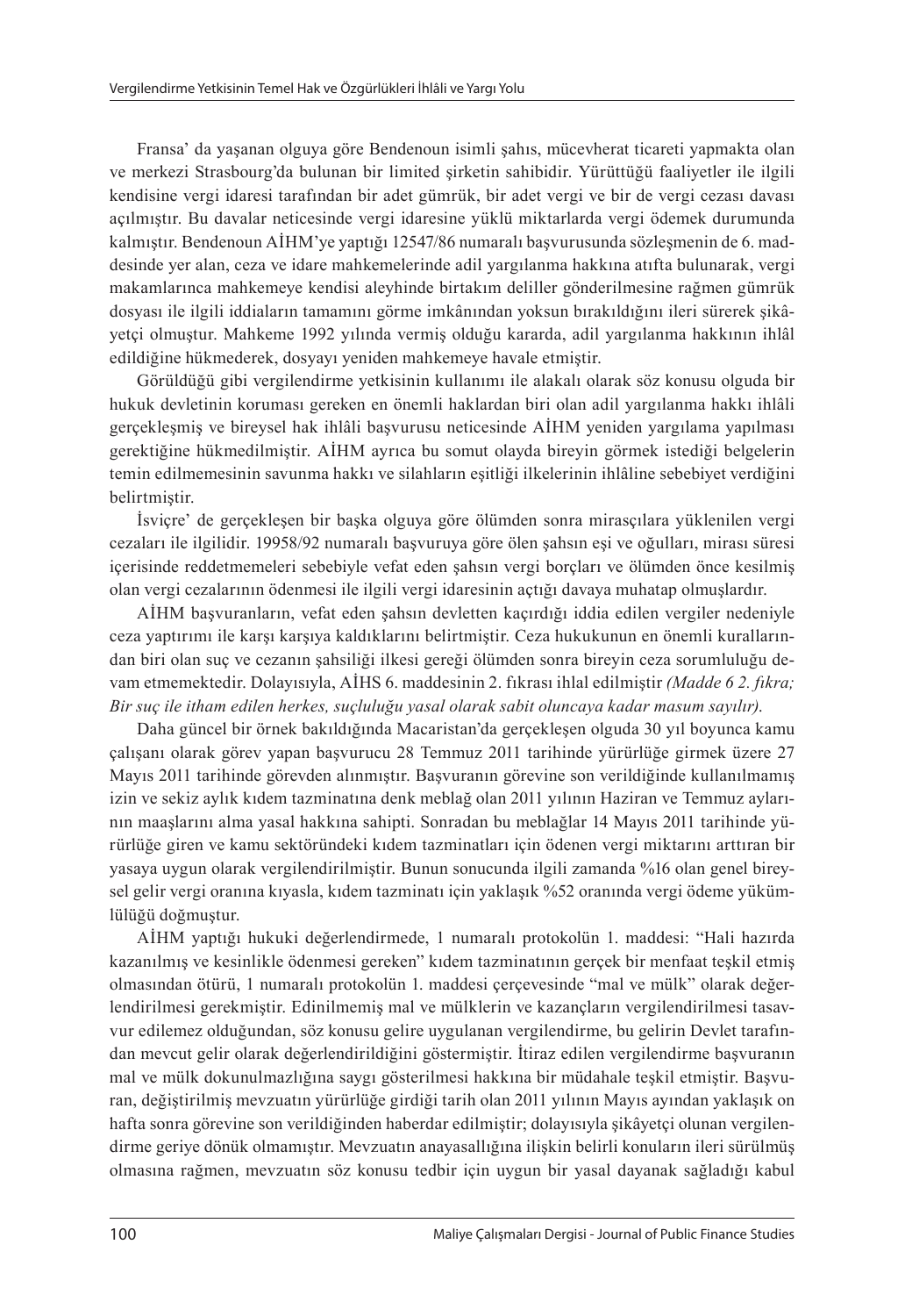edilebilir olmuştur. Mahkeme, itiraz edilen tedbirin devlet hazinesini aşırı masraflara karşı korumayı amaçladığını kabul etmiştir.

Ancak orantılılık konusuna gelince, Devletler vergilendirme sürecinde geniş takdir yetkisine sahiptir ve sosyal adalet ve ekonomik refah çıkarları gereği, devletlerin normal şartlarda ödenmesi gereken kıdem tazminatı miktarını düzenleme, tavan sınır belirleme ve hatta azaltma yapmalarına yasal bir zemin sağlamaktadır. Başvuran kişiye uygulanan toplam vergi oranı olan %52, özel sektörde ödenen kıdem tazminatı dahil olmak üzere, diğer tüm gelirlere uygulanan vergi oranını önemli miktarda aşmıştır. İşsizlik sonucu ciddi bir gelir yoksunluğundan yakınmakta olan başvuranın özel durumu da konu ile alakalı olmuştur. Mahkeme'nin görüşüne göre, yeni düzene uyum için başvurana yasama meclisi tarafından bir geçiş dönemi sunulmaksızın, başvuran ve görevlerine son verilen diğer devlet memurları aşırı ve orantısız bir yükümlülük altına sokulmuştur. Ayrıca, işveren başvuranın bireysel durumunu değerlendirmeksizin vergiyi başvuranın kıdem tazminatından doğrudan düşmüştür ve vergi söz konusu vergi yılının öncesindeki faaliyetlere ilişkin gelire de uygulanmıştır. Gelirin elde edildiği sırada yürürlükte olan vergi oranından kayda değer ölçüde daha yüksek bir oranda vergilendirmenin 1 numaralı protokolün 1. maddesi ile güvence altına alınan hakka makul olmayan bir müdahale teşkil ettiği değerlendirilebilirdi. Sonuç olarak, başvuranın durumunda alınan tedbir güdülen meşru hedefe makul ölçüde orantılı olmadığına kanaat getirilerek oybirliği ile ihlâl kararı verilmiş ve başvuranın maddi ve manevi zararlarının tazmini için 11000 euro ödenmesine karar verilmiştir.

#### **4.1.3. Anayasa Mahkemesi Soyut ve Somut Norm Denetimi**

Anayasa Mahkemesi norm denetimi kapsamında Kanunların, anayasa değişikliği öncesi Bakanlar Kurulu Kararları değişen anaysa ile birlikte Cumhurbaşkanlığı Kararnamelerinin, TBMM İç tüzüğünün Anayasa'ya şekil ve esas bakımından uygunluğunu denetlemektedir. Norm denetiminde iptal davası soyut norm denetimi itiraz yolu ise somut norm denetimi olarak anılmaktadır. İtiraz yolunda anayasaya uygunluk denetimi görülmekte olan bir dava aracılığı ile gerçekleştirilmektedir. İptal davası ise Cumhurbaşkanı, TBMM'de en fazla üyeye sahip iki siyasi parti grubu ve TBMM üye tamsayısının en az beşte biri tutarındaki milletvekili tarafından açılabilmektedir. Bu kısımda kanun koyucunun ve idarenin vergi kanunları ve vergilendirme süreci ile ilgili kararlarının oluşturduğu anayasa ihlâllerinden bahsedilecektir.

Somut norm denetimine örnek olacak bir davada, Danıştay dördüncü dava dairesi 2008 tarih ve 13903 sayılı Bakanlar Kurulu kararında yer alan " Amortismana tabi iktisadi değerler dolayısıyla yüklenilen Katma Değer Vergisi dahil edilmez" kısmının iptali istemiyle görülen davada bu karara temel teşkil eden 3065 sayılı Katma Değer Vergisi Kanunu'nda yapılan ve öz olarak Bakanlar Kuruluna amortismana tabi iktisadi kıymetler dolayısıyla yüklenilen katma değer vergisi tutarının iadesini talep etme hakkını kaldırma yetkisi veren kanun değişikliğinin Anayasa'nın 2 ve 73. maddelerine aykırı olduğu iddiasıyla iptal edilip yürürlüğünün durdurulması istemi ile Anayasa Mahkemesi'ne taşımıştır.

Davacı Danıştay dördüncü dava dairesi, Anayasa Mahkemesi'ne sunmuş olduğu dilekçesinde Katma Değer Vergisi Kanunu'nda yapılan bu değişiklik sonucu Bakanlar Kuruluna tanınan, katma değer vergisine ilişkin iade hakkını kaldırma yetkisinin, Anayasa'nın 73 üncü maddesinde belirtilen vergi, resim, harç ve benzeri mali yükümlülüklerin muaflık, istisnalar ve indirimleriyle oranlarına ilişkin hükümlerinde kanunun belirttiği alt ve üst sınırlar içerisinde değişiklik yapma yetkilerinden herhangi birine karşılık gelmediğini, dolayısıyla yapılan bu düzenlemenin Anayasaya aykırılık teşkil ettiğini iddia etmiştir.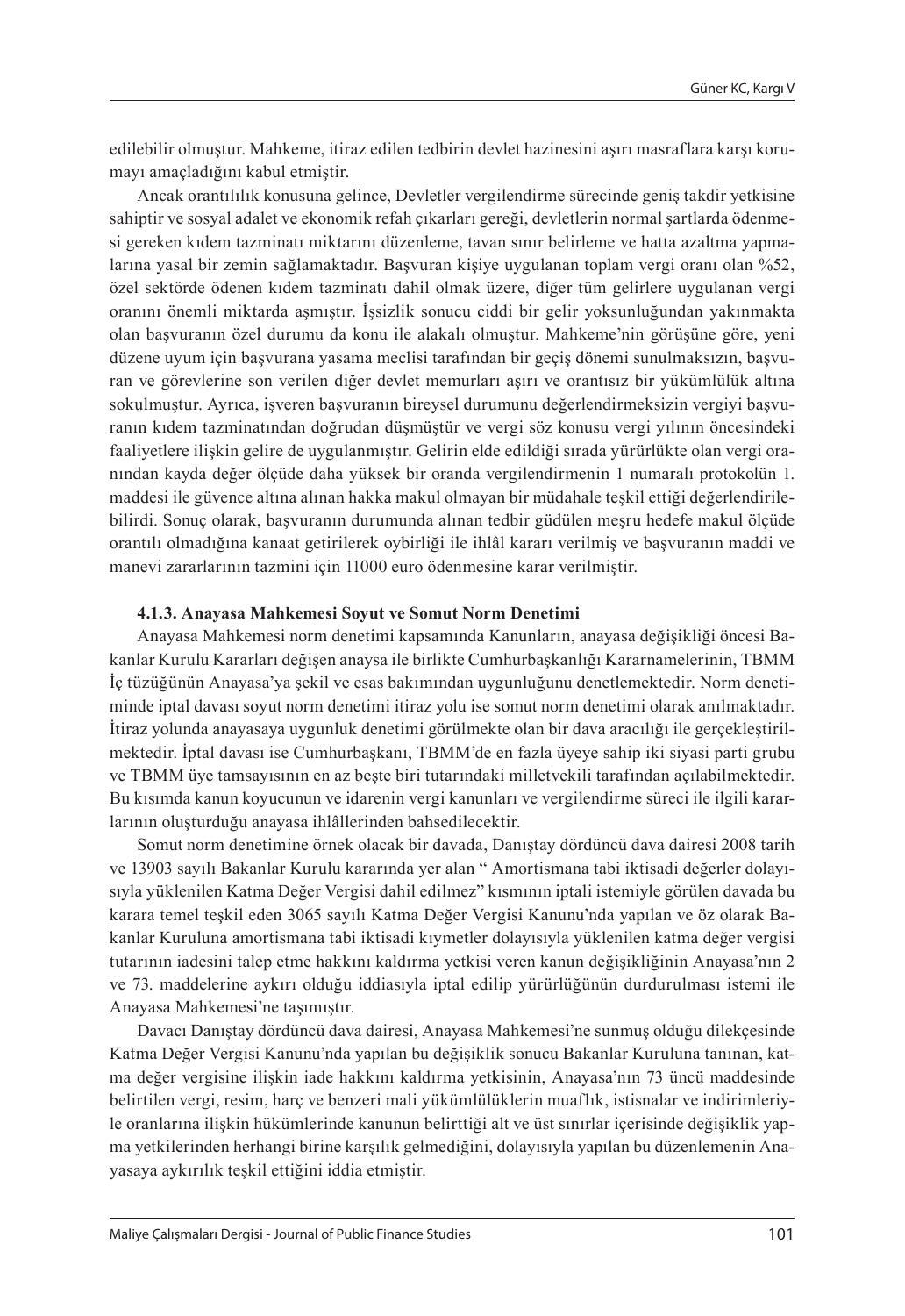Anayasanın 2. maddesinde Türkiye Cumhuriyeti Devleti'nin bir hukuk devleti olduğu, 73. maddesinde ise vergi, resim, harç ve benzeri mali yükümlülüklerin ancak kanunla konulup kaldırılacağı ve değiştirileceği somut bir biçimde ifade edilmiştir. Buna mukabil Bakanlar Kurulunun kendisine verilen yetkiyi verginin yasallığı ilkesine uyacak bir çerçevede kullanması gerekmektedir.

Görüldüğü gibi 3065 sayılı Katma Değer Vergisi Kanunu'nda 4.6.2008 tarihli değişiklikle Bakanlar Kuruluna Anayasa'da çizilen yetkisinin dışında bir vergilendirme işlemi tahsis etme yetkisi verilmiştir. Bu sebepten Anayasa'nın 73. maddesinde anılan vergilerin kanuniliği ilkesi Bakanlar Kurulunun yetki ve sınırları aşılarak ihlâl edilmiştir. Ayrıca vergilerin kanuniliği ilkesinin ihlâli aynı zamanda anayasanın 2. maddesinde anılan Hukuk devleti ilkesinin de ihlâli manasına gelmektedir. Bu bilgiler ışığında Anayasa Mahkemesi Bakanlar Kuruluna verilen katma değer vergisinin iade hakkını kaldırma yetkisinin yer aldığı bölümü Anayasa'ya aykırılık gerekçesiyle oy birliği ile iptal etmiştir.

Gaziantep Vergi Mahkemesi tarafından itiraz yoluyla Anayasa Mahkemesi'ne gönderilen bir başka olgu da mahkeme 193 sayılı Gelir Vergisi Kanunu'nun, 4.6.2008 tarihli, 5766 sayılı Kanun'un 8. maddesiyle eklenen geçici 73. maddesinin Anayasa'nın 2. maddesine aykırılığı iddiasıyla iptali istemektedir.

Belirli şehirlerde vergi ve sigorta primlerine teşvik uygulanması, yatırımcılara enerji desteği verilmesi, yatırım ve istihdam seviyelerinin artırılması amacıyla 06.0.2004 tarihinde mevzuata giren 5084 sayılı Kanun kapsamında 2008 yılı sonuna kadar uygulanmak üzere yatırımcılar tarafından istihdam edilen işçilere verilen ücretler üzerinden kesilen ve tahakkuk ettirilen gelir vergisinin yatırımın bulunduğu şehir dikkate alınarak %80' inin veya tamamının silinerek yatırımcıya geri ödeneceği ve bu yatırımlardan 2007 yılı sonuna kadar tamamlananlar için 5 yıl, 2008 yılı sonuna kadar tamamlananlar için 4 yıl, 2009 yılı sonuna kadar tamamlananlar için 3 yıl süreyle uygulanacağı belirtilmiştir.

Bu kanunun kapsadığı süreçleri yakından ilgilendiren bir başka düzenlemeyle ise 193 sayılı Gelir Vergisi Kanunu'nun 01.01.2008 tarihinden itibaren elde edilecek gelirlere uygulanmak üzere 04.04.2007 tarih ve 5615 sayılı Kanunun 2. maddesi ile ücret geliri elde edenler için asgari geçim indirimi uygulamasına yer verilerek, hesaplanacak tutarın gelir vergisi matrahından indirilmesine izin verilmiştir.

Son yapılan düzenlemeye kadar olan yatırımlar için teşvik tutarları hesaplanıp geri ödeme yapılmışken, yapılan bu son düzenleme ile birlikte (193 sayılı Gelir Vergisi Kanununun 73. maddesinde bulunan asgari geçim indirimine ilişkin düzenleme) dolaylı olarak (yatırımcıların hesapladıkları gelir (stopaj) vergisi matrahını azaltılarak) asgari geçim indirimine denk gelen gelir vergisi tutarı kadar gelir (stopaj) vergisi teşviki alma ihtimali ortadan kaldırılmaktadır. Bu nedenle hukuk devletinin en önemli unsurlarından kanunların geriye yürümezliği ve kazanılmış haklara saygı ilkelerine zarar verildiği iddiasıyla, bu düzenlemenin Anayasa'nın 2. maddesine aykırı olduğu gerekçesiyle iptali istenmiştir.

Anayasamızın 2. maddesinde cumhuriyetin temel nitelikleri arasında sayılan hukuk devleti tüm iş ve işlemlerinde hukuk kurallarına bağlı olan ve vatandaşlarına hukuk güvenliği sağlayan devlet anlamına gelmektedir. Vatandaşlara hukuki güvenlik sağlanması zorunluluğunun bir ayağı da devlet faaliyetlerinin belirli olmasından geçmektedir. Bu durum ise devlet faaliyetlerinin o ülkede yaşayan vatandaşlar tarafından önceden tahmin edilebilir olması manasına gelmektedir. Ayrıca bir başka unsur ise hukuk devletinin bireylerin kazanılmış haklarına saygı duyma zorunluluğudur. Bu anlamda bireylere yükümlülük getiren veya onların kazanılmış haklarını kaybet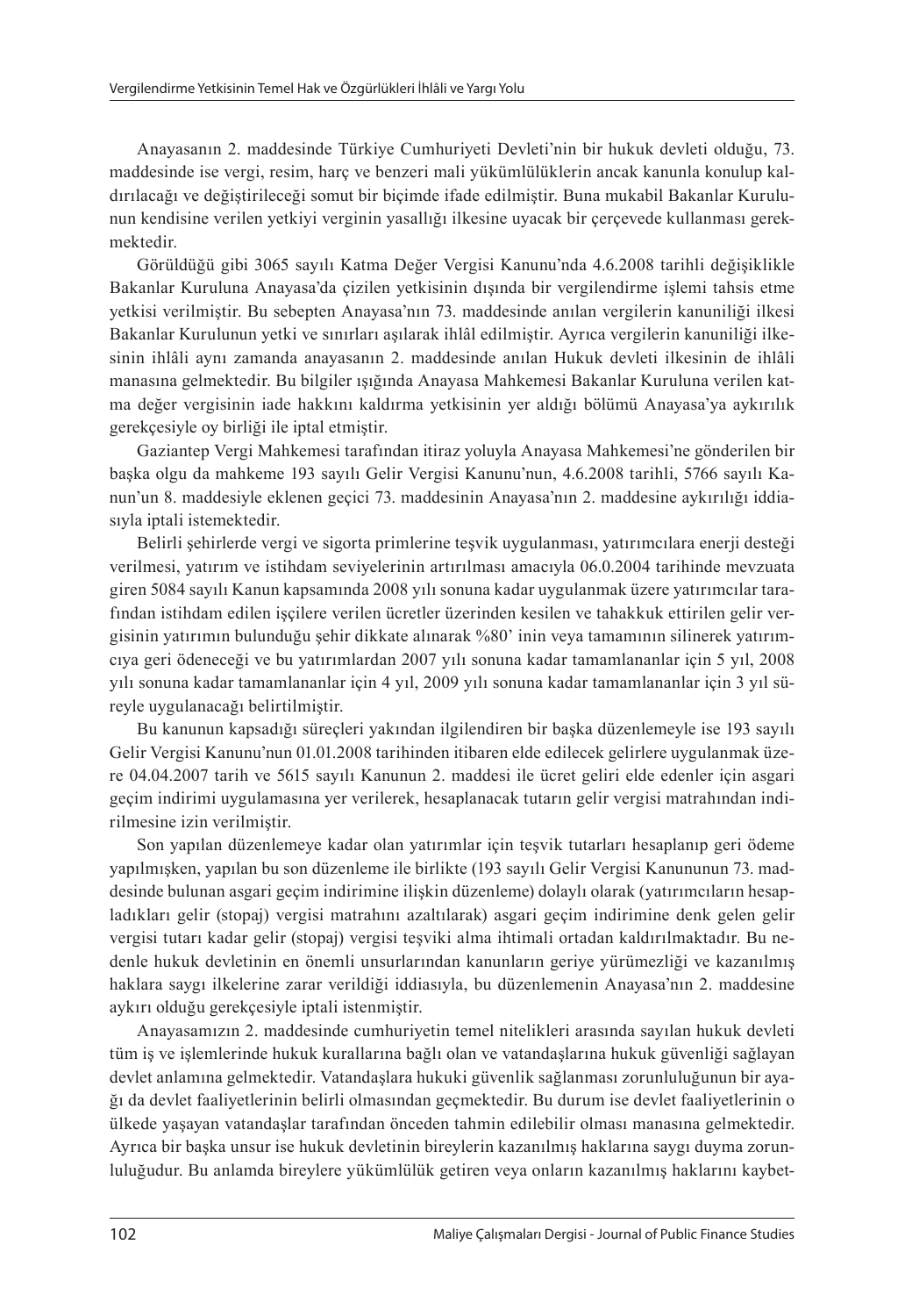melerine sebep olan kanunlar geriye yürütülemez. Geriye dönük değişiklik meydana getiren düzenlemelerle kişilerin haklarının, hukuki istikrar ve güvenlik ilkesi göz ardı edilerek kısıtlamaya tabi tutulması hukuk devleti ilkesiyle bağdaşmamaktadır.

Geriye yürümezlik ilkesi gereği kanunlar, kamu yararı ve kamu düzeninin gerekli kıldığı, kazanılmış hakların muhafazası, mali haklarda yapılan iyileştirmeler gibi istisnai bazı durumlar dışında ilkesel olarak yürürlüğe girdiği tarihten sonraki olay ve fiillere uygulanmak üzere çıkarılırlar. Yürürlüğe giren kanunların geçmişe ve kesin nitelik kazanmış hukuksal statülere etki etmemesi hukukun genel ilkeleri arasında yer almaktadır.

Yapılan son düzenleme ile birlikte yükümlüler için uygulanacak olan gelir vergisi stopaj teşvik sisteminin geriye yönelik olarak değiştirilmesi ile belirlilik ve öngörülebilirlik ilkeleri ihlâl edilmiş, yatırımcılar teşvikin söz konusu olduğu yatırıma ilk başladıklarında geçerli olan kurallar yerine daha az teşvikten faydalanacakları yatırım yaparken henüz ortada olmayan bir düzenleme ile karşı karşıya kalmışlardır. Dolayısıyla 6.6.2008 tarihinden önce başlayan ve bu tarihten sonra da sürdürülen teşvikli yatırımlar için kanunla geriye dönük olarak açık ve net bir müdahale yapılmıştır. Bu yeni teşvik düzenlemesinin, bu yöntemin öğrenildiği 6.6.2008 tarihinden önceki yatırımlara etki edecek biçimde uygulanması, kamusal yetkinin kullanılmasında herkesi eşit biçimde kapsayarak, kamu idaresini bu yetkinin kullanımının öngörülebilir olmasını sağlamakla yükümlü kılan hukuk devleti ilkesine aykırılık meydana getirmektedir. Bu gerekçelerle yapılan itiraz başvurusu Anayasa Mahkemesi tarafından Anayasaya aykırılık gerekçesiyle oybirliği ile iptal edilmiştir.

#### **5. Sonuç**

Vergilendirme yetkisinin kullanımı devletin egemenliğini ve varlığını doğrudan ilgilendirmektedir. Bu yetki egemenliğin getirdiği yetkiler arasında belki de en önemlisidir. Bu kapsamda devletler vergilendirme yetkilerinin sınırlarını diğer ülkelerden bağımsız bir şekilde belirleyebildikleri ölçüde mali egemenliğe erişebilirler. Ancak bu her zaman mümkün olmamaktadır. Ülkeler çeşitli nedenlerden ötürü egemenliği doğrudan yansıtan vergilendirme yetkilerini karşılıklı olarak sınırlandırmaktadırlar.

Demokratik bir devlette vergilendirme yetkisi anayasal bir yetkidir. Bu yetki sayesinde devlet öncelikli olarak yerine getirmekle yükümlü olduğu kamu hizmetlerinin finansmanı için kaynak sağlamış olmaktadır. Bu vergilendirme yetkisinin mali amacı olarak adlandırılır. Bunun dışında vergilendirme yetkisi ekonomik ve sosyal hayatı düzenlemek içinde kullanılmaktadır. Ancak her ne amaçla olursa olsun bu yetkinin kullanılması esnasında idare çizilen anayasal sınırlara riayet etmek zorundadır. Verginin kanuniliği ilkesi gereği yasa koyucu vergileri salmakla yetkili ve görevlidir. Ancak bu vergilendirme işlemi anayasal sınırlar kapsamında ve keyfiyete sebep olmayacak şekilde kullanılmalıdır. Hukuk devletinin vergilendirme yetkisini kullanırken riayet etmesi gereken bazı unsurlar bulunmaktadır. Bunların en temeli kişilerin temel hak ve hürriyetlerine dokunmamak, hukuki güvenliklerini zedelememek gelmektedir. Hukuki güvenlik ilkesi kanun boşluklarının kıyas yolu ile doldurulmasını ve verginin kanuniliği ilkesine karşı oluşacak durumları engeller. Ayrıca hukuk devletinde hem yasama hem de yürütme organlarının vergilendirme yetkisi kapsamında ki iş ve işlemleri bağımsız ve tarafsız yargı mercileri tarafından denetlenir.

Vergilendirme yetkisi çalışmamızın başında belirtildiği gibi devlet otoritesinin mali alandaki yansıması olarak ortaya çıkan ve özellikle anayasa kapsamında sayılmış olan ilkeler ile sınırlandırılmış bir yetkidir. Bu ilkeler hem vergilendirme yetkisini elinde bulunduran kamu otoritesini sınırlandırmakta aynı zamanda bu sınırın yasal dayanağını oluşturmaktadır. Günümüzde de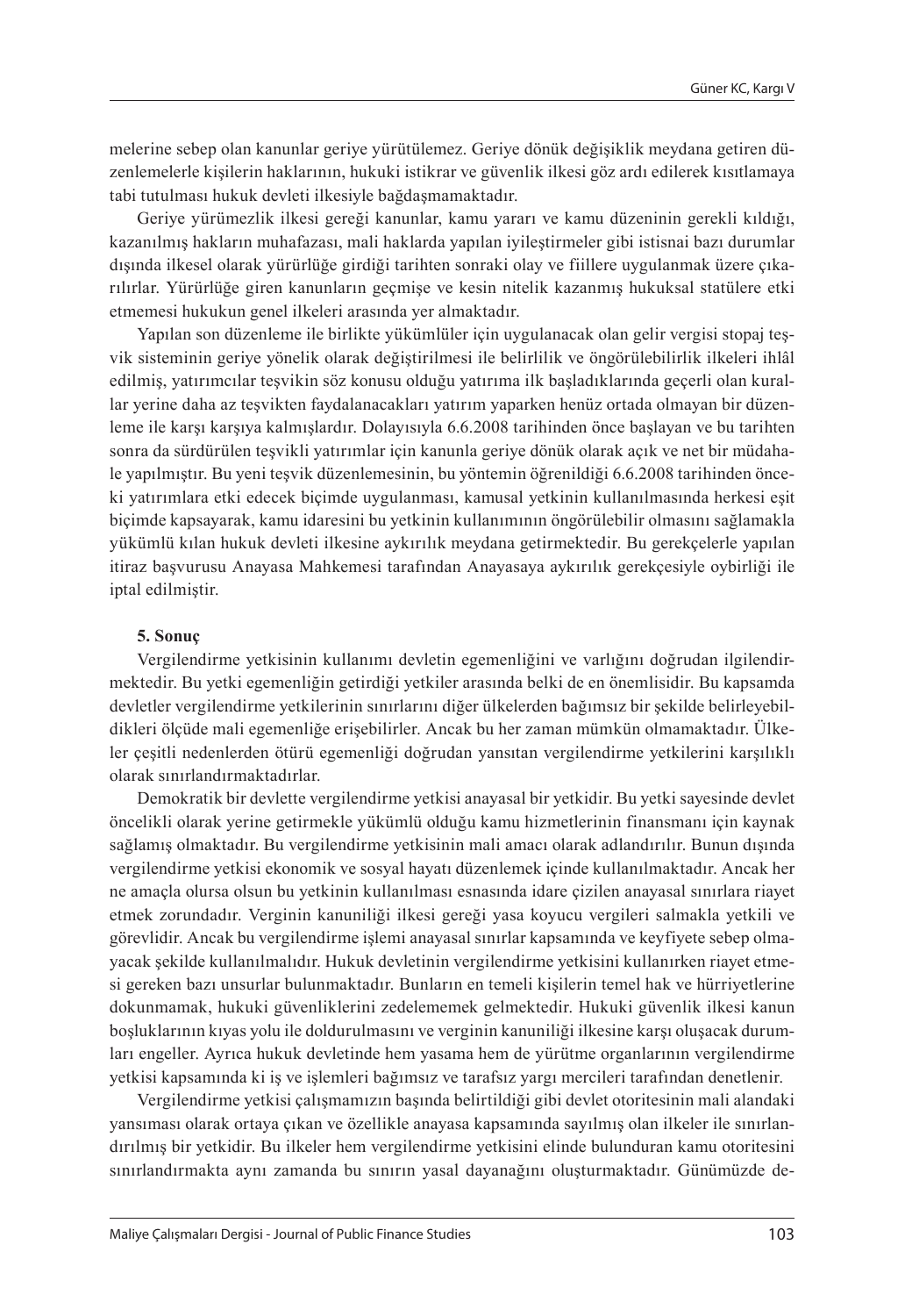mokratik hukuk devleti olarak ifade edebileceğimiz devletlerin tamamı bu yetkinin sınırlandırılmış bir yetki olduğunu kabul etmekte ve bu sınırları anayasalarında bir takım ilkelere yer vermek suretiyle hukuki olarak koruma altına almaktadır. Ancak anayasal ilkelerin çok açık bir biçimde kabul etmediği ancak idare tarafından icra edilen tartışmalı durumlar meydana gelebilmektedir. Bu durumların çoğu zaman kanunların yanlış yorumlanmasından bazı zamanlarda ise idarenin kendisini yasama organı gibi görüp bu doğrultuda hareket etmesinden kaynaklanmaktadır. Bu kapsamda vergilendirme yetkisinin kullanımından doğacak hukuka aykırı bir takım durumlarda vergi yargısı devreye girmekte yükümlü ile devlet otoritesi arasında ortaya çıkan uyuşmazlıklar giderilmektedir. Bu tür uyuşmazlıklar öncelikli olarak ulusal yargı mercilerine götürülmekte ve bu mercilerden sonuç alınamaması durumunda bireysel hak ihlali yaşanan ve bazı diğer şartları taşıyan durumlar Avrupa İnsan Hakları Mahkemesine taşınabilmektedir.

Bu çalışma kapsamında ifade edilen özellikle ülkemizde vergilendirme yetkisinin kullanımı neticesinde gerçekleşen temel hak ve özgürlük ihlalleri genel anlamda idarenin kendisini kanun koyucu yerine koyması, vergilerin kanuniliği ilkesinin özümsenememesi ve bazı zamanlarda da yargı mercilerinde hakimlerin takdir yetkilerinin hatalı kullanımı gibi sebeplerle ortaya çıkabilmektedir. Bu noktada vergilendirme yetkisinin kullanımı dahilinde oluşabilecek temel hak ve özgürlük ihlallerinin azaltılması için öncelikle vergilerin kanuniliği ilkesinin idarece iyi anlaşılması gerekmektedir. Bu konuda ifade edilmesi gereken bir başka husus, genellik ilkesinin ihlali ihtimalini doğuran, temsilsiz vergilendirmeye kapı aralayan ve vergilerin kanuniliği ilkesine aykırı bir yaklaşım olarak halen anayasamızda yer alan "Vergi, resim, harç ve benzeri malî yükümlülüklerin muaflık, istisnalar ve indirimleriyle oranlarına ilişkin hükümlerinde kanunun belirttiği yukarı ve aşağı sınırlar içinde değişiklik yapmak yetkisi Cumhurbaşkanına verilebilir" hükmü lağvedilmelidir. Bu hüküm bahsedilen temel vergilendirme ilkelerine zarar vermenin yanında anayasanın kendi içerisinde bir çelişki içine düşmesine sebebiyet vermektedir. Aynı anda hem vergilerin mutlak suretle kanun ile oluşturulması gerektiğini belirtip hem de bu hükme idareye çok geniş takdir yetkisinin bırakıldığı bir yaklaşımın çelişkili olduğu ifade edilebilir.

Bu yetkinin aykırılık oluşturduğu durum yalnızca Verginin Kanuniliği İlkesi ile sınırlı kalmamakta genellik ilkesine de aykırılık (istisna) oluşturmaktadır. Şöyle ki ülkemizde hükümet sisteminin değiştiği tarihten itibaren vergi düzenlemeleri hususunda bir takım gerçek ve tüzel kişilerin çeşitli muafiyet ve istisnalar elde etmesi buna karşın aynı faaliyetlerde bulunan gerçek ve tüzel kişilerin ise bu muafiyet ve istisnaların dışında kalması ve dolayısıyla genellik ilkesinin zedelenmesi riski ortaya çıkmaktadır. Bu durumun gerçekleşmesi halinde düzenlemelerin genellik ilkesi ile açık bir şekilde çelişeceği düşünülmektedir.

Oysaki vergide genellik ilkesi ayırım yapılmaksızın, fark gözetilmeksizin her vatandaşın veya tüzel kişinin elde ettiği gelirin, sahip olduğu servetin, ya da yaptığı harcamaların vergisini ödemesini hedefler. Genellik ilkesine göre ülkede yaşayan her bir yurttaşın ait olduğu sosyal sınıfa bakılmadan vergi ödemesi gerekmektedir. Ancak kanun dışı bir başka yöntem ile vergide bir takım gruplar lehine muafiyet çerçevesi oluşturmak açık bir şekilde genellik ilkesine aykırılık taşımaktadır.

 Bir takım vergi doğuran olayların vergi istisnası kapsamına alınması süreci öncelikle meclisten kanun düzenlemesiyle geçmediği için öncelikle millet iradesi dışında bir karardır. Vergiler ülke içerisinde vatandaşlar için sunulan kamu hizmetlerinin ve kamu harcamalarının finansmanının yine o ülkenin fertleri tarafından paylaşılması için tahsil edilen kaynaklardır. Bu şekilde bazı hadiseler ülke menfaatine uygunluğu sorgulanıp tartışılmadan (meclis yolu) alınan kararlar neticesinde istisna kapsamı dışında tutulan vatandaşların üzerine kamu harcamalarının finans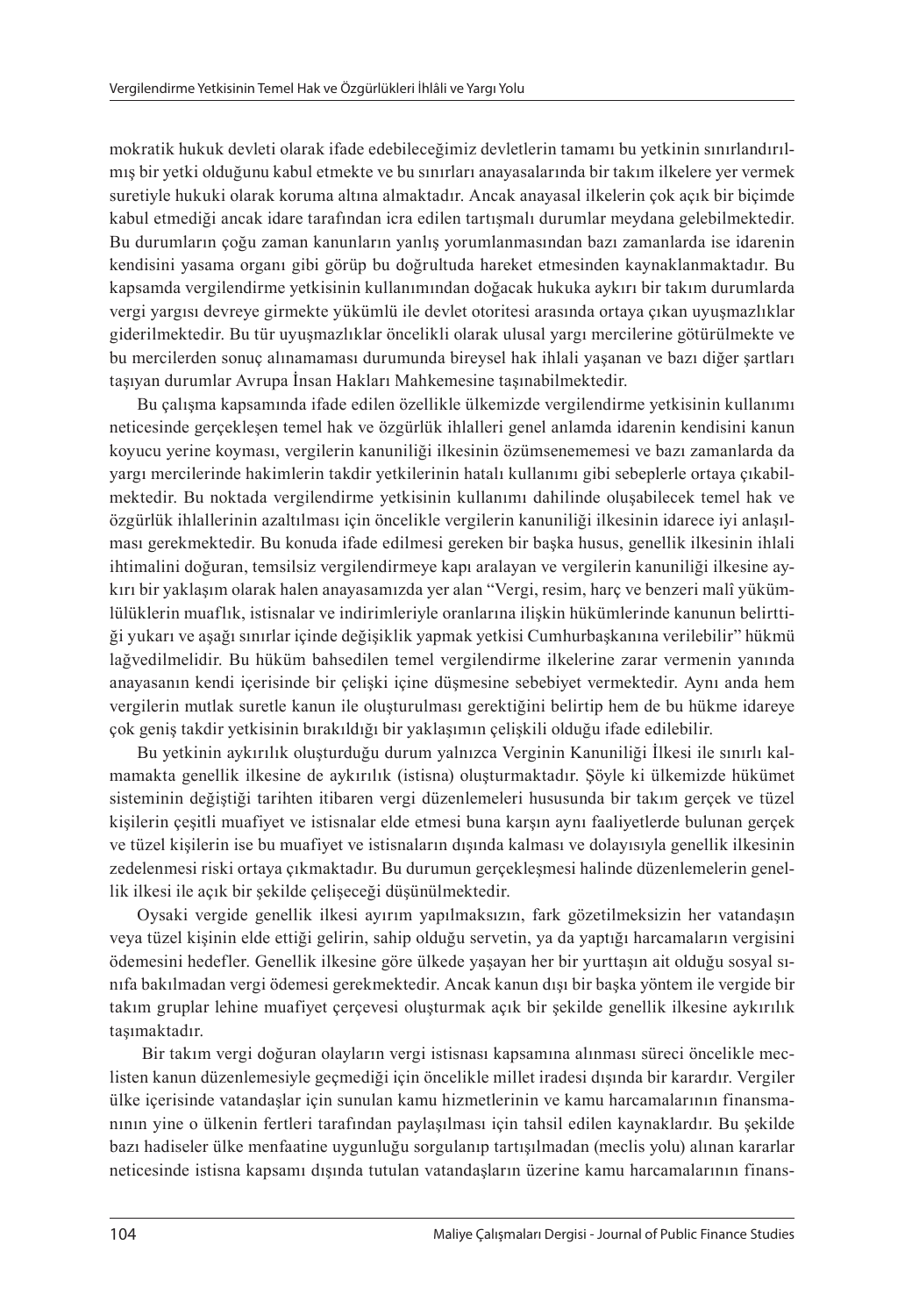manı noktasında eskisine göre daha çok yük düşmektedir. Dolayısıyla eşitlik ilkesi ile de çelişki meydana gelmektedir.

Ayrıca bu muafiyet ve istisnaların belirtildiği gibi mecliste tartışılmadan yürürlüğe girdiği bir ortamda gelir dağılımında adalet, sosyal devlet ilkeleri de zarar görmektedir. Çünkü bu yetkinin kullanımı tek kişinin elinde bulunmakta ve karar kanunlarla karşılaştırıldığında (kanunların komisyonlarda ve genel kurulda görüşülme, tartışılma ve oylanma süreci) olmaksızın doğrudan yürürlüğe girdiği için mahiyeti sorgulanamamakta ve vatandaşların adalete ve hukuk devletine olan inancı zedelenmektedir. Şayet bu muafiyet ve istisnalar zenginler ve sermayedarlar lehine yapılıyorsa bu durumdan dolayı vergi yükü artacak olan toplumun maddi gücü zayıf kesimi aleyhine gelir dağılımı bozulacak tabiri caizse zengin zenginleşirken fakir daha da fakirleşecektir. Sosyal devlet ilkesi noktasında ise yine zayıfları ve güçsüzleri koruyup şartlarını iyileştirmekle mükellef olan devlet tam tersi bir duruma imza atma riski ile karşı karşıya kalmaktadır.

Öte yandan hem mükelleflerin hem de vergi idaresinin vergilendirme yetkisinin kullanılması esnasında bir takım hatalara düşmesi neticesinde oluşabilecek temel hak ve özgürlük ihlallerini önlemek bakımından vergi kanunlarının kanun koyucu tarafından net ve kolay anlaşılır şekilde ifade edilmesi gerekmektedir. Bu hususlara dikkat edilmesi neticesinde vergilendirme yetkisinin kullanımı ile ilgili olası temel hak ve özgürlüklerin önüne geçilebileceği böylelikle hem yargı mercilerinin yükünün azalacağı hem de mükelleflerin vergiye gönüllü uyumlarına katkı sağlanacağı düşünülmektedir.

**Etik Komite Onayı:** 

**Hakem Değerlendirmesi:** Dış bağımsız.

**Çıkar Çatışması:** Yazarlar çıkar çatışması bildirmemiştir.

**Finansal Destek:** Yazarlar bu çalışma için finansal destek almadığını beyan etmiştir.

**Ethics Committee Approval:** 

**Peer-review:** Externally peer-reviewed.

**Author Contrubitions:** Conception/Design of Study- V.K., K.C.G.; Data Acquisition- V.K., K.C.G.; Data Analysis/Interpretation- V.K., K.C.G.; Drafting Manuscript- K.C.G.; Critical Revision of Manuscript- V.K.; Final Approval and Accountability- V.K., K.C.G.

**Conflict of Interest:** The authors have no conflict of interest to declare.

**Grant Support:** The authors declared that this study has received no financial support.

#### **Kaynakça/References**

Akdemir, T. (2014). Vergi hukuku açısından Türk Anayasa Mahkemesi'ne bireysel başvuru yolu. *Türkiye Barolar Birliği Dergisi*, *111*, 255-278.

Akyazan, A. E. (2009). Vergilendirme yetkisinin Türkiye'deki gelişimi. *Türkiye Barolar Birliği Dergisi*, (80), 1-30.

Aliefendioğlu, Y. (1981). Türk anayasası açısından vergilemenin sınırları. *Danıştay Dergisi Atatürk'ün Doğumunun 100. Yılı Özel Sayısı*.

Budak, T. ve Yakar, S. (2007). Vergilendirme yetkisinin sınırlandırılması. *Journal of the Cukurova University Institute of Social Sciences, 16*(1).

Çağan, N. (1982). *Vergilendirme yetkisi*. İstanbul: Kazancı Hukuk Yayınları.

Doğrusöz, M. E. ve Kaplan, N. F. (2018). Constitutional principles that dominate the authority to tax. *Journal of Strategic Research in Social Science*, *4*(4), 41-52.

**Yazar Katkıları:** Çalışma Konsepti/Tasarım- V.K., K.C.G.; Veri Toplama- V.K., K.C.G.;

Veri Analizi/Yorumlama- V.K., K.C.G.; Yazı Taslağı- K.C.G.; İçeriğin Eleştirel İncelemesi- V.K., Son Onay ve Sorumluluk- V.K., K.C.G.